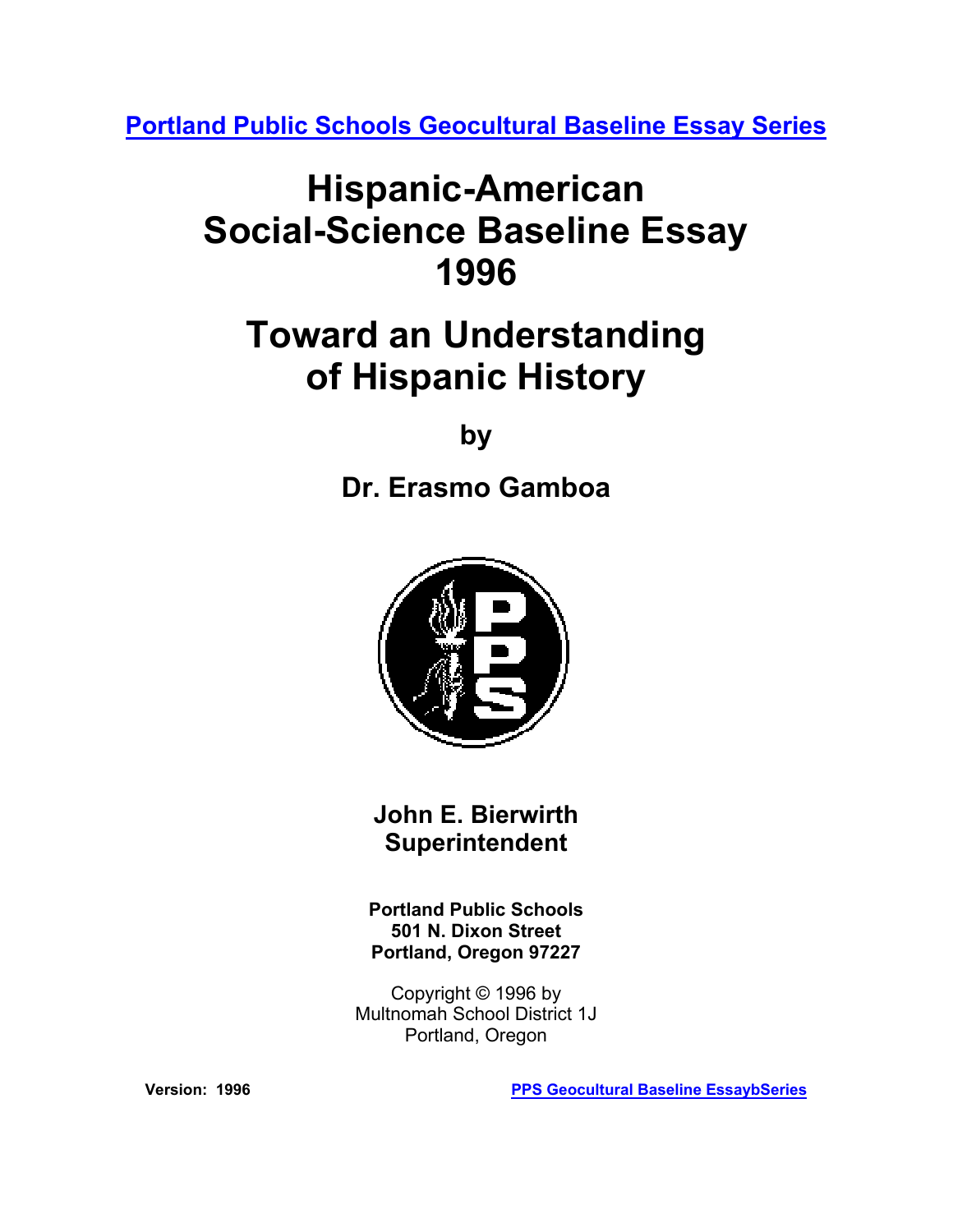# **TABLE OF CONTENTS**

| THE HISTORICAL BACKGROUND OF LATINOS IN THE U.S 18       |  |
|----------------------------------------------------------|--|
|                                                          |  |
|                                                          |  |
|                                                          |  |
|                                                          |  |
|                                                          |  |
|                                                          |  |
|                                                          |  |
|                                                          |  |
|                                                          |  |
|                                                          |  |
|                                                          |  |
| Border Culture/The Borderlands/U.S.-Hispanic Cultures 55 |  |
|                                                          |  |
|                                                          |  |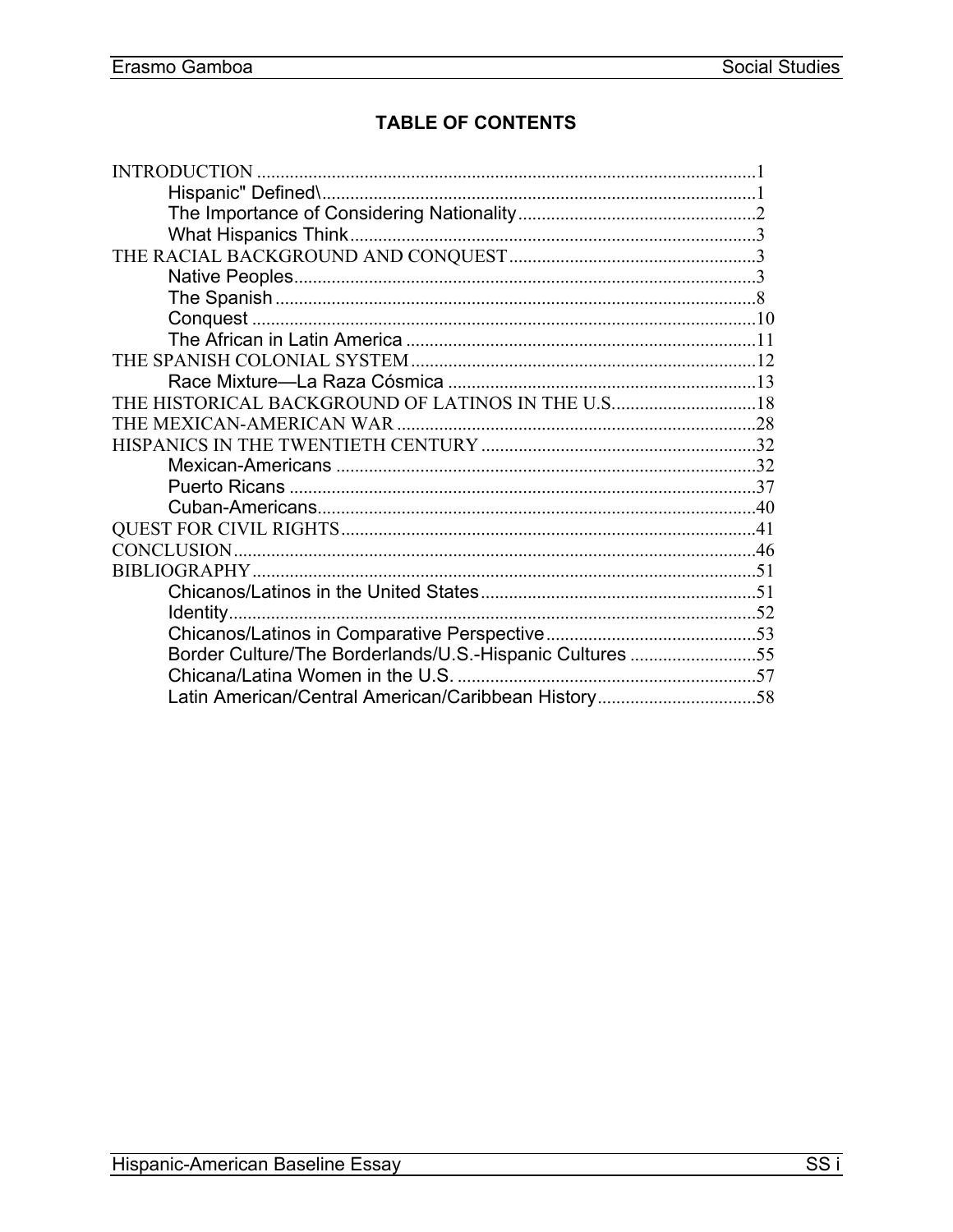## **INTRODUCTION**

<span id="page-2-0"></span>Understanding the history of the various Latino communities in the United States is no easy matter.[1](#page-2-1) In fact, there is no simple way to comprehend the complexity of the "Hispanic" experience. Different historical paths to the U.S., cultural variation, varying rates of acculturation, and diverging demographics argue against making hasty generalizations about the people to whom the term is applied. In any case, the first step toward understanding the Hispanic communities in the U.S. should be an examination of their group identification.

# **"Hispanic" Defined"**

Strictly speaking, Hispanics are people of Latin American or Spanish ancestry residing in the U.S. However, unlike other minority groups they do not constitute an easily identifiable, well-defined ethnic or racial community. They are a true mosaic. composed of many nationalities and different racial and cultural groups. In truth, there is very little real group affinity among Hispanics, outside of their Spanish surnames, a predilection to speak Spanish and practice Catholicism, and an undercurrent of "comunidad" and "familia" that is unparalleled in any region outside of Latin America.[2](#page-2-2)

Prior to the 1970s, Latin Americans and Spaniards in the U.S. based their self-identity on national background. The federal government also used nationality to identify the foreign-born population in the U.S. and language identifiers (Spanish-speaking, Spanish surname, etc.) to define those born in the U.S. Mexican-Americans and Puerto Ricans were different. Their long history in the U.S., plus their strong cultural and political identity, caused them to be viewed less as distinct nationalities and more as subgroups that could not be assimilated or as hyphenated minority-group Americans.

<u>.</u>

<span id="page-2-2"></span><span id="page-2-1"></span><sup>1</sup> The terms *Latino*, *Latin American*, and *Hispanic* are used interchangeably in this essay. In light of the variance among Hispanics, the word itself should be examined. The term *Hispanic* was introduced by federal and state governments during the 1970s as a convenient way to identify an otherwise myriad group of people of Latin American and Spanish heritage. Yet another term, *La Raza*, symbolically embraces all Latinos in the United States and elsewhere. <sup>2</sup> The words *comunidad* and *familia* have been chosen by the members of the Planning and Advisory Committee for the Hispanic-American Baseline Essays because those words in Spanish more closely describe the affinity between different peoples of the Hispanic world than their English equivalents.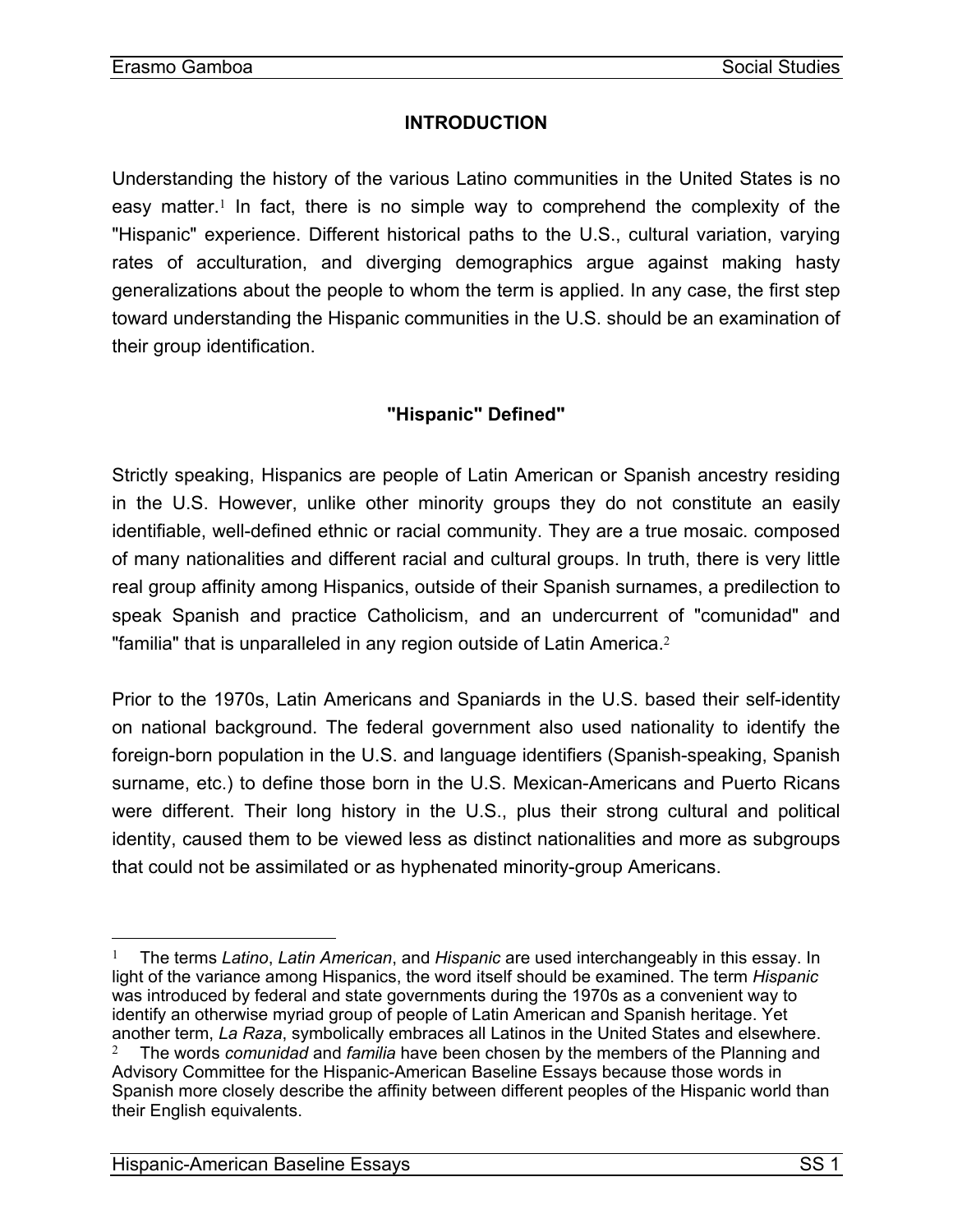<span id="page-3-0"></span>As previously mentioned, the term *Hispanic* imposes a racial and cultural homogeneity where none exists. Racially, many Hispanics are descendants of relatively unmixed African, Asian, European, and American Indian ancestry. Others are also multi-racial—a mixture of American Indian, African, Iberian, and Asian. In terms of cultures and ethnicity, Hispanics truly convey the rainbow of diverse lifestyles representative of all the countries of South, Central, and North America, as well as the Caribbean. For this reason, the word *Latino*, denoting the large interrelated but highly heterogeneous community of Latin Americans, is perhaps a more appropriate means of group identification for U.S. Hispanics.

Beyond its identity, each group of Hispanics has a different history. Mexican-Americans, for example, are members of an "old Hispanic minority" in this country. Their history here was old when British colonization began in the early 1600s. On the other hand, many Hispanic groups, such as Central Americans, constitute more recently arrived immigrant communities.

Finally, Hispanics differ in their manner of politics and their social and economic standing. Many Cuban-Americans tend to be staunch Republicans - perhaps as a reaction to the failed Bay of Pigs invasion, while most Mexican-Americans and many Puerto Ricans are Democrats. The politics of a smaller minority of Hispanics gravitates to the left or right fringes of the political spectrum and is largely shaped by each group's ideological interpretation of its own history.

# **The Importance of Considering Nationality**

For all of these reasons, any attempt to define or identify Hispanics or Latinos in the U.S. should begin with a consideration of their nationality. The country of origin and the national culture of Mexican-Americans, Colombian-Americans, Peruvian-Americans, Cuban-Americans, Nicaraguan-Americans, Puerto Ricans, and others point to their distinguishing attributes. Although unwieldy, this way of identifying and eventually understanding the highly heterogeneous Hispanic population in the U.S. is fundamentally more precise and appropriate than the current term *Hispanic*.

The word *Hispanic* resulted from the interplay of several socio-economic and political factors of the 1970s. For one thing, the surge of Latin American immigration meant that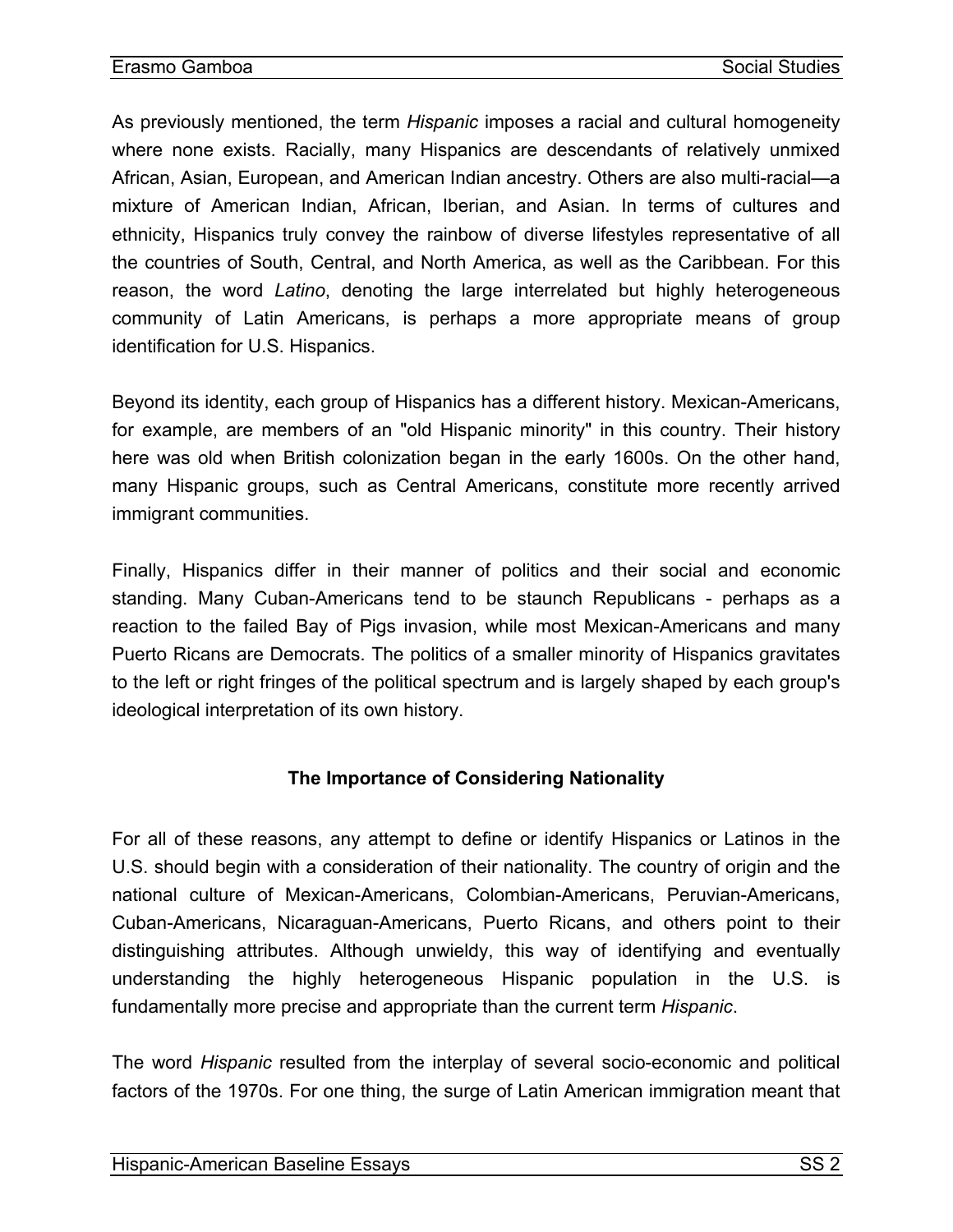<span id="page-4-0"></span>the federal government needed to find a way to group the various nationalities and racial groups into one category. Yet as immigrant Chilean, Cuban, and Central American communities grew, it became clear that terms such as Puerto Rican or Boriqua, Mexican-American or Chicano did not pertain to them. When the term *Hispanic* was extended to Mexican-Americans, Puerto Ricans, and other Latino communities, moreover, the eclipse of the ethnic and cultural nationalism of the 1960s led to the adoption of the more generic term *Hispanic* in the 1970s.

## **What Hispanics Think**

Ultimately, group or individual identity depends on Hispanics themselves. Often, group identity may be grounded in language—do its members speak Spanish or not? Residency, or spatial distribution, may also enter into the definition. For example, many Mexican-Americans born in Texas may wish to be referred to and choose to be identified as *Tejanos*. The same holds true for New York's Puerto Rican Latinos. *Neorricans* or *Nuyoricans* speaks to the vitality of this urban Latino community. An individual's length of residence in the U.S. and probable future status also enter into group consciousness. For this reason many persons of Mexican descent may prefer the socio-political term *Chicano*. The strong concern of Cuban-American Floridians with affairs in Cuba will undoubtedly also define group identity.

## **THE RACIAL BACKGROUND AND CONQUEST**

The people of Latin America, and by extension Hispanics in the U.S., are often the product of extensive racial mixing. In few other places in the world has this occurred in such an abrupt, large scale, and protracted manner as it did in Latin America. To grasp and appreciate the complexity of the Hispanic community, we must take Latin America's Indian, African, European, and Asian background into account.

## **Native Peoples**

Today, although some American Indian people have a different belief, it is generally argued that the first inhabitants in the Americas appeared approximately 45,000 years ago, migrating across a land bridge that linked the Bering Straits to Asia. In the ensuing millennia, they traveled southward at approximately 18 miles per generation, populating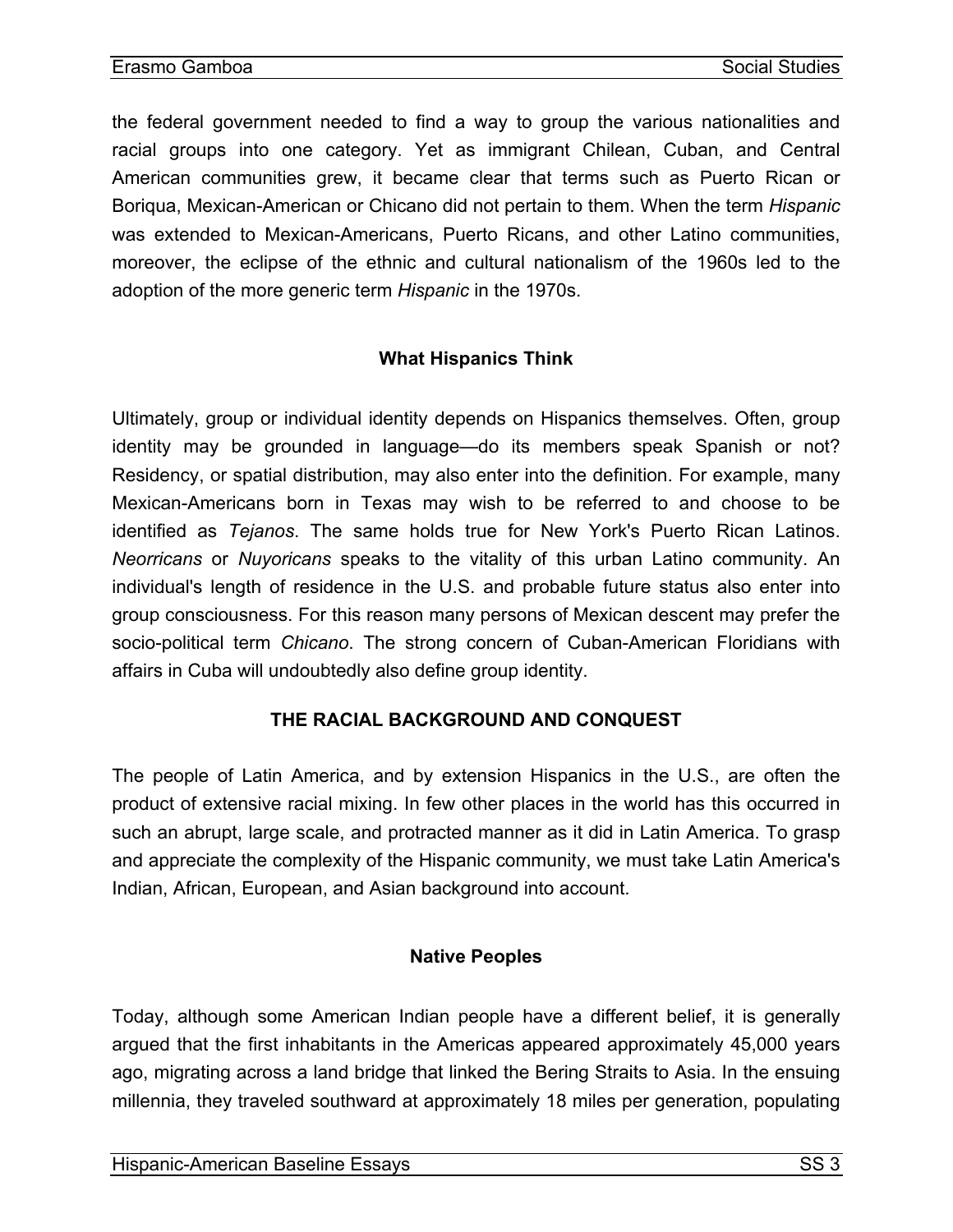the North and South American continents and ultimately arriving at the tip of Tierra del Fuego in South America. From a common phenotype—black hair, short stature, and light brown skin—these early people adjusted to their immediate environment and separated into a myriad of linguistic and cultural communities with a wide range of social, political, and economic organizations.

Although these communities differed culturally, they were alike in other ways. In all of them religion was central. Religious beliefs, centered on the worship of animate and inanimate forces, were so dominating that ceremony and ritual permeated the lives of the individual and the community.

The importance of the family as a basic social unit was another attribute of the early cultures. For this reason, individual interest was subordinate to family and community concerns. This was particularly true of the ownership of land and other natural resources. All Native American cultures believed that the earth's resources belonged to all people. The ground itself was considered sacred and was revered as the source of all life. Therefore, native people considered themselves as stewards of the earth and practiced strong environmental safeguards to protect the interests of future generations.

Scholars estimate that by the close of the fifteenth century nearly 100 million persons inhabited the Americas. The Aztecs and Mayas of México and Central America; the Carib of the Caribbean zone; the Chibcha of Colombia; the Inca of Perú, Ecuador, and Bolivia; the Aruacanian of Chile; the Guaraní of Paraguay and Argentina; and the Tupi of Brazil were among the most important cultural groups in the area south of the present U.S./Mexican border. By most measures, the Mayan, Incan, and Aztec civilizations serve as useful examples of exceedingly complex and highly developed societies.

The Mayan civilization flourished during the fourth and tenth centuries in Guatemala, and later in the Yucatán area of México. Until the present, the Mayas' remarkable intellectual and social attainments continue to perplex modern scholars. In part, their success was triggered by agriculture. Among the various Mayan cultures, all human activity centered around efficient cultivation of various crops. Maize, or corn, was particularly significant. This crop not only sustained the population but allowed a highly respected group of religious leaders to govern. This elite established the community's social, economic, and political organization. As theocrats, its members also searched for the philosophical meaning of life and its relationship to the cosmos. In an attempt to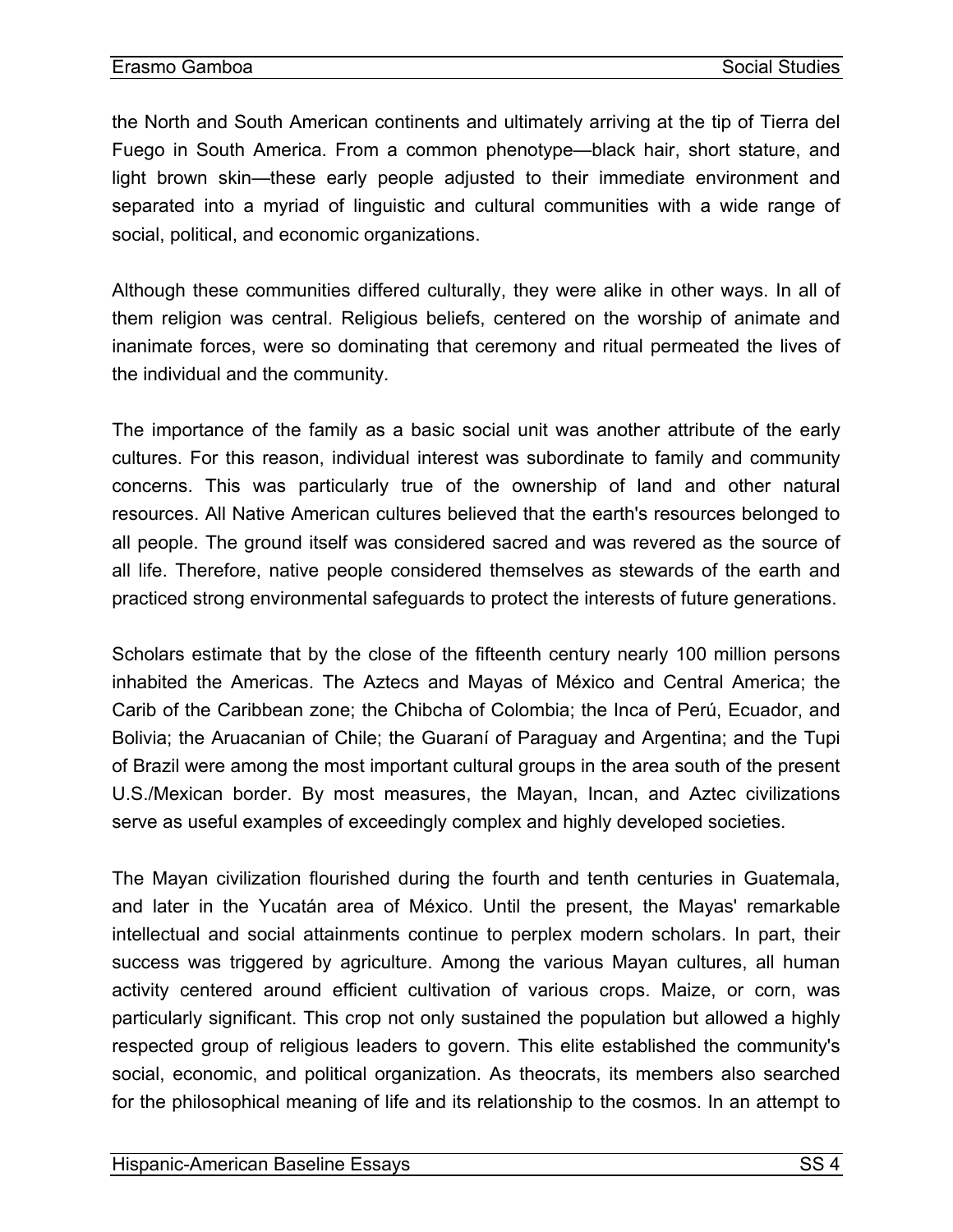understand their world, they also directed important empirical studies. Their scientists conducted astronomical studies of such caliber that they were able to predict eclipses, chart the path of Venus, and prepare a calendar more accurate than the one used by Europeans at the time. Excelling in mathematics, the Mayas unshrouded the concept of zero and devised numeration by position. This was the only cultural group in the Americas to go beyond the use of pictographs and invent a precise system of writing.

Mayan architecture provides further compelling evidence of extraordinary intellectual ability. Its central elements were symmetry with nature and design linked to astrological function. By the time Europeans arrived, many Mayan centers had been mysteriously abandoned. As a result, numerous magnificent Mayan edifices at Uxmal, Chichen Itzá, Palenque, Copán, Tikal, and other sites were spared the ruin of conquest and still stand as silent and magnificent testimony to a past glory.

The decline of the Mayan civilization around 900 A.D. was followed by the rise of the Aztec civilization in central México. The Aztec Indians rose to prominence in the Valley of México after they founded Tenochtitlán, their spectacular capital city, at Lake Texcoco in 1325. In just 175 years, the Aztecs extended their powerful hegemony out from Tenochtitlán to include most of central México. By the year 1500, their cultural influence radiated north from Tenochtitlán to the present southwestern part of the U.S., south into Central America, and east and west touching the Gulf of México and the Pacific Ocean.

Theocracy and secular power were the pillars of the Aztecs' world. According to their religious beliefs, a pantheon of divinities—both benevolent and frightening gods controlled their prosperity and destiny. Huitzilopochtli, the god of war and the sun, is a case in point. Aztecs believed that Huitzilopochtli traversed the universe as the source of all light. Lest he fail to appear, Huitzilopochtli was kept strong through sustained human sacrifices.

Like the Mayas, and other highly advanced communities, the Aztecs excelled in many areas. They designed an impressive system of government with a clearly defined hierarchical system. An emperor supported by a class of nobility—consisting of high priests and a cadre of distinguished military warriors—stood at the apex of government. Next came a merchant class, followed by artisans, commoners, landless peasants, and slaves.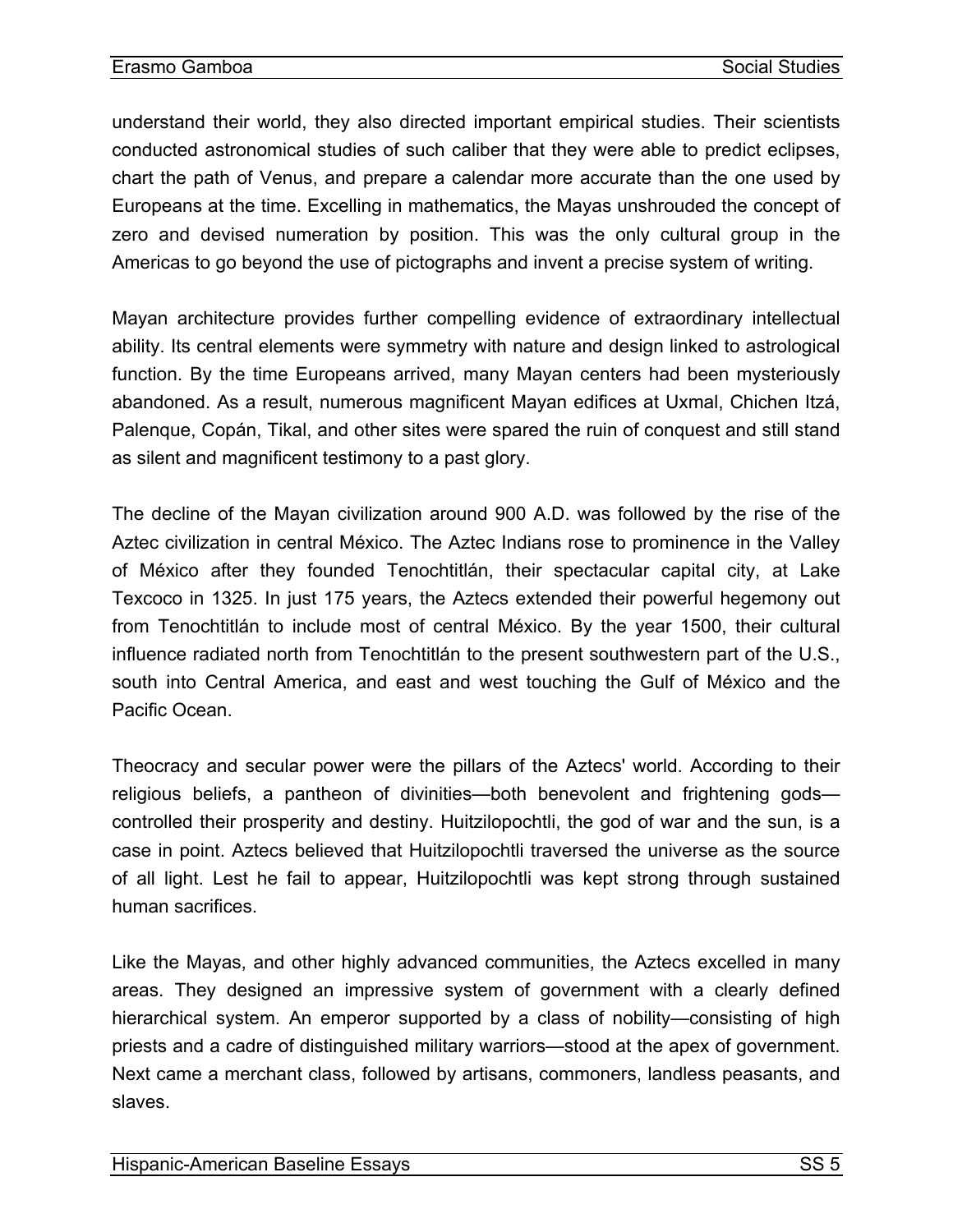Although Aztec society was far from democratic, upward mobility from slavery to nobility was possible. Because of a belief in the state's social responsibility, education was free and compulsory for all children. In school they studied religion, community responsibility, and filial duties, as well as the social and natural sciences including politics, astronomy, philosophy, history, writing, oratory and debate, civil engineering, and law.

The Aztec judicial system was predicated on the impartiality, integrity, and virtue of its officials. Lawsuits over adultery, theft, lying, treason, and other crimes were arbitrated in the Aztec courts. Judges who were not impartial faced swift execution if they were convicted. Overall, the Aztec social order rested on strict moral conformity and a responsible citizenry. For this reason, social crimes like theft and drunkenness were not common.

Aztec women were not without rights. They were educated in feminine roles but were considered valued members of society. They could hold property, engage in commerce, and march with the men into battle. Moreover, women could bring suit against Aztec men, including their husbands.

In areas such as medicine, the Aztecs of México were well ahead of Europe of the late 1400s. They had a well-designed ambulance corps, and their medical practitioners performed neurological surgery, set fractured limbs, drilled and filled dental cavities, and drew medicines from a well-catalogued list of more than 1,500 medicinal plants.

Tenochtitlán, the Aztecs' capital, was located in the saltwater marshes of Lake Texcoco. An engineering marvel, it had a population of more than 80,000. The city was impressively clean. Main avenues measuring 25 to 30 feet in width integrated its four main sections. Public markets were interspersed throughout the city and zoological and botanical gardens were common. Two large aqueducts that connected to the mainland supplied fresh water. Outside of Tenochtitlán, engineers constructed roads with an eye to the transportation needs of the empire and its citizens. Four rows of corn were planted along the principal roads so that travelers would not go hungry.

In South America, the Incas also developed as one of the most spectacular and highly organized civilizations of the Americas. Centered at Cuzco, the Inca empire extended in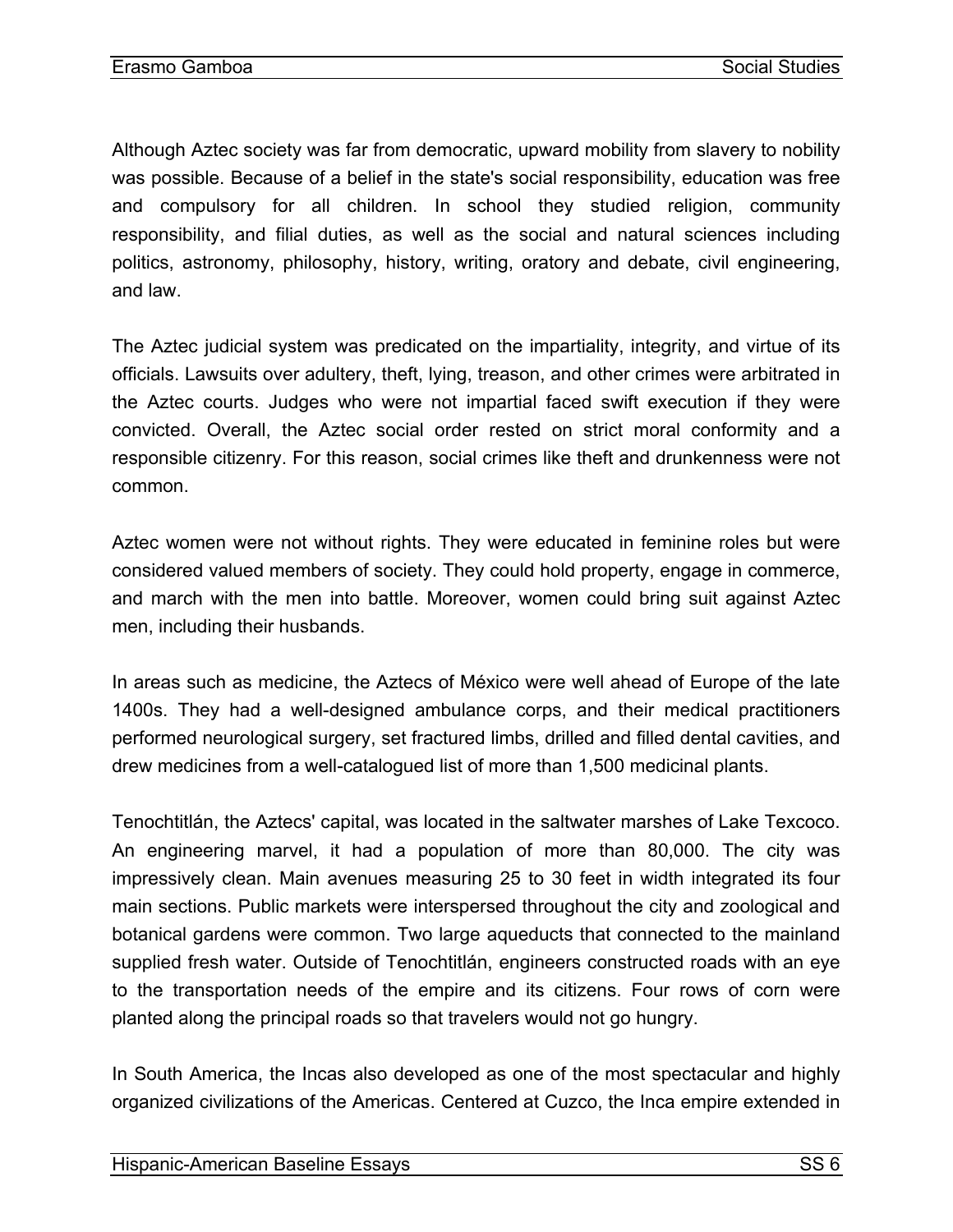all directions from Ecuador to Chile and boasted extraordinary achievements in agriculture, engineering, architecture, medicine, public administration, and government.

Like the Aztecs, the Incas conquered their neighbors in order to extend their empire. Then they required all their former enemies to assimilate into the Inca culture. When necessary, the Incan state resettled entire populations in order to quicken the process of integration and maintain firm control. In this way, every Incan subject was compelled to speak Quechua, the official language of the state.

The Incas excelled in many other areas. Their city in the Andes mountains was most impressive in its design and function. Their agronomists were outstanding. They designed extremely efficient irrigation, drainage, and terrace systems and used fertilizers and cross-pollination techniques that allowed expansion of the natural limits of otherwise unarable land. The Incas' agricultural economy was so well developed that farmers met the annual food requirements of the empire with ease. For this reason, hunger was virtually unknown until the agrarian economy was disrupted by the Spanish.

Women's roles in the Incan world also stand out, contradicting a common stereotype of largely male-dominated indigenous societies. In a predominantly agricultural economy, women—not men—had the critical responsibility of managing food production. They determined when and how to plant and harvest crops. Women also oversaw most of the commerce at the various public markets and served in leadership roles in the local political assemblies.

In addition to living in different times and locations, Mayan, Aztec, Incan, and other early American cultures were separated by numerous cultural, political, and economic differences. Still, they constituted the large family of interrelated cultural groups that inhabited the Americas on the eve of European contact.

## **The Spanish**

Spain, like much of Western Europe at the end of the fifteenth century, was on the threshold of a social, political, and commercial revolution. On the Iberian peninsula, Spain and Portugal sought a maritime approach to lucrative Eastern world markets. New technology, including vessels designed to tack against the wind, was required to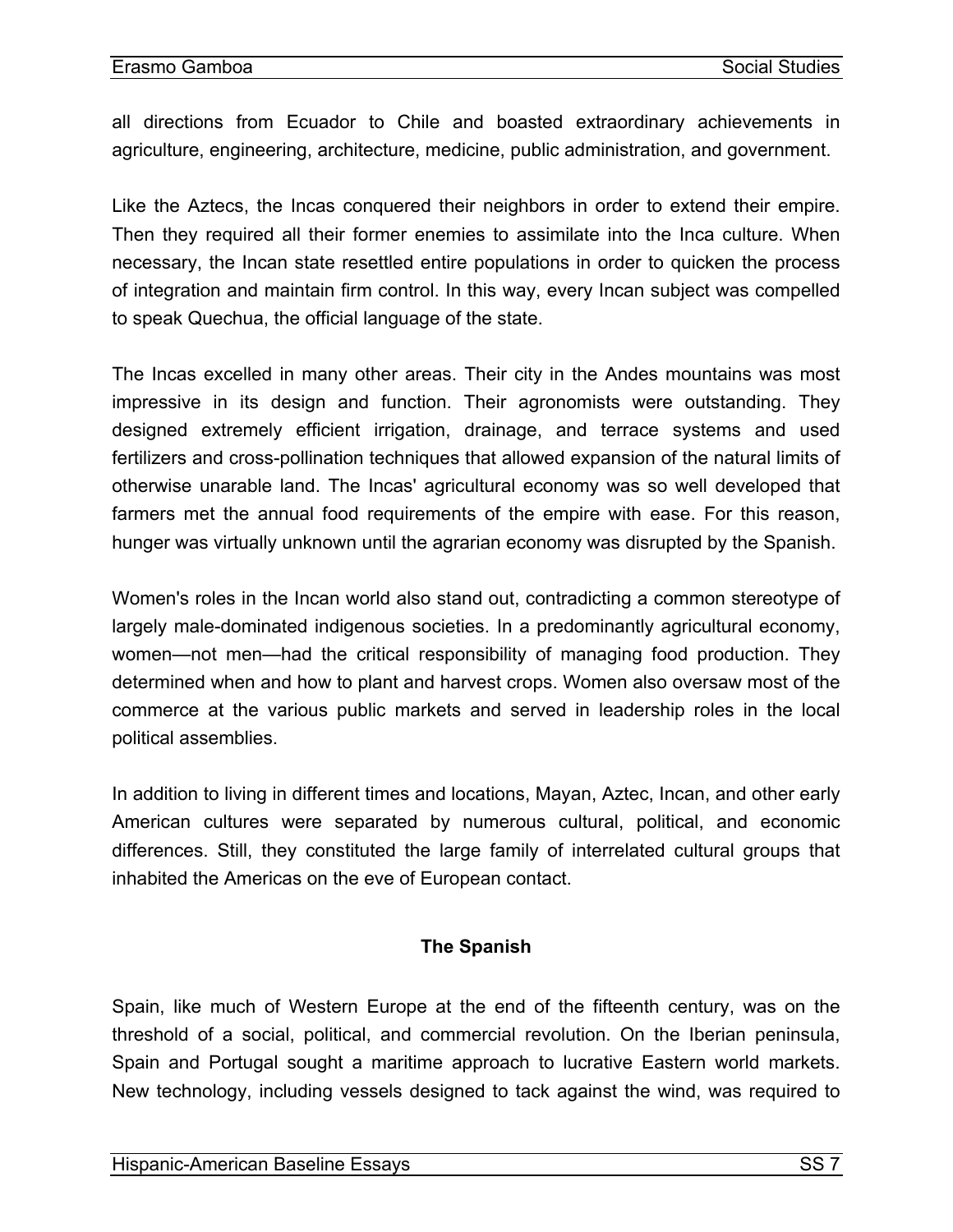<span id="page-9-0"></span>accomplish this remarkable feat. Reliable navigation instruments, more accurate chronometers, and parchment paper to note routes and positions of latitude and longitude enabled a more determined and powerful maritime search for the trade centers of the Far East.

In the last decade of the 1400s, other forces shaped Spain as an emerging country. This decade witnessed an end to over 700 years of warfare between Catholicism and Islam in the Iberian Peninsula. Not only did Spanish Catholicism stand victorious when the last stronghold of the Moslems capitulated in 1492, but Spain's military was well honed and now stood poised to conquer new worlds.

At the time, the drive and technology of aggressive commercialism, unshakable religious zeal, a powerful military, and a supportive monarchy put Spain at one of its most important historical crossroads. The individual Spaniard was similarly shaped by many of these same forces—a fixation with religious intolerance, a belief in selfsuperiority and invincibility, and a penchant for military conquest. To both state and person, the choice was between retrenchment in the tenets of medievalism or an energetic emergence into the modern world.

In a way, the win over Islam was symbolic. While Catholicism prevailed, expelling the Moslems and their religion could not begin to erase nearly seven centuries of African cultural influence. After 1492 many Moslems, called Moors, converted to Catholicism and remained in Spain. Equally important, the Arabic language, culture, and economic institutions were already indelibly stamped on Spain and its people.

However, by this time Spain had a varied cultural background. Due to its geographical position, Spain had been inhabited by many people—Celtic, Phoenician, Greek, Roman, Visigoth, and Iberian<sup>3</sup> —and its culture was a composite of the contributions of many people. Partly for this reason, when Spain attempted to achieve unity through the institution of the monarchy in 1469, it still remained fragmented by intense regional cultural differences.

Even so, the Spanish monarchy made a determined attempt to create cultural and religious uniformity, [de](#page-9-1)veloping the infamous Spanish Inquisition to guard against any

 $\overline{a}$ 

<span id="page-9-1"></span> $3$  The original inhabitants of the Iberian Peninsula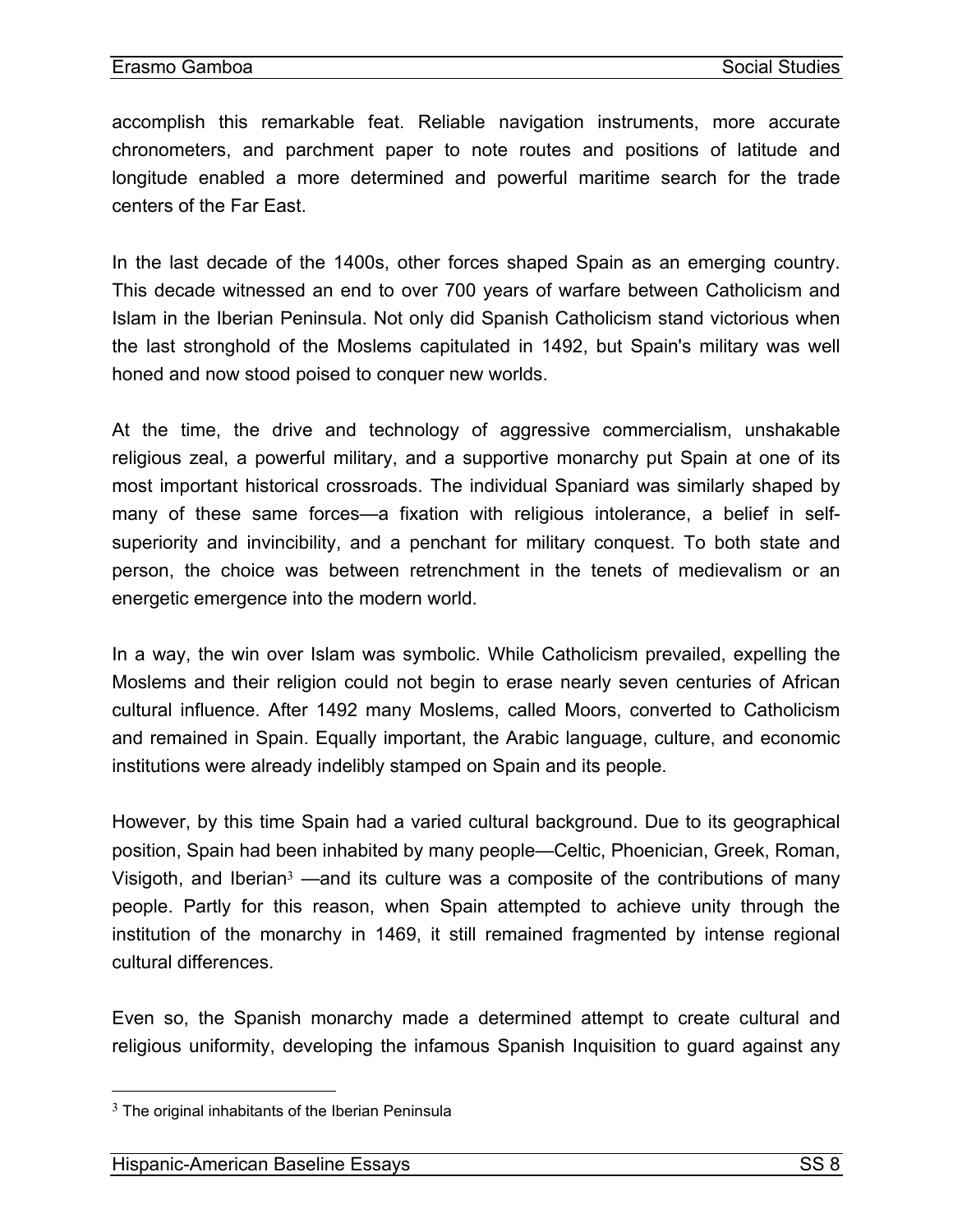potential threats to Catholicism. In the end, this type of religious intolerance led to the expulsion of the Sephardic Jewish community, at great loss to Spain. However, religious purity did not necessarily follow from intolerance. Jewish culture was too deeply ingrained in public life and it remained a significant influence in Spain long after the Jews were banished.

In effect, this was the society that sent Columbus west in search of the Indies. It was both technological and mercantilistic, driven by a desire for conquest, an unshakable religious zeal, and a powerful battle-tested military.

Mistaken as Columbus was, his arrival in the Americas altered the course of world history and had an immediate and profound effect on all Indian peoples. At their first encounter, the Indians and the Spanish were perplexed and attempted to rationalize each other's existence through their own religious beliefs. After the initial meeting, however, the Spanish were struck by the reality of immutable racial and cultural differences between themselves and the Indian people. From that point forward, a gulf of misunderstandings between Native American people and Euro-Americans followed.

Even before Columbus' fourth and final voyage, other explorers had followed in his wake searching north and south of the Caribbean for a westward passage to India. By 1513 Juan Ponce de León had landed on the Florida peninsula and Vasco Núñez de Balboa had sighted the vast Pacific Ocean. Three years later Juan Díaz de Solis encountered Argentina's Río de la Plata. In 1518 the first Spanish land falls were made in México by Francisco Hernández de Córdoba and Juan de Grijalva.

Finally, in 1521 the Spanish dream of reaching the Far East via a maritime route was realized. That year, Ferdinand Magellan's expedition demonstrated the feasibility of reaching India by sailing west and in the process circumnavigating the world for the first time.

## **Conquest**

Few sagas of world history compare to the conquest of the Americas. Under the terms of the Treaty of Tordesillas of 1494, Pope Alexander VI arbitrarily divided the "new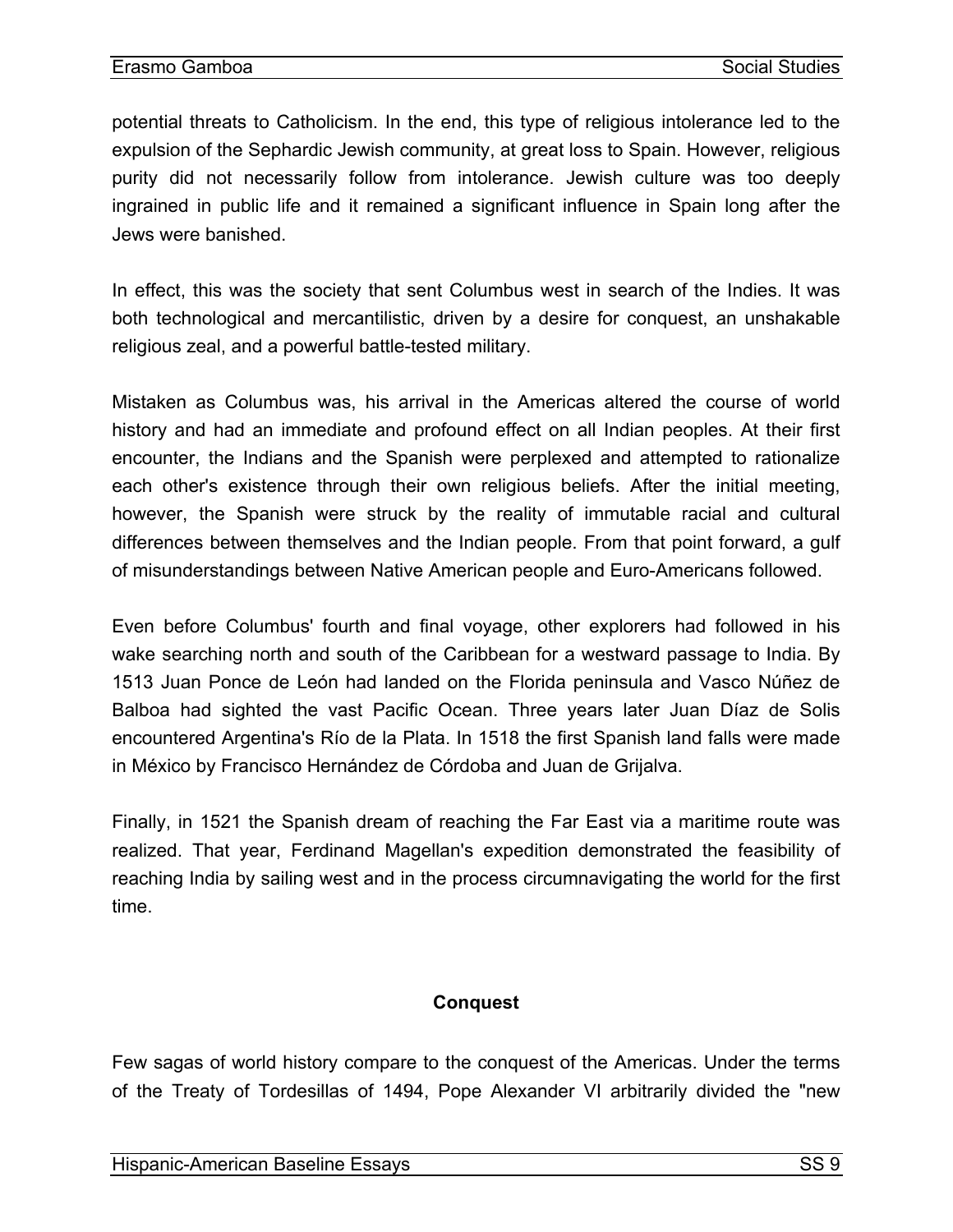<span id="page-11-0"></span>world" by drawing an imaginary line 260 leagues west of the Cape Verde Islands. All people and land to the west were entrusted to the Spanish, while Brazil and Africa became Portuguese domain. Backed by this ecclesiastical mandate, the Spanish considered their journey to the Americas a personal opportunity for conquest as well as a signal to embark on a religious mission.

The Spaniards reached the Americas with steel and gunpowder and highly advanced and time-tested military strategies. The use of crossbows, cannons, horses, and mastiffs together with the zealous Spanish attitude of invincibility, placed the Indian people at an immediate handicap. With this advantage, the Spanish set out to conquer and subjugate nearly all of the native people in the Americas.

The conquests of the Aztecs and Incas are the most remarkable examples of Spanish will and Indian defeat. In 1519 Hernán Cortés landed in México to begin his sweep of the powerful Aztecs. Benefiting from sheer luck and shrewd wit, Cortés conquered Tenochtitlán in two years and with little more than a handful of men. Following the conquest in 1521, the debilitating effects of smallpox and other European diseases decimated large numbers of the Indian population. In addition, the psychological trauma of defeat was devastating.

In South America, Francisco Pizarro—inspired by the success of Cortés—reached the Incan empire in 1531. Aided by a military advantage and an unfortunate and bitter dispute between two rival Inca heirs, he sealed the Incas' defeat in 1535.

Ease of conquest, the spoils or war, and the discovery of vast amounts of wealth in México and Perú only served to flame the passions of other conquerors, who quickly subjugated the rest of Latin America. Still, in some areas of the Americas, the Spanish were never completely successful in imposing their will over the Native American communities. In México, for example, the Yaquis remained fiercely independent until the twentieth century. In South America, the conquest of the Aymara of the Titicaca Plateau of the Andes was similarly never complete. To this day, the Aymara remain fiercely loyal to their community leaders, native religion, and other cultural values.

However, soon after their initial victories, the Spanish exerted their influence over most of South America, Central America, the Caribbean, and the present southwestern part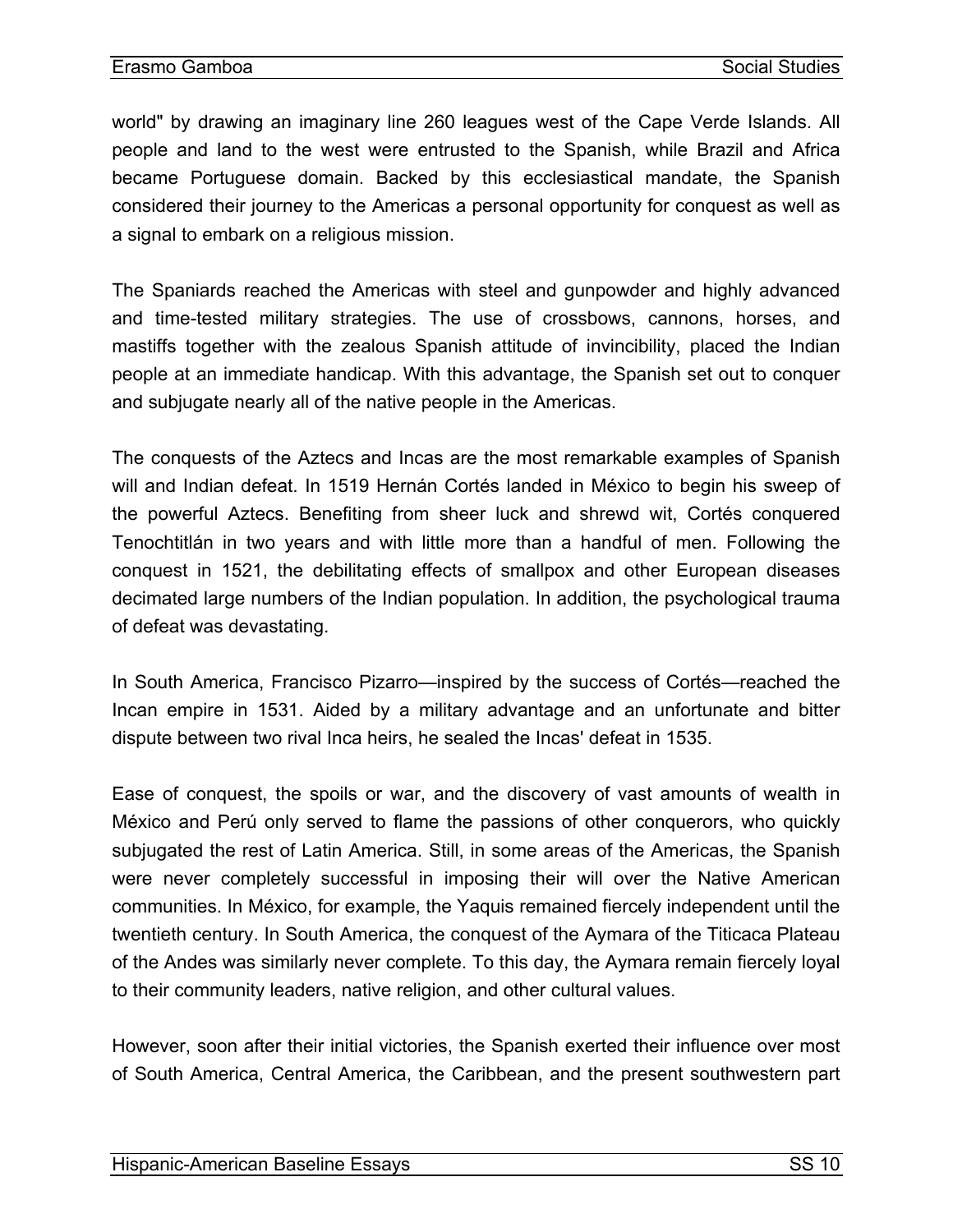<span id="page-12-0"></span>of the U.S. In time, they would extend their domain in the Americas from the tip of Tierra del Fuego north to present-day Alaska.

## **The African in Latin America**

Sailors of African ancestry were aboard the first Spanish ships that landed in the Americas. Later, they accompanied Balboa and Pizarro, marched with Cortés in the conquest of México, and participated in the general exploration of both American continents.<sup>4</sup>

However, the majority of African people came to Latin America as a consequence of the nefarious world slave trade. Within a year after the conquest of Cuba in 1511, the first slaves were shipped directly from Africa to the Caribbean Islands. As the colonial labor economy [de](#page-12-1)veloped and the Indian population declined, the number of slaves grew proportionately.

The slave trade ripped Africans from their homes in West Africa in the most inhumane fashion. Still, they arrived in the Americas steeped with the practical know-how of the various West African cultures. In Latin America, they adapted those cultural skills, excelling in all segments of the colonial economy and social life.

The Spanish prized the Africans not only for their talents and abilities, but also because they were good workers and had acquired immunities to the infectious diseases that decimated the Indian communities. Most significantly, the slaves were not Christians so their enslavement did not much trouble the conscience of the church and the individual slaveowner.

Under these circumstances and for more than 350 years, slave traders imported and sold their human cargo throughout the Spanish colonies. Although most colonies abolished slavery when they gained their independence in the early 1800s, Spain did not officially terminate the importation of slaves to its remaining colonies until 32 years

 $\overline{a}$ 

<span id="page-12-1"></span><sup>4</sup> Long before the 1490s, Africa had exerted a tremendous influence on the whole of the Iberian Peninsula. In fact, generations of "Hispanic" Africans or Moorish men and women resided in Spain before and after the age of Columbus.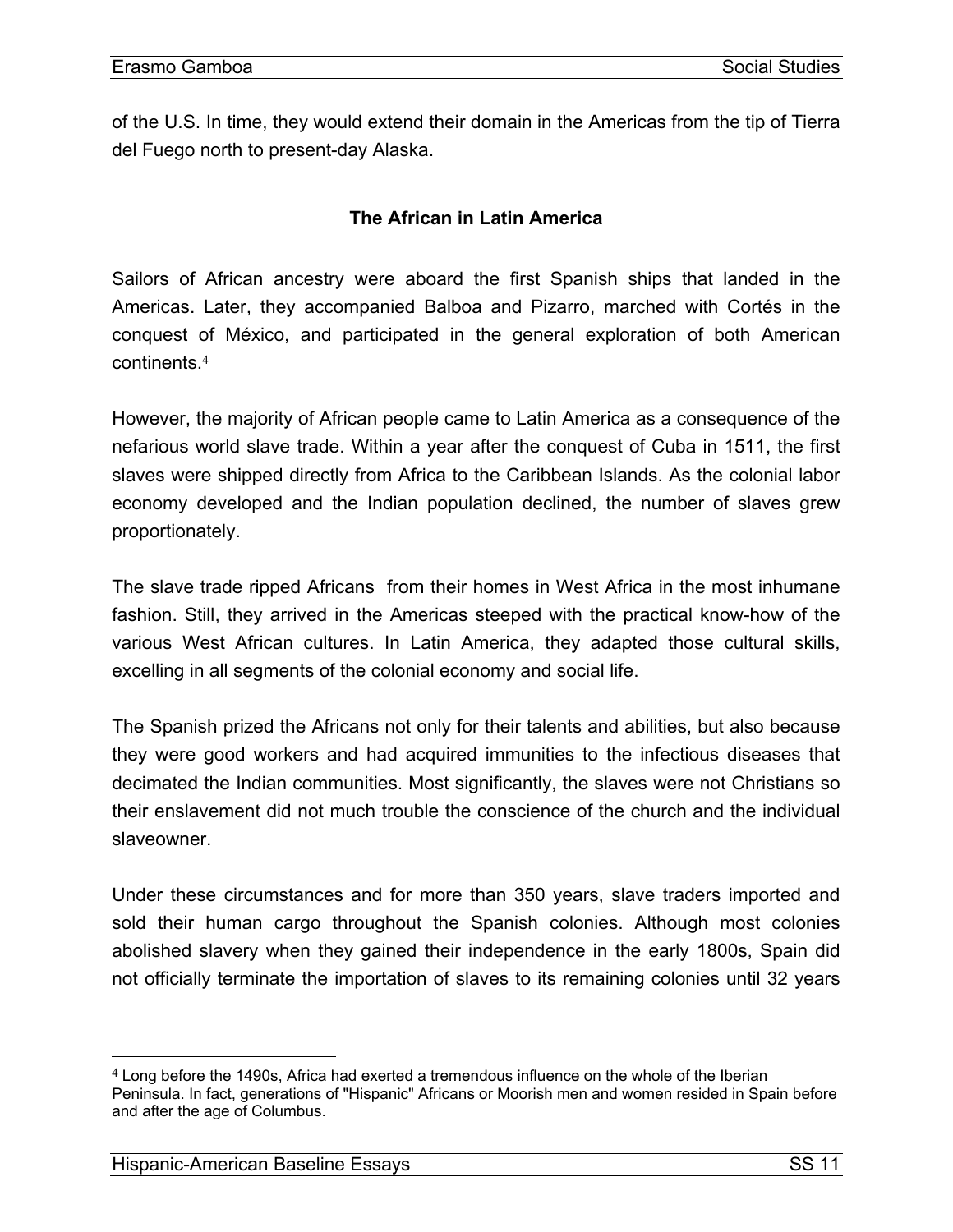<span id="page-13-0"></span>before the Spanish-American War. All told, approximately 3 million Africans were sold in Spanish America.

The preponderance of enslaved Africans was so great among the labor force that slaves lived throughout the countryside and urban centers. Persons of African descent outnumbered all others in Lima and México City during the 1700s, while slaves in the countryside often became superb farmers, horsemen, and herders.

Slavery itself was not a monolithic institution in the Spanish colonies. The legal and social status of persons of African descent varied across Latin America. In México, for example, their social status was higher than that of Indians. In still another case, Africans could purchase an official certificate declaring them legally white. Africans were not passive as slaves; in México they rebelled against their masters as early as 1537, and elsewhere in Latin America, slave revolts were just as commonplace. At times, freed men and women, known as *cimarrones*, organized their own separate communities in open defiance of the Spanish authorities.

## **THE SPANISH COLONIAL SYSTEM**

While the conquest of the Americas was relatively easy, the process of organizing the colonial system was a different matter. The Spanish were not experienced colonizers, so the colonial system developed through trial and error. The immense cultural differences between the Spanish and Indian people, the distance from Spain to the colonies, and the vastness of the colonial empire also made organizing an efficient colonial system exceedingly difficult.

Furthermore, contention for power between the church, the monarch, and the individual Spaniard worked against effective colonial control. The Catholic Church considered the Americas fertile ground for proselytizing, while to the individual Spaniard the colonies provided an excellent opportunity for resuscitating the diminished privileges and rights of the aristocracy. Too often, personal interests often took precedence over the official dictates of state or church. Finally, the monarchy, embryonic and weak as it was, had its hands full trying to assert its own authority in Latin America. To do this, the king imposed a highly legalistic and regulatory code of checks and balances that were often ignored and, when enforced, had the effect of stifling local initiative. In the end, official colonial policy and everyday practice often went their separate ways. For these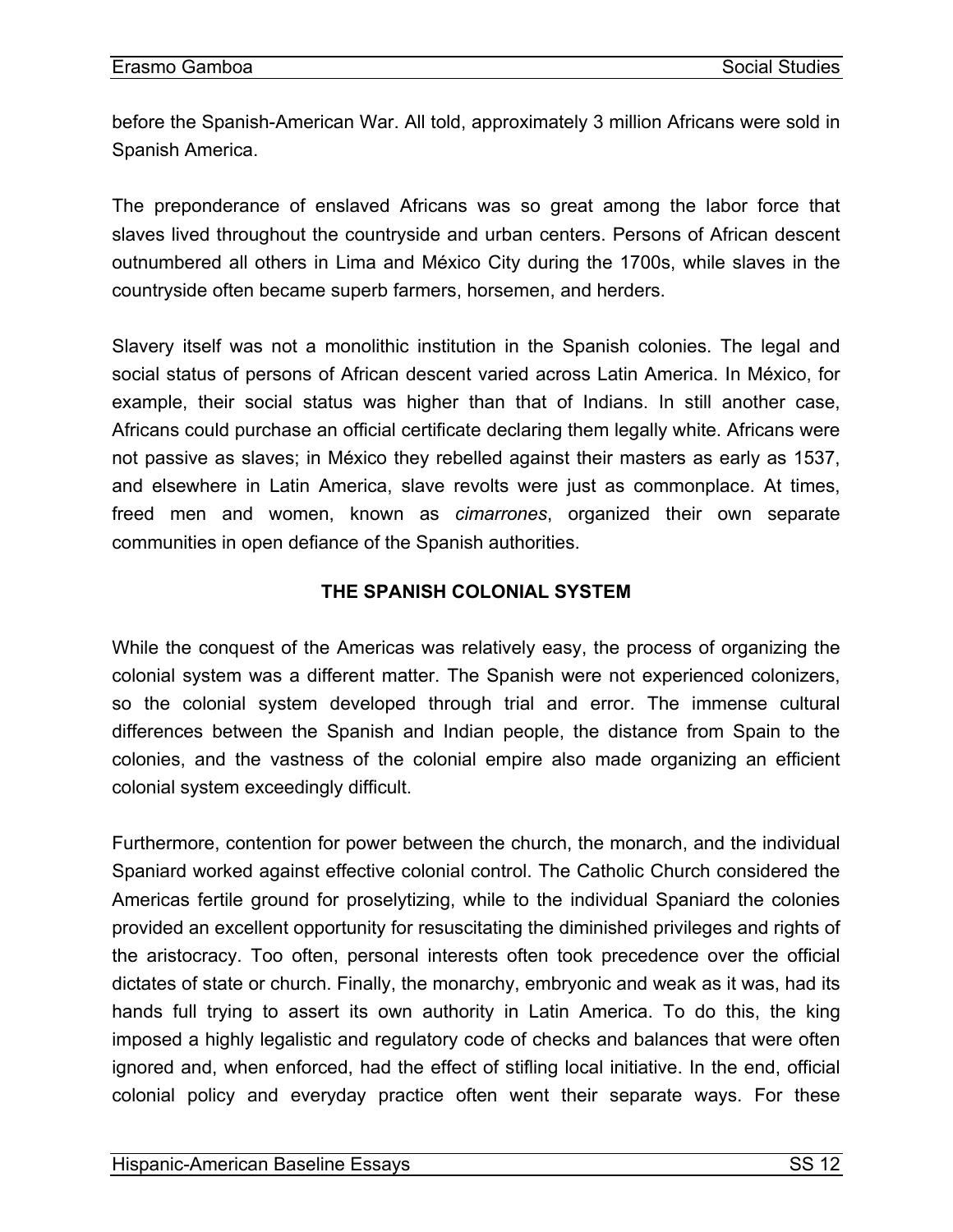<span id="page-14-0"></span>reasons, and in spite of the incredible wealth generated by the Americas, Spain never fully grasped the full potential of colonial Latin America.

The toll of an imperfect colonial system was felt immediately by the native population. The Indians were required to pledge fidelity to a new king and to the Spanish. Under the watchful eye of parish priests, religious orders, and the Inquisition, they were also forced to accept a new God and a foreign set of religious values. In addition, the colonial economy was largely extractive and highly labor intensive. Large estates, mines, and textile industries were entirely predicated on Indian labor.

The daily lives of the Indians and their ability to provide for their common welfare were dramatically altered by two highly exploitive and forced labor systems that resembled slavery. These systems, known in México as the *encomienda* and *repartimiento*, were in use in the colonies until the beginning of the 1700s, when they were replaced by debt peonage and a free-wage system.

One consequence of the colonial system, especially the labor systems, was the shocking decline of the Indian population. Not only did epidemic waves of smallpox, typhus, measles, and influenza decimate entire native communities, the brutal demands made by the Spanish took a heavy toll. Within 100 years, little more than 1 million Indian people remained in México and similar declines took place in Central and South America. In the Caribbean, the Indian population was almost completely obliterated in a matter of 40 to 50 years (in Puerto Rico alone the Indian population declined from more than 200,000 in 1508 to 20,000 in 1511). Many Indians did not wait for death but committed suicide rather than serve as laborers. At other times, women aborted their children as the only means of escaping the heavy yoke of colonial labor systems.

## **Race Mixture—La Raza Cósmica**

Odious as it was, the colonial period provided the stage for the incredible racial and cultural fusion between Indian, African, and Iberian people that is without parallel in the areas of North America colonized by non-Spanish Europeans or the Portuguese.

Racial amalgamation proceeded through Indian women. Although admonished by the church not to do so, the Spanish coveted the native female population. While some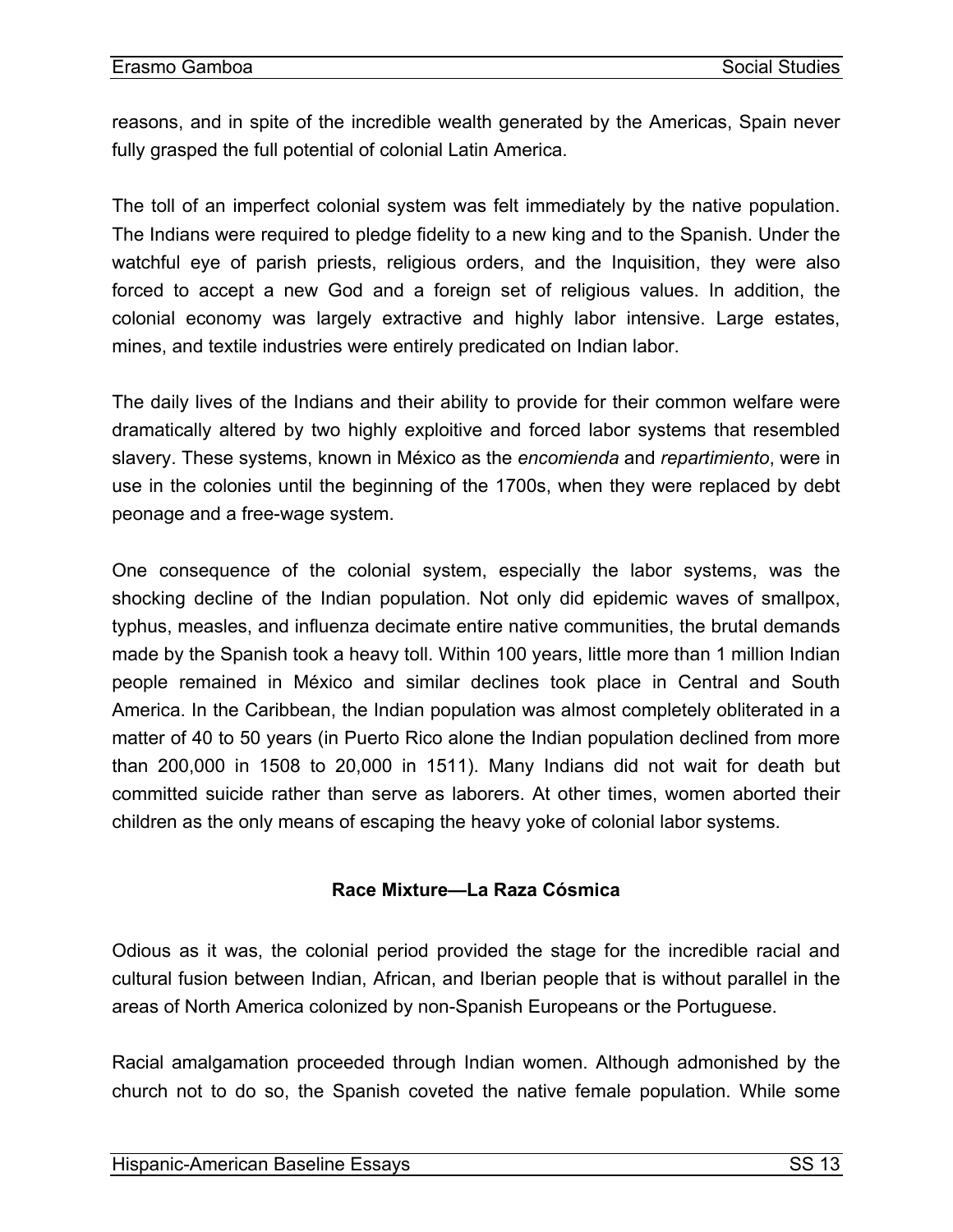scholars have argued that the Spanish had a propensity for the darker-skinned Indian and African women, a more basic explanation is that there were few Caucasian women in the Americas. Throughout the colonial period, less than 10 percent of all Spanish colonists were female. Among the African slave population, the ratio of men to women was two to one. This preponderance of Spanish and African men in colonial Latin America subjected countless Indian women to forced as well as consensual relations.

Racial mixing among Indians, Europeans, and Africans, and their descendants was so rapid that within two generations the colonial population consisted of a myriad of interracial types. In an attempt to categorize all persons, the Spanish developed a nomenclature of groupings including *mestizo* (union of Spaniard and Indian), *afromestizo* (union of African and Mestizo), *mulatto* (union of African and Spaniard), and others. The common racial stock among the colonial population, however, was Indian.

Even today, almost all Latin American nationalities have some degree of Native American ancestry. Some countries, like Bolivia, Ecuador, and Perú, are predominantly Indian. Others, like Argentina, are markedly more European. In this regard, it is important to consider that many millions of Hispanics in the U.S. are likewise of Indian ancestry. For example, even in Puerto Rico, where Indians disappeared almost entirely, many Puerto Ricans have some degree of Native American ancestry. Racially speaking, Mexican-Americans are also predominantly. . . of Indian descent. One Native American historian has written:

. . .the greatest reservoir of Native American ancestry in the U.S. is not contained within the group usually referred to as "Indians," but among the....Mexican-Americans and so-called Spanish-Americans. A high percentage of the latter are of relatively unmixed native ancestry, and yet it is maintained that they are not "Indians" (although many of them were "Indians in México-Taraumaras, Yaquis, Tepehuanes, etc.). As a matter of fact, many states legally classify Mexican-Americans as "White," and the federal census does not enumerate them as Indians.

No group gave more to Latin America and received less in return than Indian people. Their blood runs through the veins of most Latin Americans and Hispanics and their values strongly influenced Latino psychology. They introduced thousands of words for unknown items and traditions to the Spanish language. Their agricultural skills and technology changed the world. (In food stuffs alone, the Indian contribution more than doubled the world's known food supply in the age of Columbus.) Their greatest loss, on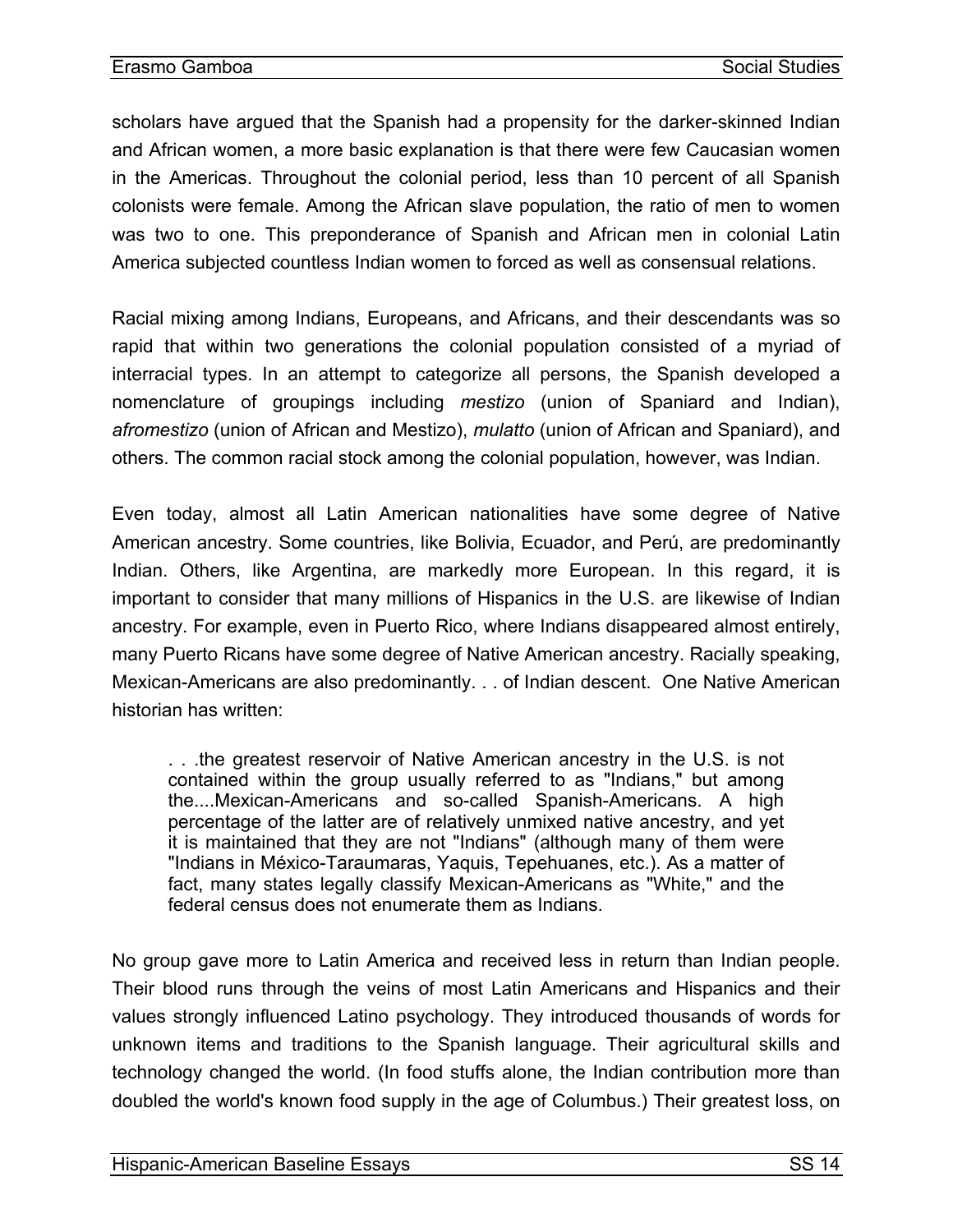the other hand, was being deprived of their culture and sacred land without adequate compensation.

Africans likewise contributed greatly to the racial and cultural heritage of Latin America. Even today, the Negroid features of the first Africans in the Americas are clearly discernible among the people of Veracruz, México, Cuba, Panamá, and other parts of South America. African words, proverbs, riddles, and tales further influenced and eventually transformed the Spanish language and folklore of Latinos. Africa, for example, bestowed various percussion instruments as well as the dance forms and rhythms that characterize the merengue, samba, and mambo.

As colonizers, the Spanish provided the matrix for Latin American culture. The Catholic religion, the Spanish language, the centrality of the family as a social unit, and other important facets of Spain's culture provided a uniquely Latin American way of life. Powerful legal and political institutions—together with various systems of taxation, farming, ranching, transportation, and mining—were also brought to the Americas. In short, Spain also bequeathed much to the Americas.

Asians are another group that makes up the cultural and racial diversity of Latinos. For over 300 years, the Philippine Islands were considered part of the Viceroyalty of New Spain, which was centered in México. As early as the 1570s, a flourishing Manila-to-America trade system brought a substantial number of Asian people, mainly Filipinos and Chinese, to the western ports of Latin America and the Caribbean. Arriving aboard China galleons, *naos de la China*, Filipinos and Chinese were especially prevalent in western México, Perú, Cuba, and Puerto Rico.

Chinese laborers, called coolies, were also brought to the Caribbean and other parts of Latin America well ahead of large-scale Asian immigration to the United States. The process that brought these Asian workers to Latin America was simple and direct. First, Chinese men entered into labor contracts in their homeland. Once obligated, the men were sequestered by labor agents operating in Hong Kong and Macao and sent to Latin America.

Labor agents in Macao or Hong Kong developed a lucrative business shipping Chinese laborers to Latin America at between seven and ten dollars for each worker. In the years between 1847 and 1874, Cuba, Chile, and Perú received approximately 250,000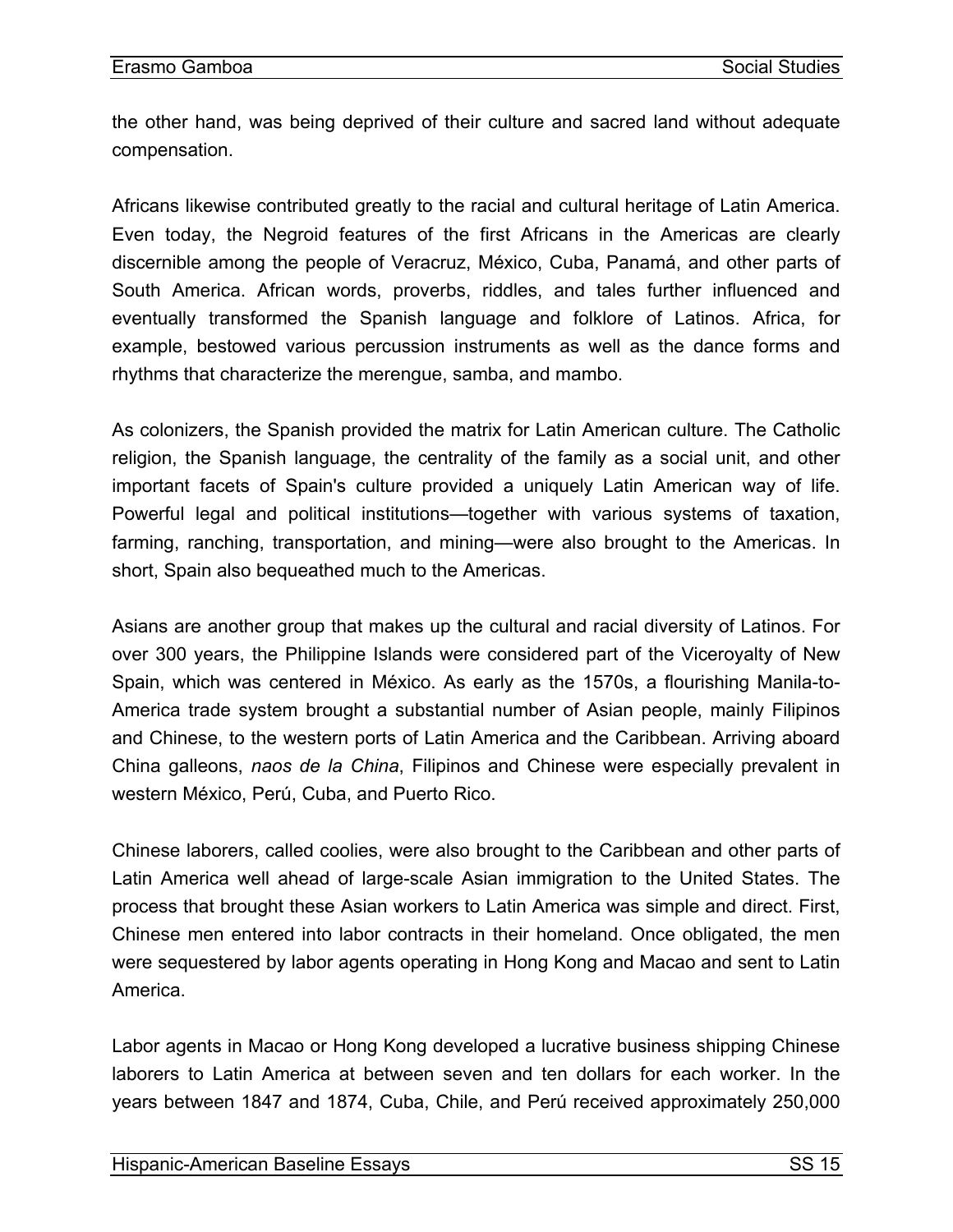to 500,000 laborers from Amoy, Hong Kong, Canton, and Macao. In 1864 alone, Macao shipped 4,479 contracted laborers to Cuba and 6,243 to Perú. The following year, 5,207 Chinese arrived in Cuba and 8,417 in Perú.

In Cuba the worker's contracts for eight or more years of service were auctioned to employers. Once a laborer's contract was purchased, a Chinese man entered a life of near slavery. In Cuba, employers beat their laborers to extract more work, sometimes killing them. At other times, the Chinese hanged themselves or jumped in wells and boiling sugar cauldrons as the only means of escaping a life of oppression.

Asians, however, did more than supply labor. They added their own ingredient to the culture and racial composition of Latin America. In México, Acapulco became the hub of connections to China and Manila. Here, Chinese silk embroidery inspired the *China poblana* dress, considered part of México's national culture. Ships also brought spices, teak, wax, and porcelains to Latin America. The porcelains, for example, represented the styles produced by skilled Chinese artists of the Ming and Ching dynasties and are still made by Mexican artisans. In this and other ways, the Filipino and Chinese added to the fusion of humanity that is Latin America.

This synergistic mix of peoples and cultures was a fortunate circumstance of the otherwise onerous colonial social system. In the vision of Mexican philosopher José Vasconcelos, this unprecedented racial mixture would produce a superior *raza cósmica*, or a "cosmic race" of Latin Americans. Although the idea was an abstraction, the concept of a cosmic race does reflect the distinctive reality of Latin Americans—a triumvirate family of races and cultures. Vasconcelos was not far from the mark because European visitors to Latin America during the eighteenth century noted the unmistakable mixture of people. Coming from Caucasian societies, they were struck by the people's rich skin tones and the kaleidoscope of color in the dress and lifestyles of the populace. This synergism was reflected in all aspects of public life. By the end of the colonial period, it was difficult to identify any activity in Latin America where all racial groups did not participate or had not made a contribution.

This is not to suggest that the colonial system was idyllic. Except for the Spanish, especially the peninsular born, life was hard in every respect. Everywhere in the colonies, white skin was the color of social, economic, and political privilege. This elitist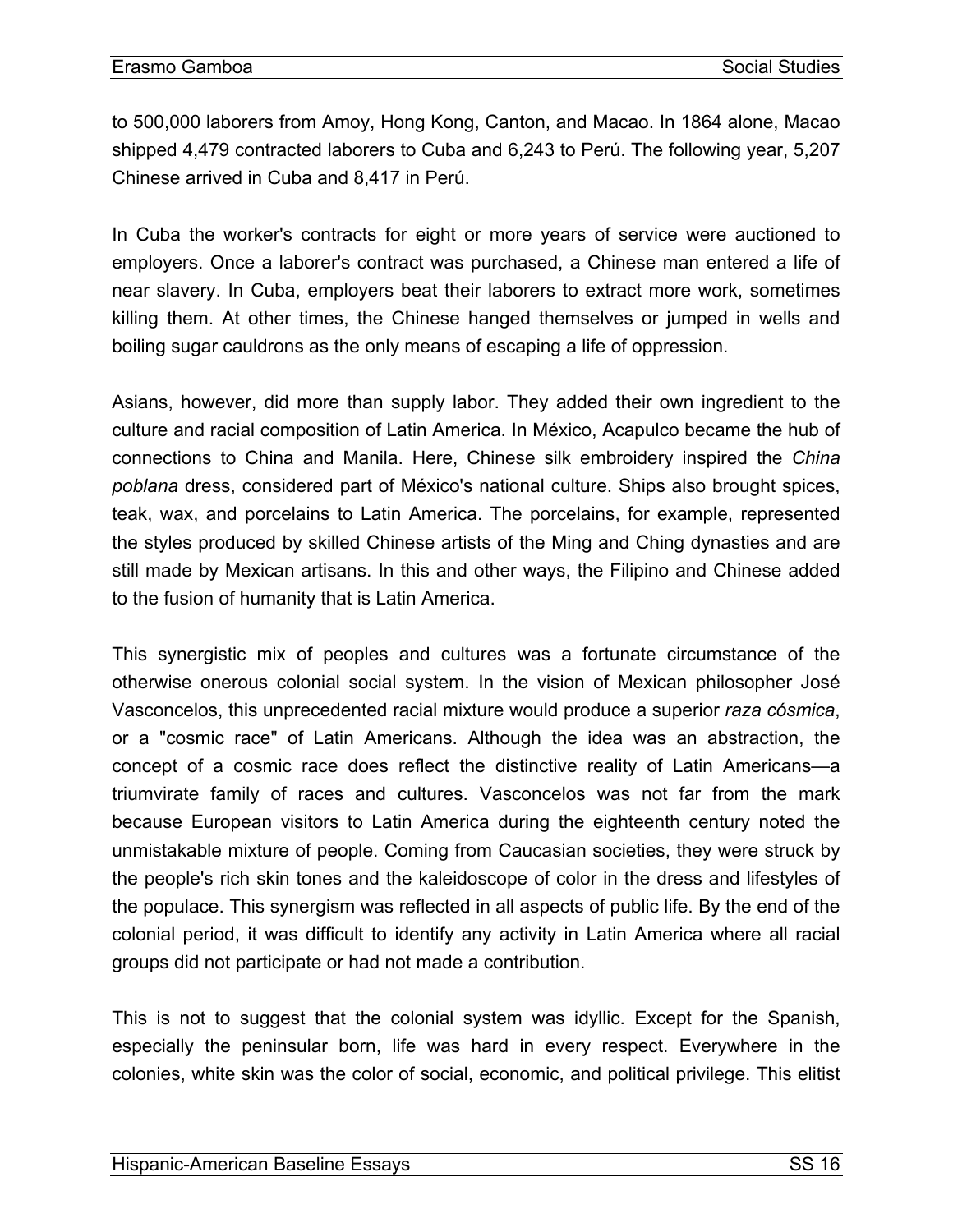entitlement based on pigmentation and nativity was one of the catalysts that ignited Latin America's struggle for independence at the beginning of the nineteenth century.

Excluding Haiti, which declared its independence from France in 1804, the Latin American colonies revolted from Spain in the period between 1810 and 1824. In this short time span, Miguel Hidalgo, Simon Bolívar, and José de San Martín initiated the revolution in México, Central America, and South America. The last Spanish garrison surrendered at Callao, Perú, in 1824. Thereafter, Latin America was essentially free from Spanish rule.

In the end, the wars of liberation were also elitist in nature. The masses had gained little in their struggle, and with few exceptions independence meant a mere transfer of power from Spain to a new autocracy. Worse yet, the different independence movements did little to settle questions concerning the new form of government, personal liberty, freedom, and civil rights. Left unresolved, these issues consumed the energies and resources of the new republics for the next 50 years or more. For these reasons and for the greater share of the 1800s, protracted civil wars swept the new republics during their critical years of nation building. At times, different governments simultaneously claimed to be the legitimate representative of the people. At other times, duly elected presidents barely occupied the presidential chair before they were toppled from power. In México, one person - Santa Anna, dominated politics from 1829 to 1855. He headed the nation nine different times, sometimes as a conservative or liberal, and when he pleased as a dictator.

The pattern of political instability that plagued many of the nascent republics took many years to sort out. Some nations like México oscillated between conservative and liberal governments, while other republics such as Argentina experienced civil strife between the politics of the interior and the coast. The inability to resolve these important national issues took its toll on the human condition. It also left an indelible stamp on the style of Latin American politics.

When seen from the perspective of U.S. political history, Latin Americans are too often judged as incapable of self-government, social democracy, and economic selfsufficiency. In truth, Latin Americans themselves were not the only culprits. Colonial Latin America was ill prepared to deal with the complexities of independence. Whether espoused by liberal or conservative governments, democracy and liberty were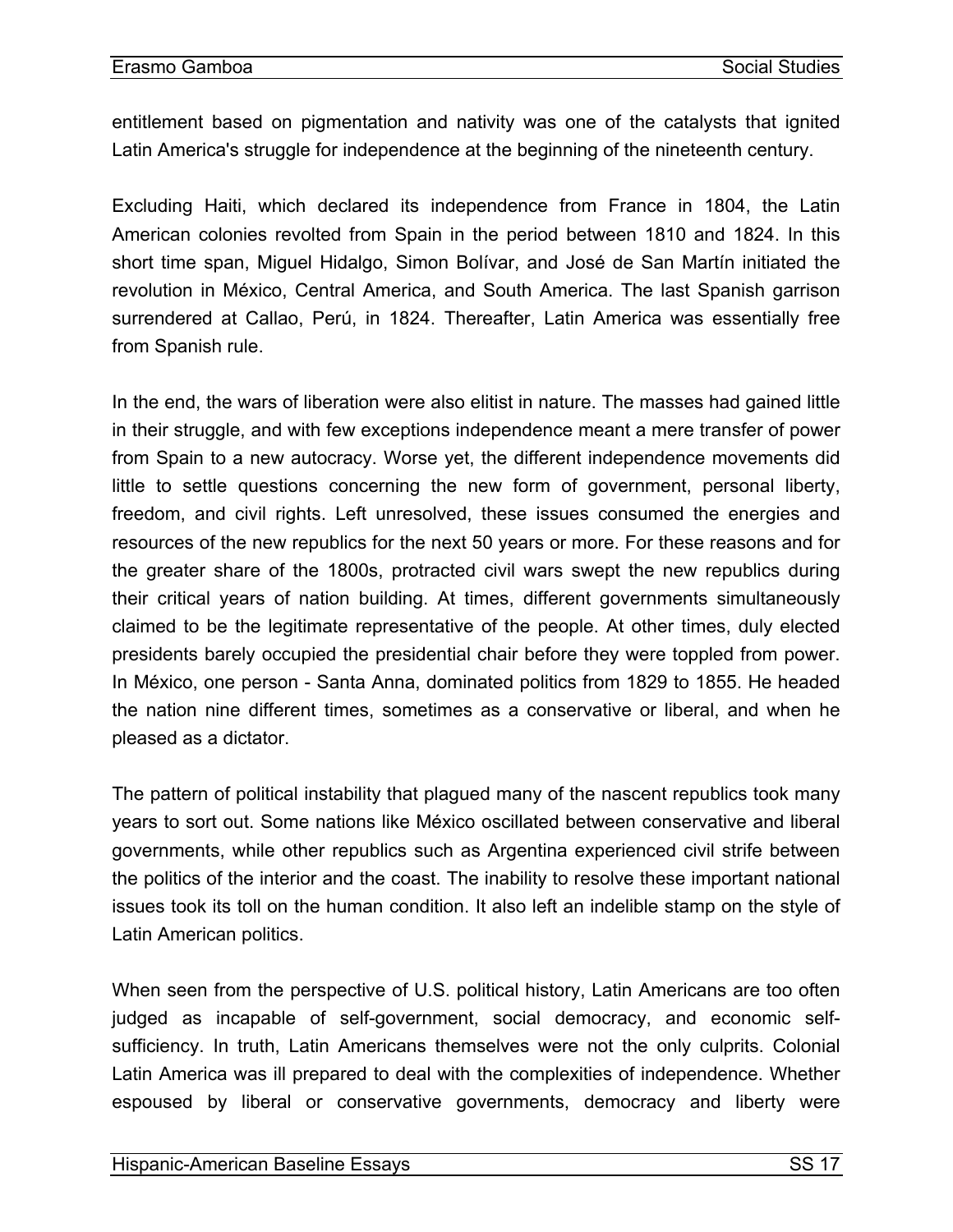<span id="page-19-0"></span>abstractions that had meant little to the masses. More often than not, these ideals were little more than pretenses for the exploitation of the many by a few.

Unable to place their houses in order, the various Latin American republics fell victim to a form of neo-colonialism at the hands of the more economically advanced and better organized U.S. and the nations of Europe. In the last quarter of the nineteenth century and beginning of the twentieth, world capitalism adapted well with the remaining structural institutions of colonialism to produce a form of neo-colonialism.

As the twentieth century began, Latin America continued to lurch from one political crisis to another and plunged deeper into foreign economic dependency. While economic growth was evident in extractive industries and trade, it was largely a facade that obscured the worsening social and political human condition in Latin America.

## **THE HISTORICAL BACKGROUND OF LATINOS IN THE U.S.**

Due to the proximity of the two areas, Latin America and the U.S. have much in common. Their border does not separate but links them. They share a common historical background—especially, the U.S., México, and some Caribbean nations.

The convergence of today's Latin America and the U.S. began during the Spanish colonial period. As part of its colonial structure, Spain established several viceroyalties in the Americas. The viceroyalty of New Spain is of particular importance because it included much of what is now the U.S. Centered in México, it encompassed the Caribbean Islands, extending south into Panama and north into what is now the southern part of the U.S. Spanish claims to such a vast territory north of present-day México and Cuba resulted from a south-to-north fan of exploration and settlement in the southeastern and southwestern U.S.

In the early years, Spanish explorations were fueled as much by fanciful and romantic tales as by the need to explore, conquer, and understand the "New World." More often than not, a search for utopian civilizations and the pursuit of wealth encouraged expeditions from the Caribbean to Florida and the greater southeastern United States.

Juan Ponce de León, Lucas Vázquez de Ayllón, Pánfilo de Narváez, and Hernando De Soto stand out among the most well-known of these early explorers. Yet while Spanish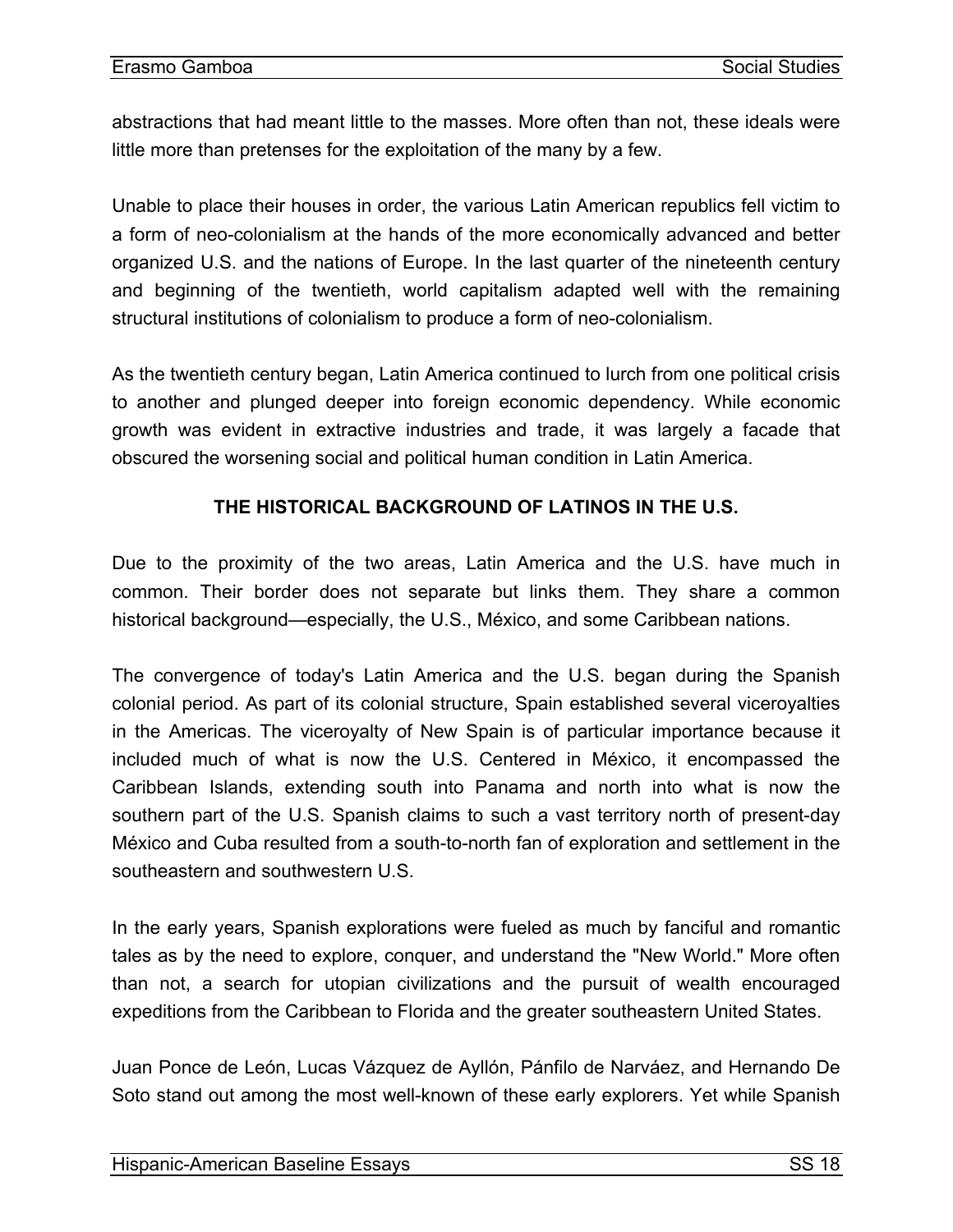officials were in command, the explorations themselves were generally made possible through a combined effort of many unknown Indian, African, and *mestizo* crews.

Ponce de León, who had accompanied Columbus in 1493, was the first Spanish explorer to land in the U.S. He sailed from Puerto Rico in March 1507 and anchored one month later on the coast of Florida. He named the peninsula in observance of *Pascua Florida* (Easter) and the tropical beauty of the area. Although Ponce de León failed to find any signs of tangible wealth, he was the first European who charted the Bahamas Channel, an important route used thereafter by all ships sailing from the Caribbean to Spain.

A few years later, in 1526, Ayllón with six ships and 500 men and women left the Island of Española (Dominican Republic) and ventured as far north as present-day South and North Carolina. Near the Pedee River, Ayllón founded the settlement of San Miguel de Guadalupe, the first recorded non-Indian settlement in the U.S.

In 1528, Narváez, along with nearly 400 men, landed near Tampa Bay, Florida. In a twist of fate, the ships that brought Narváez returned to Cuba, leaving him and his men stranded in Florida. Here began one of the most astounding epics of American history as Narváez and his castaways headed due west in hopes of reaching México.

Twelve years later, De Soto, a veteran of military service in Nicaragua, steered his ships toward Ferriday, Louisiana. For the next three years he engaged in a restless pursuit of the mythical "Cale," a land reputed to have much gold and to be blessed with endless summers. In his search, De Soto's men were the first Europeans to explore the southeastern U.S., including Florida, Alabama, Mississippi, Tennessee, Arkansas, Oklahoma, and Louisiana.

In the Southwest, a similar process of exploration unfolded many years before there was a United States. These excursions were triggered by similar stories about fabulous civilizations, mythical lands, and exotic people. The most persistent of these tales was a legend describing the Seven Golden Cities of Cíbola. Located inland from the Pacific, these jeweled cities were rumored to have great stores of the precious metal. Incredible as it seemed, the story was quite logical to the Spanish, especially after they found large amounts of gold and silver among the Aztec people. Once these stories circulated, they became quite real and lured expeditions into the Southwest.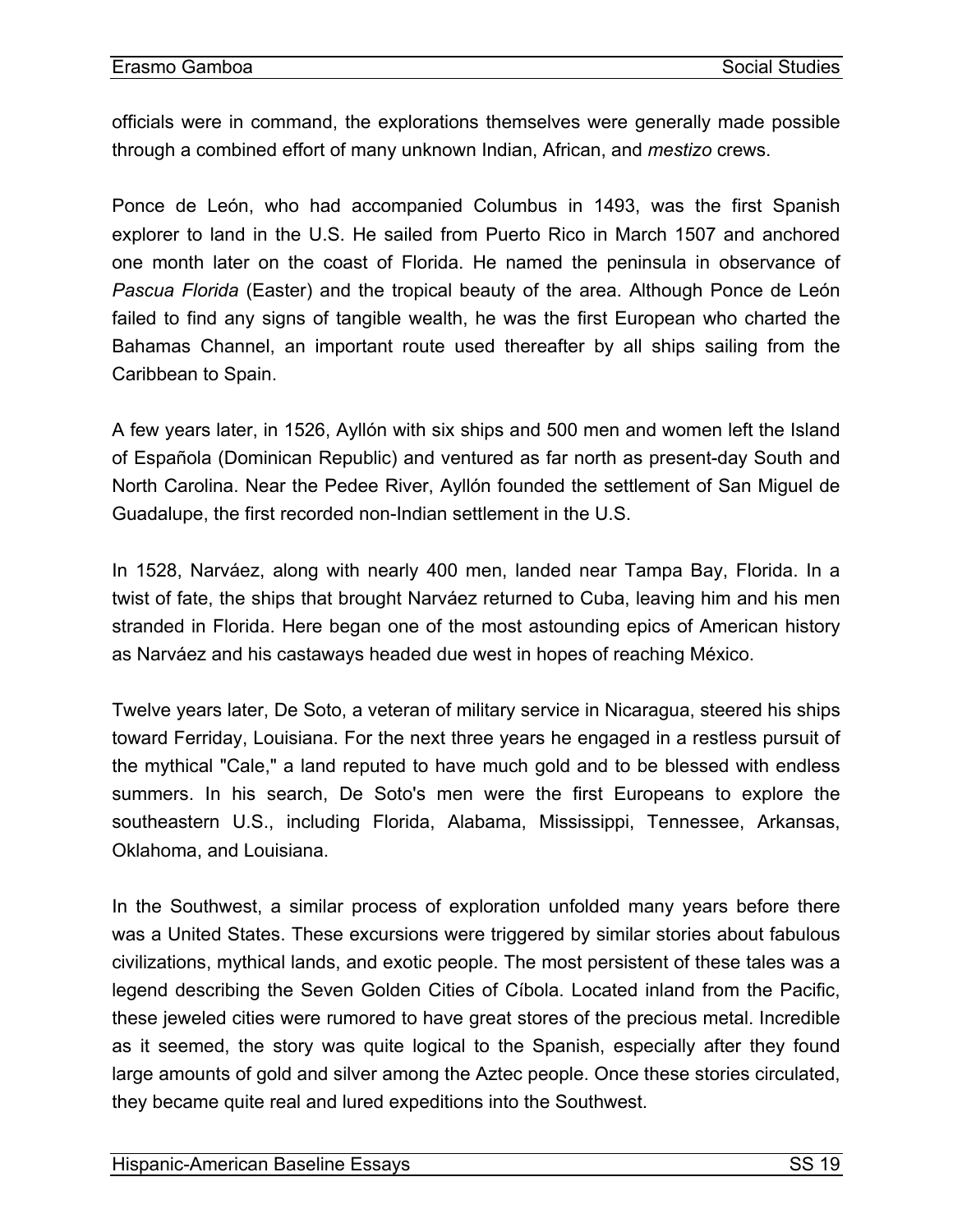Francisco Vázquez de Coronado was the first person to lead an organized search for the "gilded heaven." Although distant from Florida, Coronado's foray into the Southwest was directly connected to the Narváez expedition of 1528. In 1536 four surviving members of Pánfilo Narváez's expedition had reached México City. They were the last survivors of the men who had disembarked and then been inadvertently left behind in Florida. Not knowing where they were, they attempted to reach México by sailing makeshift rafts and walking along the southeastern Gulf Coast of the U.S. By the time they reached Galveston, Texas, in September of 1528, only 60 members of the crew had survived. By the following spring 15 remained, and in the end only 4 were alive: Alvar Núñez Cabeza de Vaca, treasurer to Narváez; Estevan, of African descent; and two others. After spending years among the Indian people in Texas, the four were able to reach Culiacán, Sinaloa, México in 1536.

In México, the survivors never tired of repeating first-hand accounts of survival and incredible perseverance in the lands north of México. When queried about the existence of fabulous kingdoms, the men substantiated the rumors and provided detailed accounts of "The Seven Cities of Cíbola." Confident of their veracity, the viceroy of México selected Francisco Coronado to search for the distant cities.

With determination to succeed in his quest, Coronado dispatched a surveillance party guided by Esteban and directed by Marcos de Niza, a Franciscan friar. In present-day New México, Fray Marcos apparently caught a glimpse of an outlying Zuni Indian village while it was bathed in the golden rays of the setting sun. This sight was sufficient to convince the advance party that they had found the Seven Cities of Cíbola.

Before he left, Coronado had ordered Fray Marcos to send a cross to signal the main party if he should happen upon the mythical cities. If the cities were fair or average in wealth, Fray Marcos was to dispatch a courier with a "small cross." If the discoveries were equal to those found among the Aztecs, he was to forward "a cross the size of two hands." Should the treasure be larger, Fray Marcos was instructed to use his own discretion and return "an appropriate signal."

When several Indians arrived carrying a cross the size of a man, Coronado's main party in México sensed an incredible opportunity. Buoyed with confidence, Francisco Vázquez de Coronado, 336 Spaniards, and several hundred Indians and other enslaved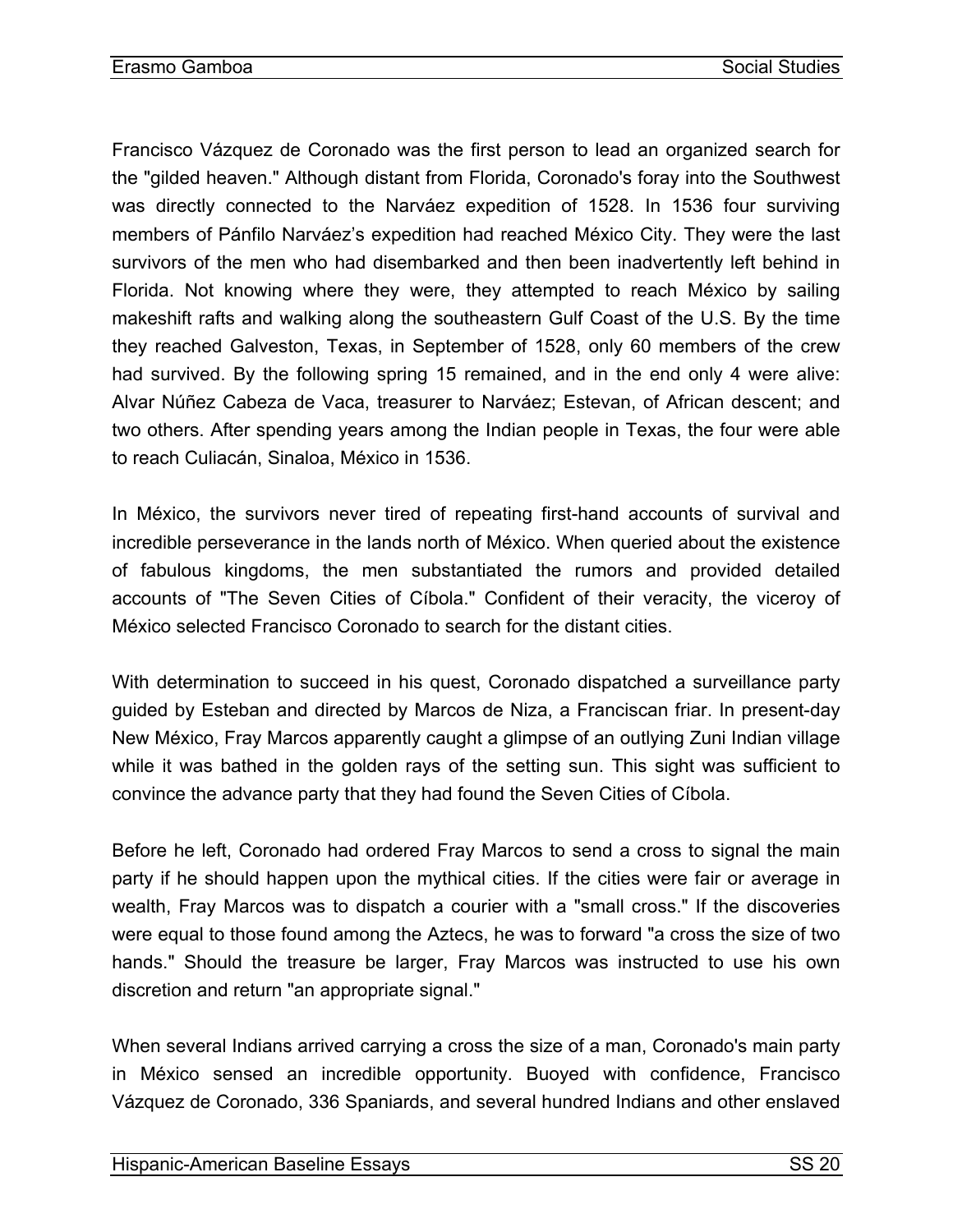people left México in 1540 to make good on their dream. Their search for the golden cities took Coronado into New México, Arizona, Texas, Oklahoma, and Kansas; but after two years of fruitless examination of the Southwest, Coronado returned totally disheartened.

Like Columbus and other explorers before him, Coronado had little to report but the vastness of the land and the existence of enormous herds of "shaggy cows." The only gold and silver they brought back to México was the ornamentation of their swords, knives, and saddles.

In many respects, Coronado and De Soto's movement through the southern belt of the U.S. was alarming to native people. At one point, for example, Coronado approaching from the west and De Soto coming from the east were within two hundred miles of each other in Texas. Under these circumstances, the native people must have experienced a high degree of anxiety from the imposing presence of strangers in their midst.

These Spanish expeditions were no ordinary intrusions, for the church took part in them in order to introduce Catholic beliefs and Spanish values to the Indian communities. When the native population resisted the proselytizing efforts of the church, the troops used force to impose the dictates of Spanish secular and religious authority. At other times, the Spanish used more deliberate measures like enslavement to punish the more recalcitrant individuals.

On the other hand, Indians were very conscious of their own strengths. For example, they soon realized that the authority and power of the men from México was suspect in Indian territory. Over time, the Native Americans also became increasingly resentful of ongoing exploitation and even more doubtful of the benefits of Christianity. When this happened, entire communities, like the Pueblo Indians, rebelled against all forms of Spanish authority.

Examined from still another perspective, these sixteenth-century treks north from México and the Caribbean established the Hispanic presence in the U.S. years ahead of other Europeans. In time, the exploratory probes were followed by more constructive attempts to settle and occupy the land. In the process the Spanish introduced many new elements into the American Southwest, but they also discovered that many aspects of Native American life were well suited to the environment. As had occurred in México,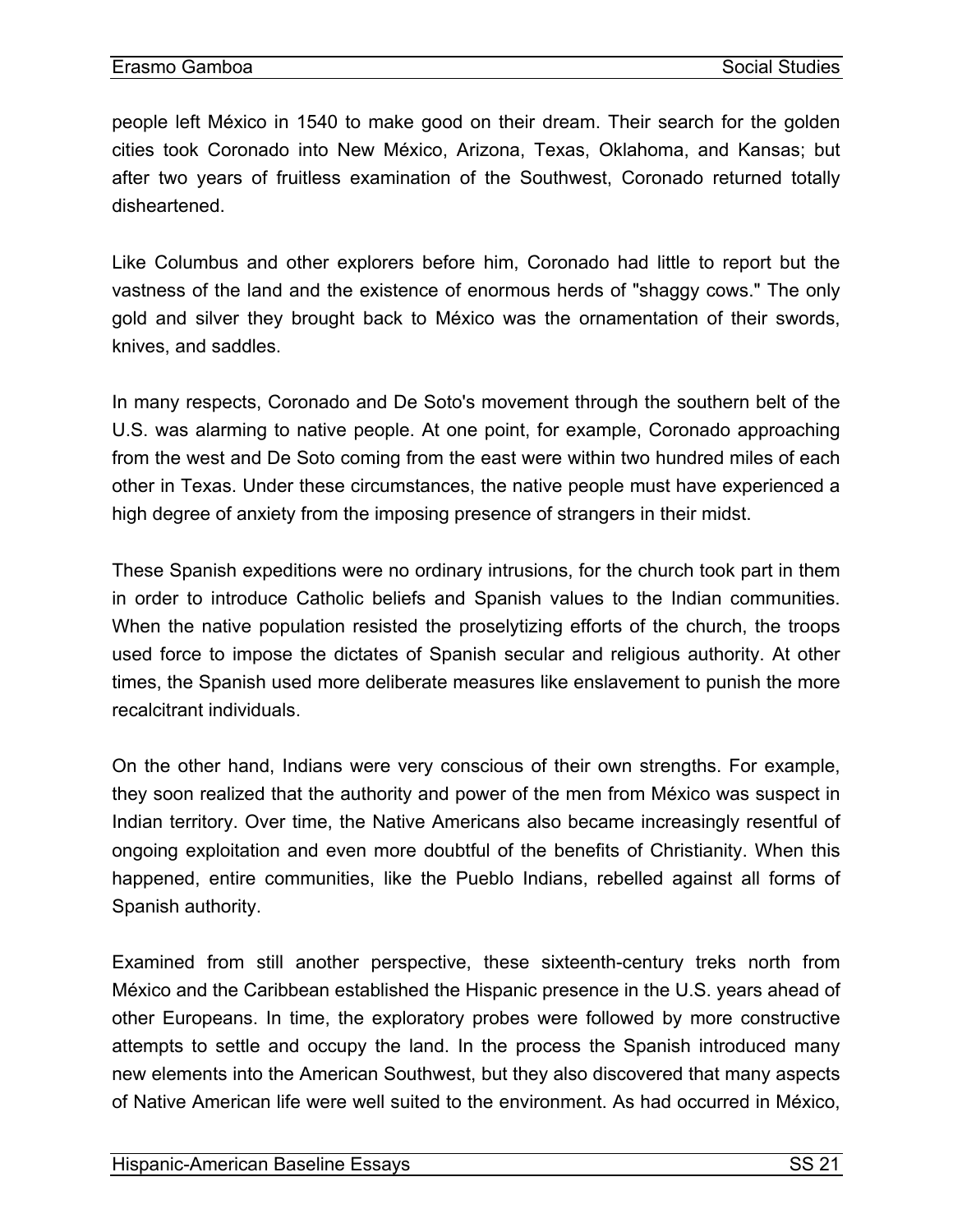the combined resources, energies, and creativity of Spaniards, *mestizos*, and Mexican and Southwestern Indians were critical at all levels and stages of the new lands' development.

It was an Hispanic amalgam of Mexican, Indian, Spanish, and African people that introduced and developed the livestock industry of today's U.S. Southwest. Latinos systematically introduced the first breeds of cattle, horses, sheep, swine, and domesticated fowl in the Americas. They brought the customs and practices associated with the various ranching cultures from Africa, Spain, and México into the southwestern U.S. and beyond.

Hundreds of years before the United States took over the region in 1848, sheep and cattle were driven to distant markets outside the Hispanic Southwest. Enroute and upon arrival at their destination, other Euro-Americans borrowed and sometimes modified the technology, organization, and vernacular associated with the various livestock enterprises. In some cases, non-Hispanics adopted entire systems.

By the time of the U.S. Civil War, the "American cowboy—essentially Mexican in dress, equipment, method of operation, and vernacular—appeared throughout most of the western U.S. Even after the U.S. annexed the Southwest, the livestock industries remained Hispanic in design.

The sheep industry is a case in point. At first, Hispanics introduced the churro breed an animal well suited to the semi-arid environment—to the Southwest. Years later, they brought the merino, a superior wool-producing animal to the region. This breed permitted ranchers to better utilize the vast areas of arid and sandy terrain that characterizes much of the region. The developing sheep ranches led to appropriate range management systems, which remain in use today.

For example, under the Hispanic system, the rights of individual ranchers grazing their animals over large areas of open range were carefully protected. A cooperative assembly of owners, called *ganaderos*, fixed and enforced the grazing rights of each member rancher. They were the cornerstone of the rights system that required each rancher to hire a sufficient number of herders: usually one per 2,000 sheep. In turn, the herders were supervised by a mounted range rider who answered to the range boss. Next came the ranch owner, and finally the cooperative.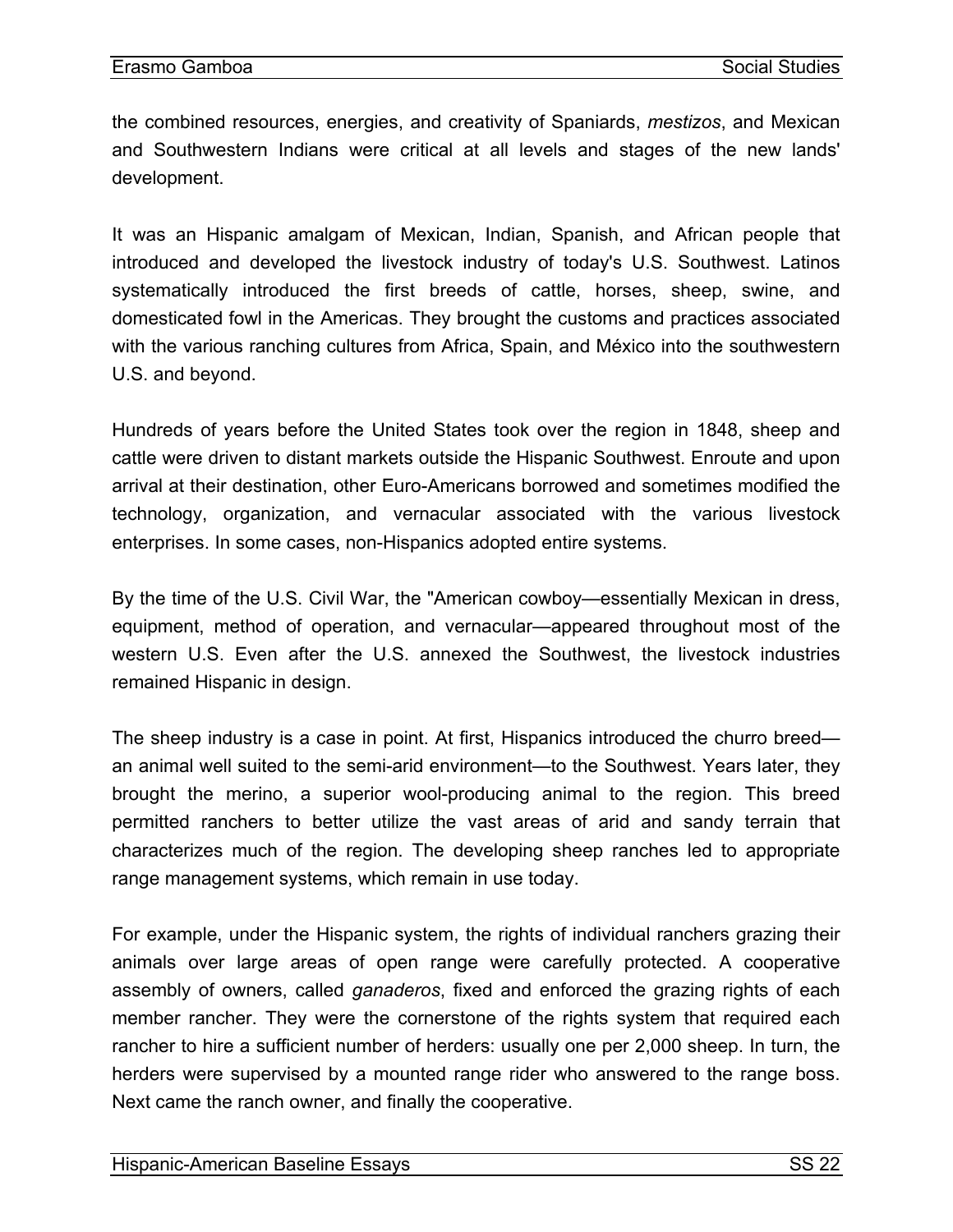When non-Hispanics became sheep ranchers, they adopted the system, personnel included, in its entirety. Even today, Basque and Mexican herders, whose forefathers designed the U.S. system hundreds of years ago, are recruited from abroad for employment in the sheep industry throughout the western United States.

Hispanics also developed the first non-Indian farming economies in this country. They introduced the first modern crops and implements for cultivation—the first hoes, spades, plows, clamps, pliers, files, and wheels used in this part of the nation. The first varieties of wheat cultivated from California to Colorado and as far north as Oregon came from México by way of Spain. México also introduced alfalfa, flax seed, and an open-ball cotton culture that gradually spread throughout the southeastern United States. Likewise, Hispanics brought sugar cane culture to Louisiana and constructed the first sugar refinery in the area. Several varieties of fruit were among the many crops that arrived with the early Hispanic farmers. These included peaches, apples, plums, citrus, cherries, olives, dates, strawberries, and pomegranates. One historian has gone so far as to write, "there was no product contributed to agriculture in the U.S. by the English that the Spanish had not planted earlier."

Hispanics modified the ancient Native American irrigation systems of the Southwest. By the time that Euro-Americans arrived, Mexican people had developed an efficient method of irrigating farm land. To conserve precious water, Mexicans first carefully prepared and leveled the land. Then the fields were blocked into squares and outlined with mounds of dirt. Irrigators carefully flooded each square with water until it ran into the adjacent part of the field, repeating the process until the entire field was thoroughly saturated with water. This system of irrigation is still in use from California to Texas and is regarded as the "Mexican System."

Aware of the need for water in settling the Southwest, Hispanics also developed the first wells to bring water to the surface. Above all, a fair and equitable method of allocating natural water rights to farmers was essential. This was developed through a system of public control of all water resources.

These early Spanish-speaking farmers were keenly aware of the need to regulate farm size and water rights. The basic individual land unit was several times the size of homesteads in the Ohio Valley or the Midwest. The practicality of this larger homestead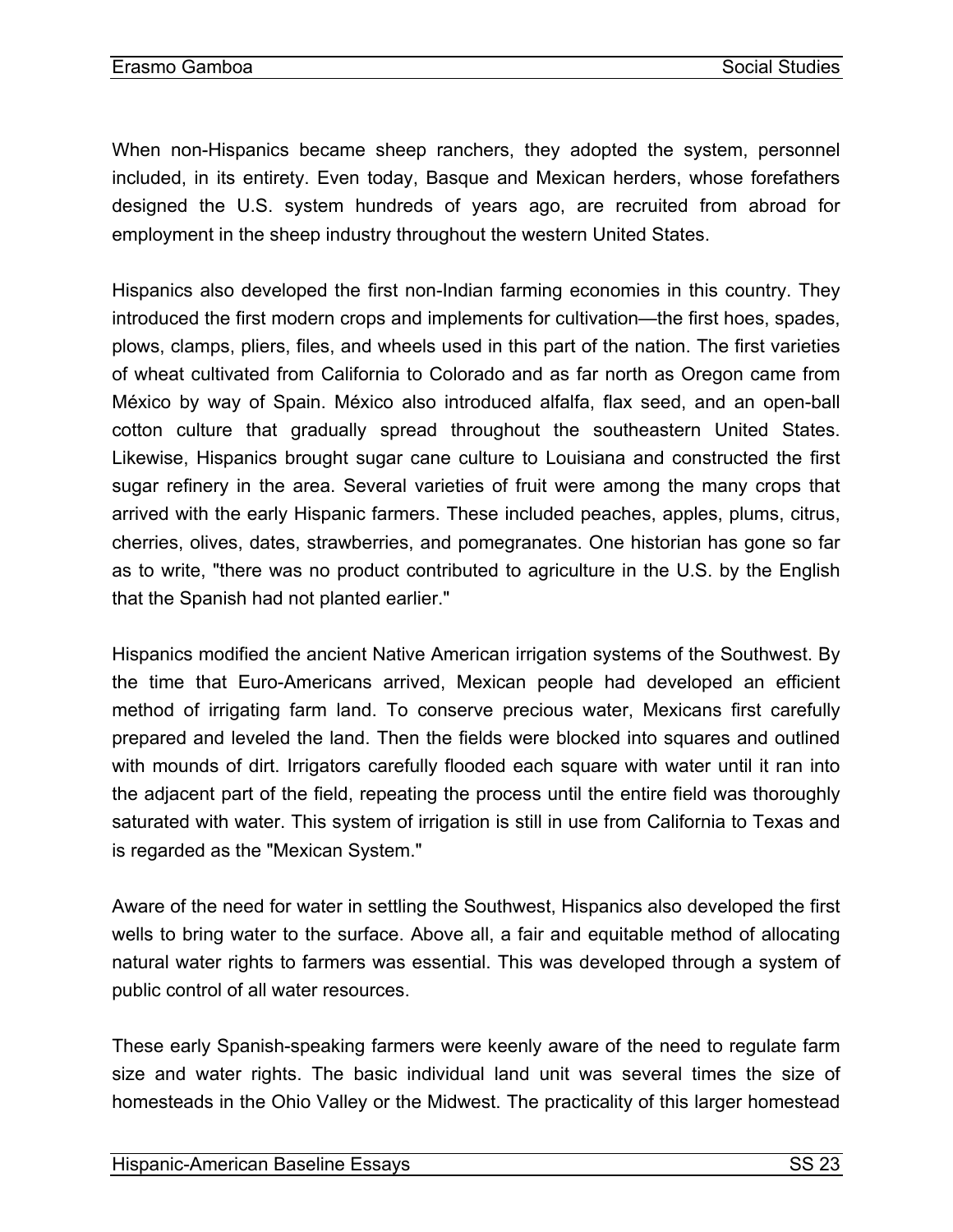was demonstrated when English-speaking farmers adopted it because it was more suitable than smaller farms in the vast arid environment of the Southwest.

Expanded land rights were central to the early Hispanic farming economy. For example, when Texas was still part of México, land laws stipulated that if an honest farmer was unable to pay his debts, no creditor could garnish his land, house, wagon, mules, tools, or anything else that would prevent him from working his homestead. When Texas became independent, these "Mexican" regulations were adopted by the Texas constitution of 1836 and later used in similar Homestead and Preemption laws across the western U.S.

Mexican, Chilean, Peruvian, and other Hispanic people likewise brought over 300 years of mining experience to the western United States. When gold was discovered in California in 1848, Hispanics introduced valuable mining technologies, including the "batea," dry-wash method, and stamp mills, to the mining economies. These techniques had an important bearing on the rapid development of the mining economy and the "frontier" in California and other parts of the West. In addition, mining laws detailing essential mineral rights for a largely transient and volatile mining population can be credited to Hispanic pioneers of the Southwest.

The work of Hispanic pioneers in the labor-intensive silver and copper mines of Arizona, New México, and Colorado must also be acknowledged. When Euro-Americans arrived in southern Arizona, they found a long tradition of mining tied to the Mexican heritage of the population of Tubac and Morenci, Arizona. In addition to their knowledge, the local Latino communities provided much needed labor. One historian of Arizona has noted that Hispanics were critically important, both for their work and their mining expertise:

Even if other labor could have been obtained, the managers would have relied largely on Mexican workers. The Mexican people were adapted to this region and knew many practical applications of the resources of the Arizona-Sonoran environment. There were always some hands who were familiar with silver ores...and could prepare and extract them by simple methods where operators unaccustomed to this zone would have been at a loss without machinery and elaborate equipment.

When Indian trails did not meet the needs of the economic infrastructure, Hispanics broke new avenues of transportation and communication through the rugged, mountainous, and desert-like terrain. Already by the time of the American Revolution,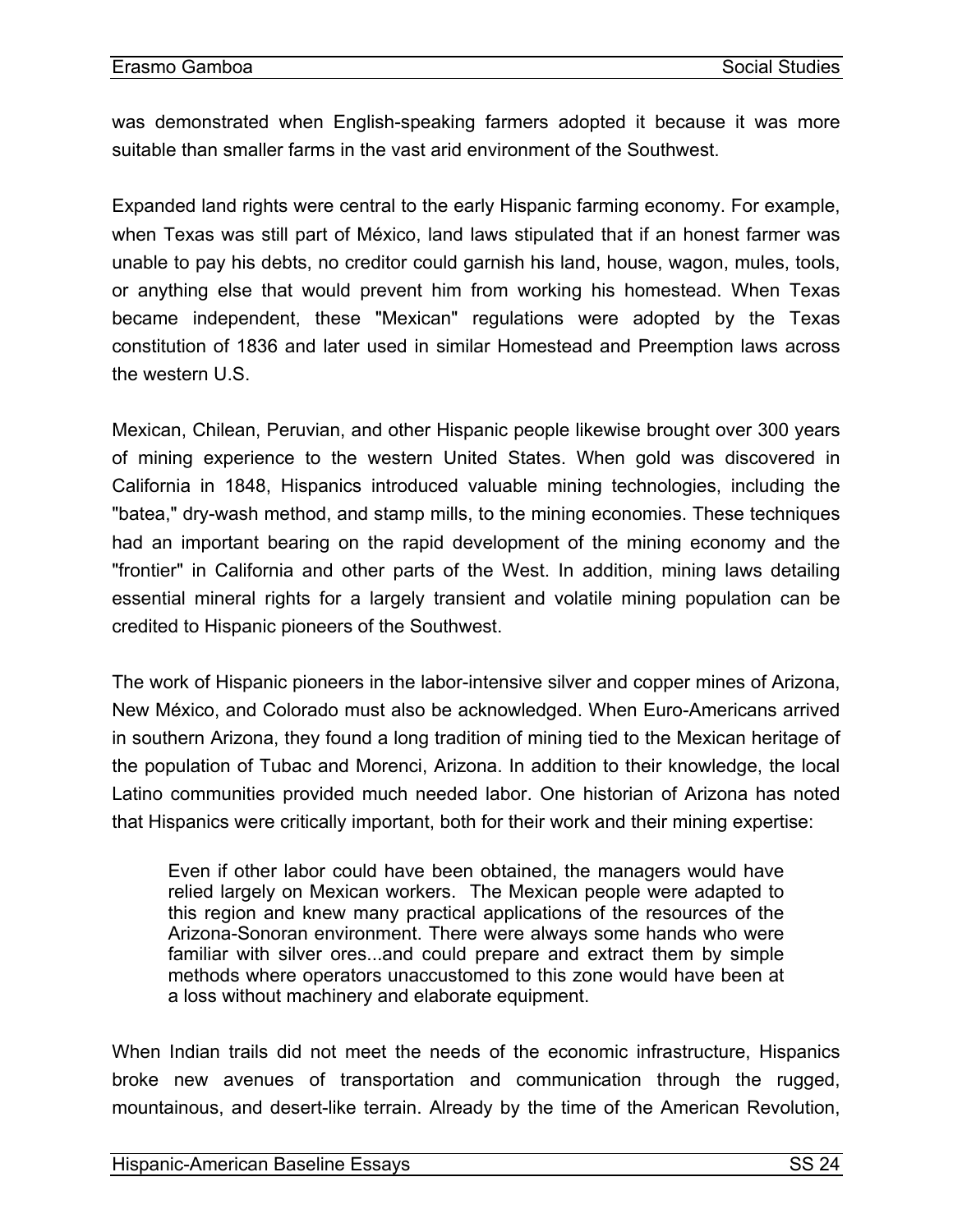an overland trail linked what is now Tubac, Arizona, to San Gabriel, California. One hundred years later, the Southern Pacific Railroad Company laid track, following much of the exact route of the former Mexican transportation road. Latinos explored and established similar arteries throughout much of the Southwest. These became the roads for the famous freight wagons called *carros del Rey* or "King's Wagons" that carried supplies from the Southwest to as far north as St Louis, Missouri.

Where roads were lacking, the Mexican men used the mule pack system of transportation to move merchandise and supplies between towns, deliver the mail, and provision isolated military outposts and outlying communities. In fact, Mexicans operated mule pack trains throughout the southwestern and western states extending as far north as British Columbia. They supplied the most remote communities with every kind of merchandise imaginable. For the time, mule trains represented the most efficient system of land transportation.

Hispanic contributions extended beyond the economic infrastructure and set the pattern of life and culture of the Southwest. They copied and improved on the Native American system of puddling adobe by introducing wooden molds to produce uniform bricks. Ovens were also constructed to fire and harden the adobe. With identical-size bricks, masons were able to handle the adobe with ease and construct venerable buildings with walls thirty to forty inches thick. They added stairs, fireplaces, doors with raised sills, and windows set high in the walls to provide security, use passive solar energy, and take into account other ecological factors. Unpretentious in style but practical, these early buildings were a unique blend of Spanish and Indian architectural elements.

From all evidence, well-developed Hispanic municipalities were an early Southwest institution. As the early towns in that region evolved from initial settlements, each contained a plaza surrounded with arcades for commercial use. Four major streets ran at right angles from each side of the plaza area to join other streets laid out in a predictable gridiron or checkerboard fashion throughout the remainder of the town. Knowing of this common municipal design, a stranger was never disoriented in a Mexican town.

Individual building sites were chosen with the same critical eye. The church was always placed on the east side of the plaza, and municipal or government buildings were designated for the west side. Mexican town planners also incorporated environmental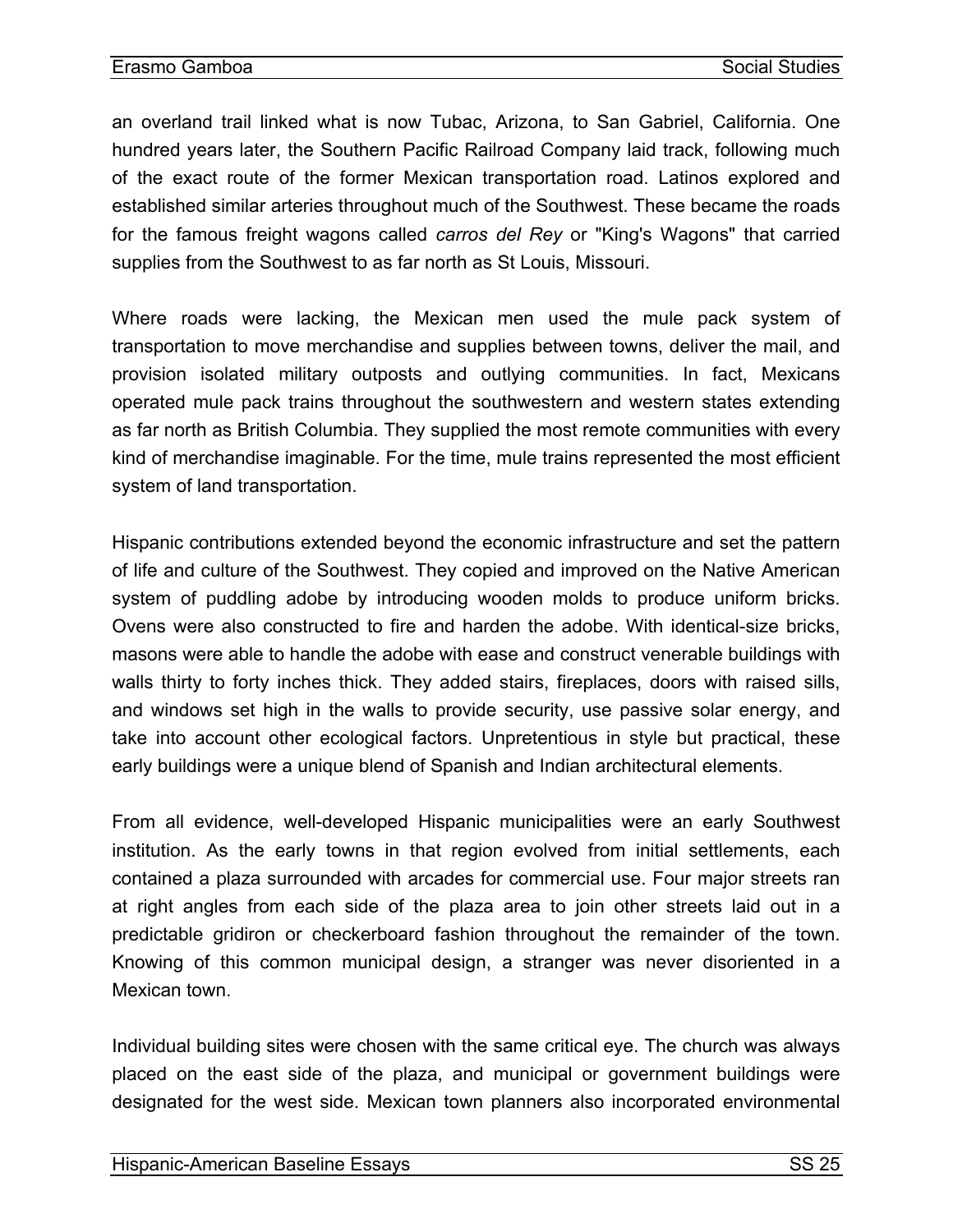factors in their plans. On navigable rivers, for example, towns were established on the northern bank and all trades and businesses spewing filth or nauseous odors were encouraged to locate on the opposite bank and downriver from the town.

These standards were not always followed, but most municipalities adopted them. Even today, more recent Southwestern communities, and some in the Midwest, reflect the "Mexican pattern" of church on the east and city hall on the west side of town.

Early Hispanic life centered around a practical culture developed according to the needs of the people residing in the Southwest. The most obvious was the Spanish language. Castillian became interlaced with Indian terms borrowed from the native people of México as well as those in the Southwest. This common language, albeit not the King's Spanish, left an indelible and descriptive stamp on virtually thousands of place-names in the region—buildings, churches, missions, streets, towns, cities, counties, states, mountains, valleys, rivers, and bays, from Texas and California to the Pacific Northwest and Alaska.

In New México, for example, rudimentary Spanish is all that is necessary to comprehend the historical and spiritual significance of the Sangre de Cristo Mountains. The same is true of Sucia or Patos Island in the Pacific Northwest.

Language does not tell the whole story about the early Mexican-Hispanic heritage. Troubadours came with Juan Oñate's expedition to the Southwest in 1598. From that year forward, the Spanish ballad and epic poem changed, eventually developing into the *corrido*, which is a genre of Mexican-American and English "Western" music of the West. The Mexican-American musical repertoire, however, goes far beyond ballads.

Songs, the most lyrical and subjective manifestation of the experiences of any people and of central importance in the everyday life of the Mexican population of the Southwest, required instruments. Since woods suitable for making guitars were not available in the region, Mexican-Hispanics brought the guitar and other stringed instruments directly from México. Not surprisingly, instruments and music teachers in the early-day Southwest were abundant. New México, for example, boasted its first musical organ in the 1600s. By contrast, Boston, Massachusetts, known for its cultural eloquence, claims to have had an organ in 1713—a century after the instrument had been in use in New México.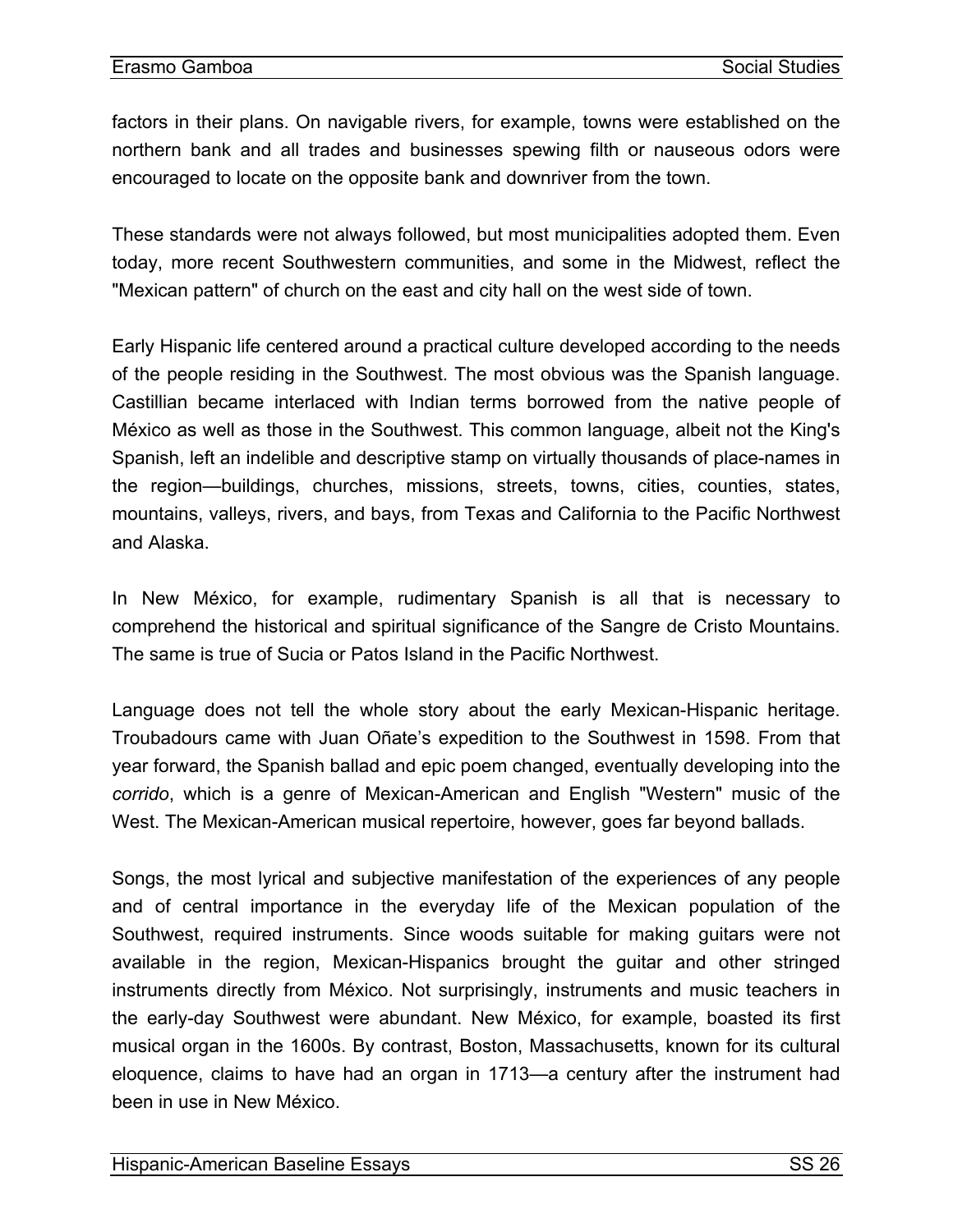The earliest non-Indian written literature and drama performed in the U.S. also developed in the Southwest. Captain Gaspar de Villagra, a soldier who accompanied the Oñate party, composed epic verses about the expedition's exploits. Religious dramas, and a large number of secular plays were also performed in many towns throughout the region. Once prolific, these compositions were forgotten over time. In the 1930s a manuscript of a play dated in 1619 was discovered in the manuscripts collection at the University of Texas. This and other examples serve as testimony of the centuries-old Hispanic literary tradition in the U.S.

Other cultural evidence suggests that many Western U.S. values and mannerisms were derived from the early Mexican background. "Western hospitality," for one, is rooted in the Mexican custom of opening one's home to weary travelers. In the harsh and often remote environment of the Southwest, counting on one's neighbor was a practical value held dear by Mexican people.

Considering all the contributions Hispanics made, it is clear that they have played no small part in the overall development of the U.S. Seen in this light, the Hispanic/Euro-American dichotomy of communities and cultures that is drawn in some parts of the southwestern U.S. is quite artificial. In reality, Hispanics are no less American and should be considered as equal players in the overall course of U.S. history.

In a society where being "first" counts for much, Hispanics can claim credit for many "firsts." Hispanics developed or introduced the first town and state capital, the earliest non-Indian residence, music, drama, books, and other cultural elements in the U.S. In spite of this and all too often, U.S. history is portrayed as an east-to-west or north-tosouth phenomenon that ignores the Hispanic experience and contributions.

#### **THE MEXICAN-AMERICAN WAR**

For centuries, Hispanics lived in a practical yet dynamic culture in the American Southwest. Then in the first two decades of the nineteenth century, cataclysmic changes developed as the country expanded westward toward the Mexican borderlands. In less than four decades, the U.S. wrested the Southwest region from México. In this manner, the early Latino inhabitants of the Southwest were incorporated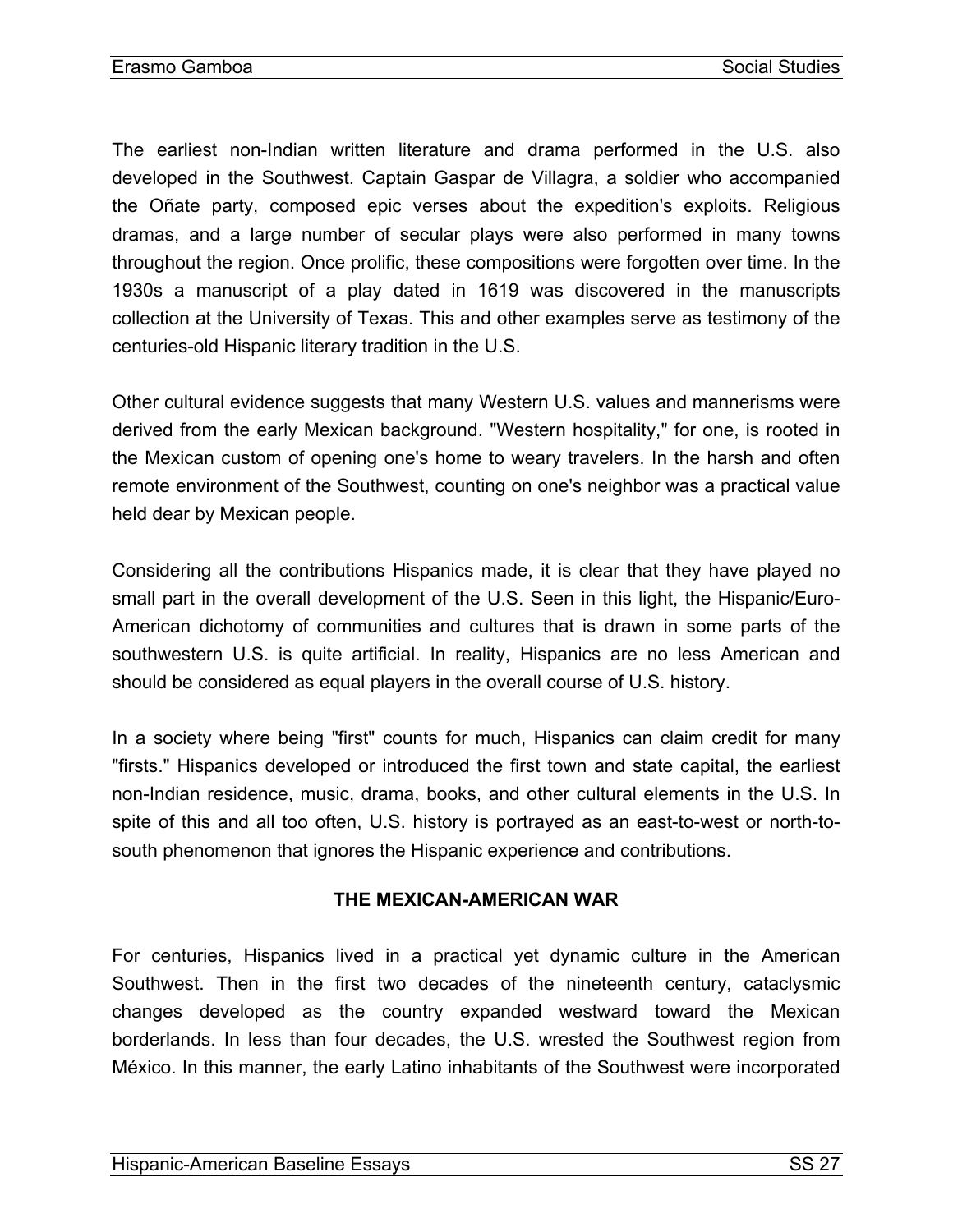<span id="page-29-0"></span>into the U.S. Against this background, it is well to point out that Hispanics did not come to the U.S.—the U.S. came to them.

In the first decades of the 1800s, the U.S. also gradually began to exert its influence in Latin American affairs. In 1823 the U.S. issued the Monroe Doctrine stating that the American continents were closed to future European colonization. It warned Europe that any disregard of the doctrine would be tantamount to committing an unfriendly act against the U.S. Although the doctrine was largely overlooked by European powers, it does serve to illustrate the rising hegemony of the U.S. over Latin America.

Even as the U.S. began to extend its interests into Latin America, the trials of emerging nationhood proved critical for many countries, particularly México. Between 1836 and 1848, a weak Mexican nation lost approximately 250,000 citizens of Mexican and Indian ancestry and nearly one-half of its national territory to the U.S. This resulted from the clash of México and the U.S. during the Texas War of 1836 and the Mexican-American War of 1846

In the years between the war of independence and the 1800s, the U.S. developed an unshakable confidence in its political institutions, economy, and civic culture. This faith led many U.S. citizens to develop a feeling of inherent superiority over México and its people. By the 1830s, the doctrine of "manifest destiny" convinced Americans that it was their duty to take the Mexican borderlands and impose U.S. culture and political control.

The pressure to wrest control of México's borderlands intensified in the early 1830s and 1840s. President Polk, for one, made no secret of his desire to expand the western border to the Pacific. He was not alone. Ralph Waldo Emerson was an equally strong proponent of manifest destiny and expansionism. In addition, former President John Quincy Adams and Charles Wilkes were among many others who advocated taking the Mexican lands.

The conflict between the two countries began when U.S. immigrants in the Mexican territory of Texas declared their independence from México in 1836. Within a matter of months, the Texas revolutionary army defeated México's military and Texas became independent.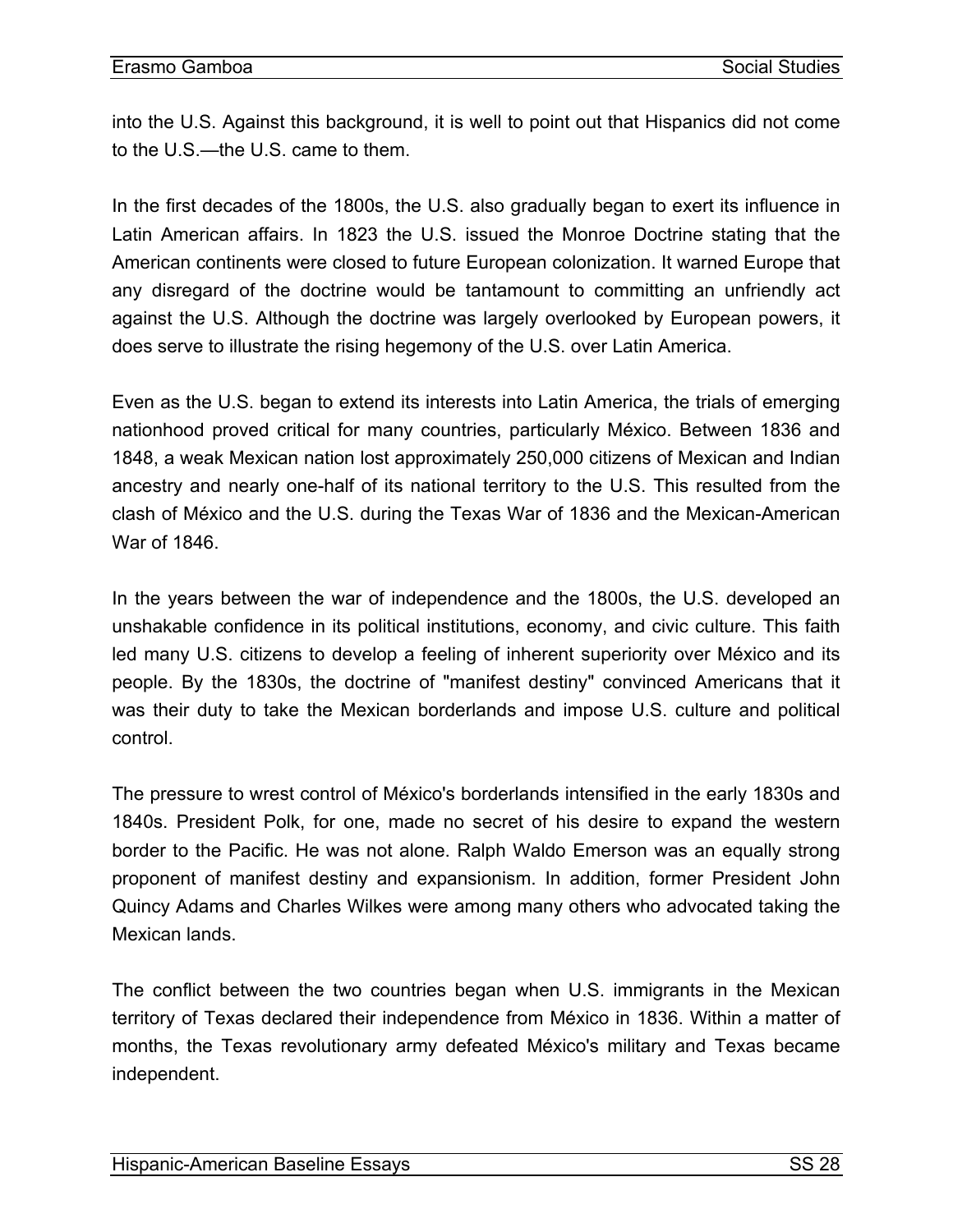Inasmuch as Anglo-Texans rationalized their independence as a fundamental right and desire for liberty and democracy, the constitution of the Lone Star Republic left little doubt that these ideals were largely limited to Anglo-Americans. In a short time, Mexican descendants of earlier Texas pioneers found themselves little more than strangers in what was once their own land.

However, the Texas revolt was only a harbinger of things to come. In the years between 1836 and 1846, the U.S. used offers of purchase, provocation, and then intimidation to take the remainder of the Mexican borderlands extending from Texas to California. At one point, the U.S. tendered approximately \$25 million for California alone. Another preliminary maneuver to gain the territories came in the form of claims submitted on behalf of U.S. citizens over the loss of property during the Texas War. As a result of these claims, México was required to pay nearly \$3 million in retribution—this in addition to suffering the loss of Texas.

Even so, by 1845 President Polk and U.S. military commanders urged war with México as the only means to get the remainder of the Southwest. President Polk's exasperation over the failure to goad México into war is evident from his diary. On May 6, 1846, he wrote:

I stated to the Cabinet that up to this time, as we knew, we had heard of no open aggression by the Mexican army, but that the danger was imminent that such acts would be committed. I said that in my opinion we had ample cause of war, and that it was impossible that we could stand in status quo, or that I could remain silent much longer.

Two months later, President Polk ordered General Zachary Taylor to move his troops into a part of southern Texas near the Rio Grande River that was claimed by both countries. In December of that year, the U.S. annexed Texas over the objection of the Mexican government. As 1845 ended, however, the two nations were still at peace.

In May of 1846, President Polk again ordered the U.S. army south to the Rio Grande River. At that point, the Mexican army attacked and war between the two nations began. As soon as the news of the start of hostilities reached the President, the secretary of state addressed Congress to deliver the declaration of war against México.

We go to war with México for the purpose of conquering an honorable and just peace. Whilst we intend to prosecute the war with vigor, both by land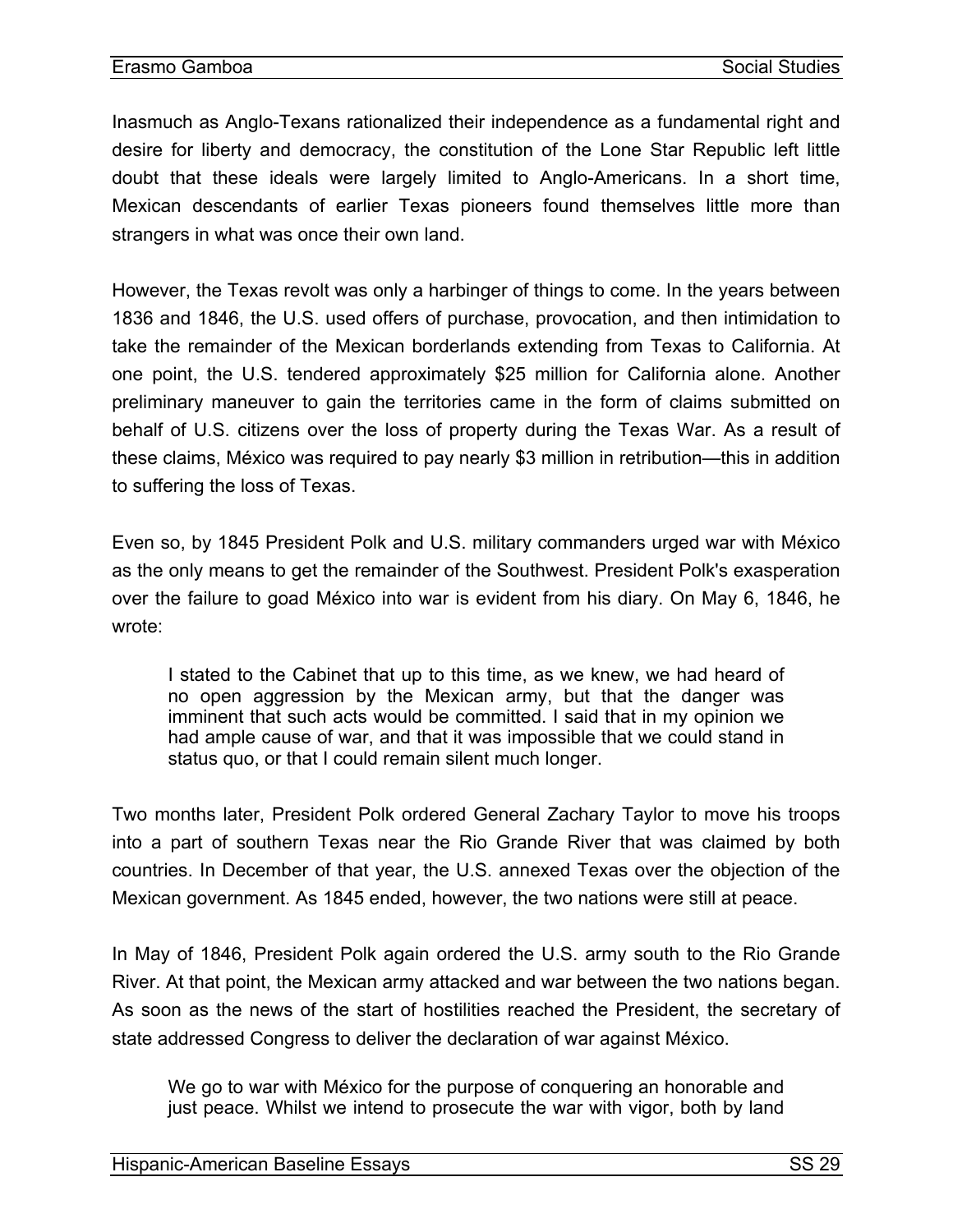and sea, we shall bear the olive branch in one hand and the sword in the other. Whenever she will accept the former, we shall sheath the latter.

The Mexican-American War of 1846 lasted two years. One year after it began, victory for the U.S. was certain. In May of 1847, negotiations for peace commenced and on February 2, 1848, the Treaty of Guadalupe Hidalgo brought an end to the war.

Under the terms of the treaty, and following Senate ratification, México lost nearly one half of its national territory. This included Texas, New México, Arizona, California, and parts of Colorado, for which the U.S. agreed to pay \$15 million. In addition, the U.S. canceled nearly \$3 million in claims that the U.S. alleged México owed from the Texas War of 1836.

Approximately 250,000 Mexican and Indian citizens of México were left in what was now the U.S. Under the terms of the treaty, they were given one year to decide if they wanted to become U.S. citizens or be repatriated to México. If they remained, they were promised full civil, political, and legal rights enjoyed by other citizens under the constitution of the U.S.

Yet, none of the provisions of the Treaty of Guadalupe Hidalgo were fully upheld. This treaty, intended to protect the former citizens of México, was at best a paper agreement of promises to keep. More importantly, the Mexican community became Mexican-American overnight.

For centuries, they had developed and enjoyed life in a well-defined Mexican-centered economy and social and political system in the "American Southwest." Following the war, "settlers" from the eastern part of the U.S. converged on these territories. For many of them, the Mexican-American War was an affirmation of the truth of Manifest Destiny and the inherent inferiority of Mexican-Americans. For this reason, the years between 1848 and 1900 were critical in shaping the future of Mexican heritage for Hispanics in the U.S.

In places like California or Texas—in fact throughout most of the Southwest—Mexican-Americans were subordinated into a second-class type of U.S. citizenship. The process of social, political, and economic transformation of the former Mexican community happened in a relatively short span of years. Through chicanery, extra-legal means, and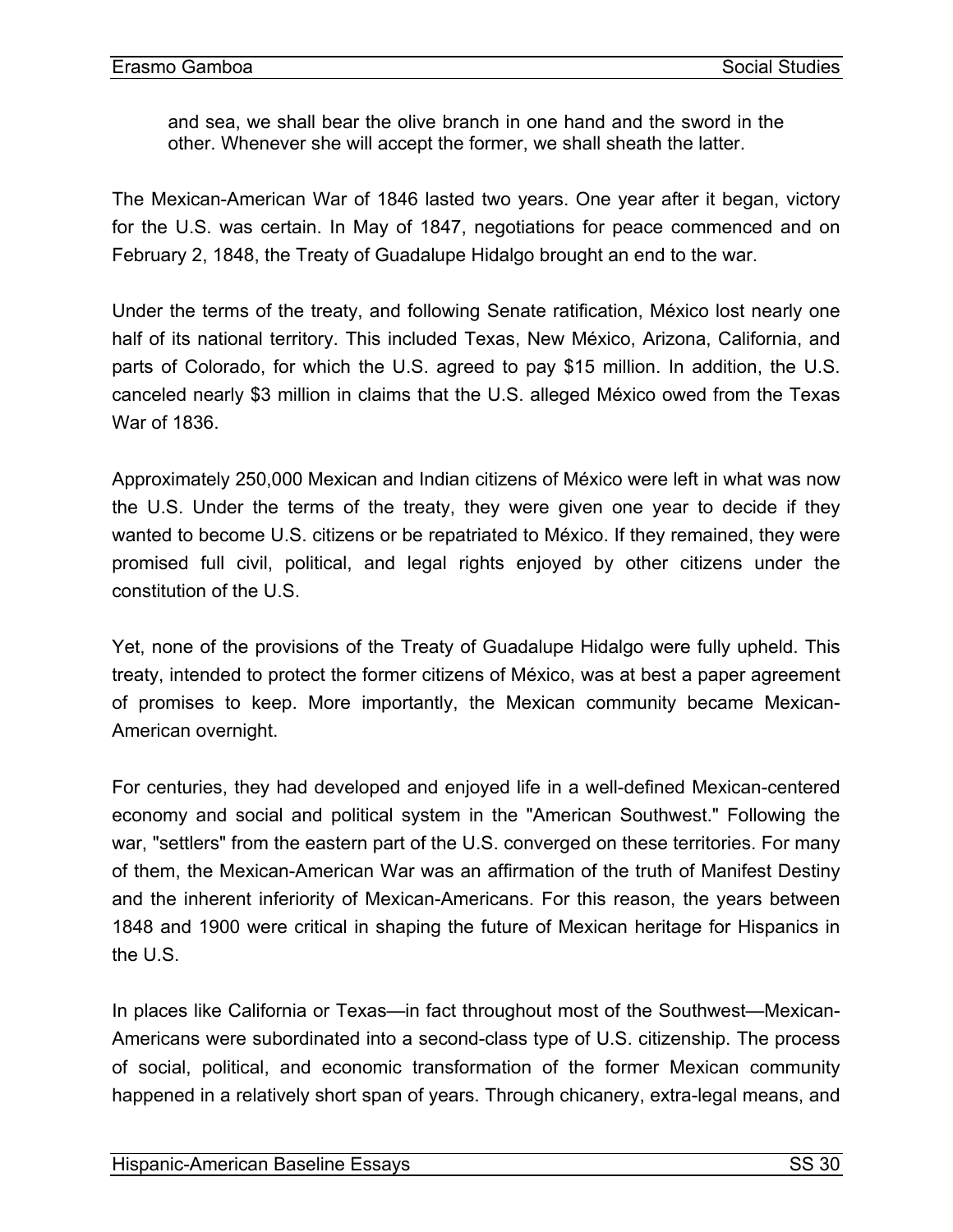violence, Mexican-Americans were dispossessed of their land and economic power and prevented from effective participation in a new U.S.-centered socio-economic and political order.

Mexican-Americans were also affected by other events beyond their control. The gold rush to California saw a floodtide of non-Hispanics who quickly dominated the state. The Colorado and Nevada areas likewise passed quickly to Anglo control and became states. Of the former Mexican territories, only New México and Arizona remained firmly under Mexican-American control. Here statehood was delayed until the 1900s when Anglos outnumbered Hispanics.

With the Treaty of Guadalupe Hidalgo ignored, the former Mexican citizens fared no better under the various state constitutions and legislatures. They were forced to prove titles to their land and were subjected to discriminatory taxes, making it almost certain that their property and other sources of livelihood would by acquired by non-Mexicans. Hispanics, for example, were deprived of their right to mine in many mining districts. As a direct legacy of the Mexican-American War, Anglos often seized Mexican-American mining claims.

Latinos were repressed in other ways. The official use of English and Spanish, a service vital to Hispanic communities, was dropped by state legislatures. Such things as bilingual education, publication of state laws, and official announcements were available to Hispanics until the 1870s. Thereafter, Mexican-Americans were deprived of their constitutional and treaty rights and subjected to discriminatory monolingual state ordinances.

In some communities they were required to carry passes to walk on public streets after certain hours. In other towns, "anti-greaser" ordinances were passed. When Hispanics attempted to assert their own rights, heightened interracial violence and bitterness ensued between them and Euro-Americans.

The decades after the Mexican-American War were significant because they set the stage for relations between Latinos and non-Latinos in the Southwest in the decades to come. Moreover, the pattern of discrimination against Hispanics in the Southwest between 1848 and the turn of the century was important because these practices were transferred to other regions of the U.S. In short, Mexican-Americans, once pioneers in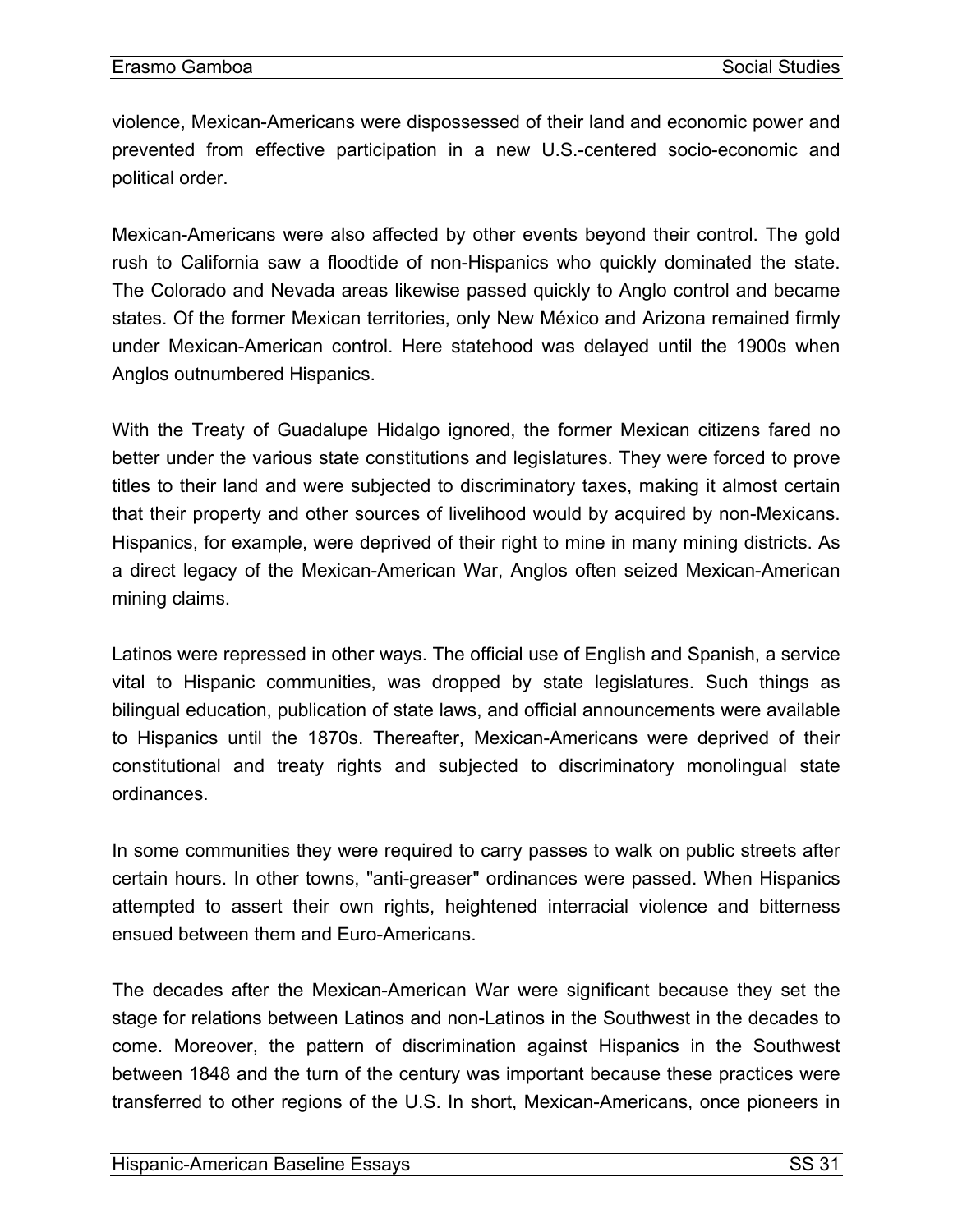<span id="page-33-0"></span>the Southwest, became a colonized community in their own lands during the last half of the nineteenth century.

## **HISPANICS IN THE TWENTIETH CENTURY**

## **Mexican-Americans**

In the last decades of the 1800s, an increasing Anglo-American influx into the American Southwest altered the economic, social, and political structures of the region. By the beginning of the 1900s, the area started to change from an undeveloped and rural area to a region with a complex commercial and industrial economy. In the next two decades, increasing economic development in the Southwest, coupled with events in México, boosted a different interaction between México and the U.S. This expanded relationship had a serious and lasting impact on Mexican-Americans. During this time, millions of Mexicans immigrated to the U.S. in three separate population movements.

The first important emigration to the U.S. developed between 1900 and the outbreak of the Mexican Revolution of 1910. The second occurred from 1910 until the beginning of the Great Depression in 1930. The third wave of immigrants arrived after World War II. These immigrants underscored the earlier Mexican presence in the U.S. and established the matrix for twentieth-century Mexican-American communities.

Between 1900 and the 1920s, an oppressive dictatorship, followed by a protracted, violent, and destructive social revolution, gripped the Mexican Republic. When the civil strife finally ended in 1927, nearly one-tenth of the Mexican population had been forced to flee to the United States.

Even as México was in chaos, the southwestern part of the U.S. grew dramatically through a series of federal initiatives that accelerated railroad, irrigation, and agricultural development. This economic growth was further stimulated by an expanding market demand for western agricultural and mineral products from eastern cities like New York and Chicago. World War I also quickened the pace of commercial agricultural development, changing the Southwest from a minor producer of fresh fruits and vegetables to a supplier of over 40 percent of the nation's consumption. In addition to foodstuffs, the production of fiber and minerals was particularly significant to the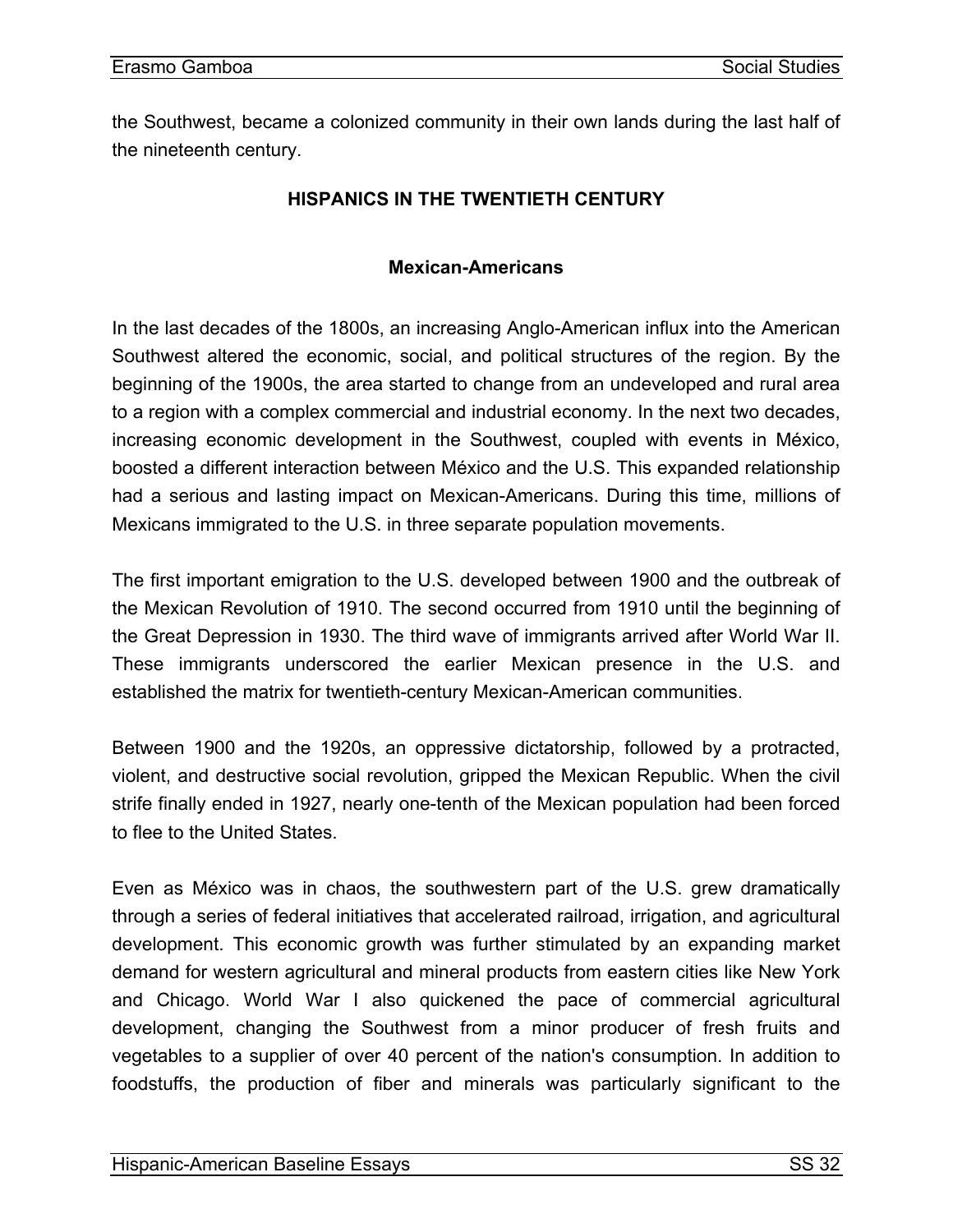expanding national economy. This large-scale regional economic development produced a labor market that absorbed all of the immigrant workers that México could supply and more.

During this time, the traditional Mexican and Mexican-American lifestyle in the Southwest underwent considerable alteration. Families and whole communities felt the effects of the changing socio-economic structure in México and the U.S. Mexican immigrants had to reorient themselves to life in the U.S., and Mexican-American communities were affected by expanding large-scale economic development and changing government policies regarding the use of public lands.

For example, Mexican-American land owners were unable to hold on to their land due to rising land values and increasing taxation. Through the Forest Reserve Act and the Taylor Grazing Act of 1891, entire villages were also stripped of their customary means of sustaining traditional pastoral life patterns. In consequence, many joined the expanding migratory labor routes out from the Southwest to northern and Midwestern states. Others moved permanently to urban areas or to other states altogether.

Economic development led to a corresponding and critical need for farm workers, railroad laborers, and skilled employees. It came as Congress effectively restricted most southern and eastern European immigrants and all Asian immigrant labor from entering the U.S. during the early 1920s. To compensate for the loss of these traditional sources of labor, employers began to systematically recruit immigrants from the various Mexican provinces.

Well ahead of World War I, labor agents recruited Mexican immigrant families for jobs in the Southwest but also for jobs in Wyoming, Idaho, Illinois, and Ohio. This Mexican work force took a variety of jobs extending from agriculture and railroad construction to work in the copper mines of Arizona, the iron foundries of the upper Midwest, the automobile factories in Detroit, and the coal mines of Appalachia. By the 1920s Mexican labor had become the mainstay of many industries in and out of the Southwest.

Until 1917 there were no laws to regulate entry from México or to protect the rights of these immigrants. Due to the powerful influence of employers who saw immigrants as a cheap and plentiful source of labor, the border between México and the United States remained open to all emigrants. In the U.S, employers blatantly exploited Mexican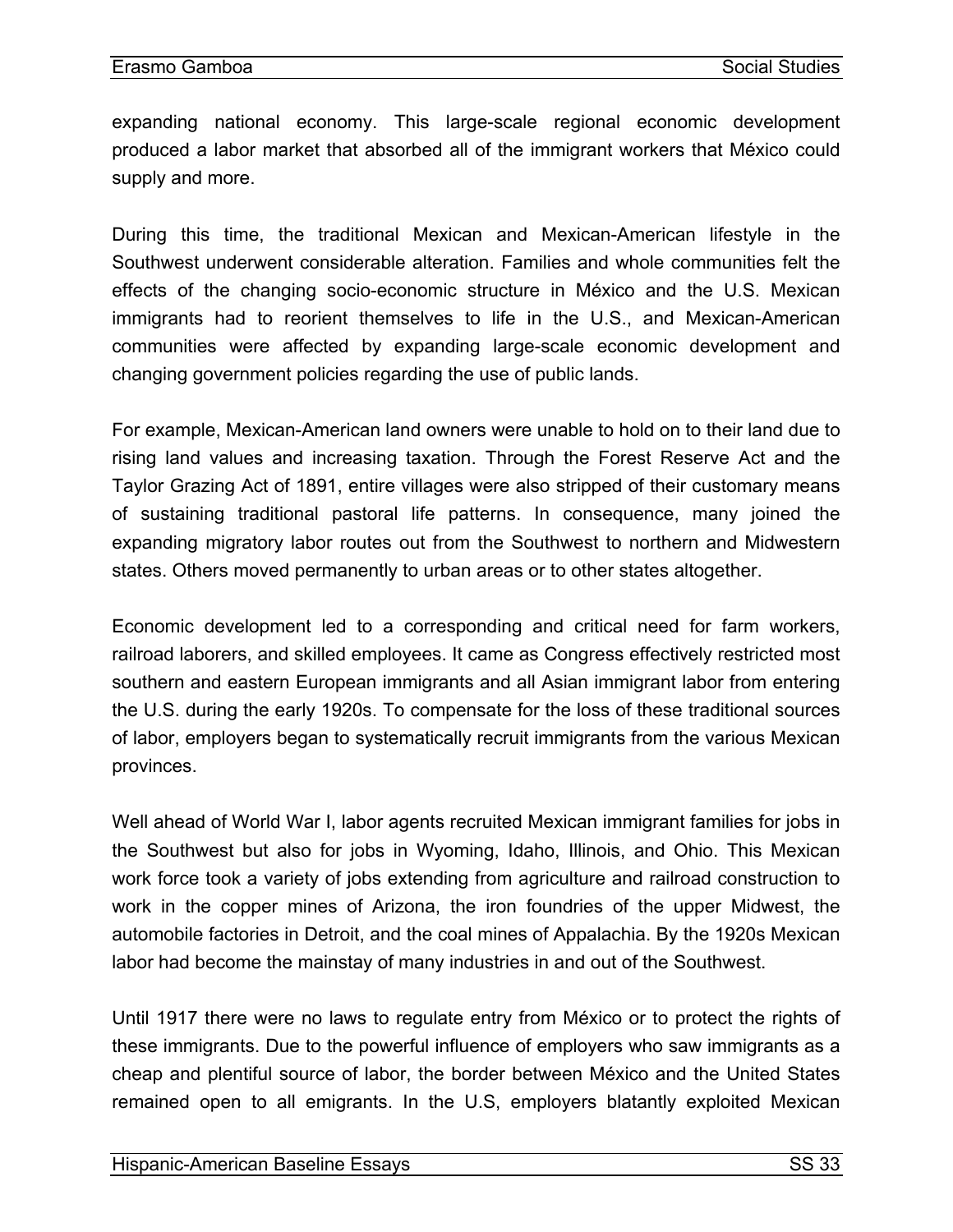immigrants and Mexican-Americans alike. These groups were paid the lowest wages, kept in the lowest and most hazardous jobs, and forced to work and live under the worst of conditions.

In time and in order to develop a permanent labor force, employers began to encourage immigrants and migrants to develop their own communities outside of the Southwest. These early enclaves became the origin of today's large Mexican-American communities, stretching from the San Joaquín Valley in California; north to Mount Vernon, Washington; and Pocatello, Idaho; then east to Silvis, Illinois; and the Great Lakes Region.

Just as the outward ripples of Mexican immigration and Mexican-American migration were arriving to the areas east of the Mississippi and northward near the Canadian border, the flow was stymied by the Great Depression. Mexican immigration, which had expanded Mexican-American communities in the U.S. for nearly two decades, stopped. The severity of the depression hit these communities hard. Like other workers in these years, many Mexican-Americans lost their jobs. Unlike others, however, they experienced great difficulty in obtaining federal assistance because they were regarded as "undeserving foreigners."

Some states turned back Mexicans and Mexican-Americans at border crossings under the guise of "keeping out" public charges. Other states passed laws to prohibit the employment of Mexican and Mexican-American "aliens" on public-works jobs. Widespread anti-Mexican hysteria sometimes gripped entire communities, as employers threw up "Only White Labor Employed" signs. As the Depression worsened and jobs became increasingly scarce, county, state, and federal officials began an aggressive and indiscriminate drive to deport Hispanics of Mexican heritage back to México. Just as quickly, employers dismissed their "Mexican" workers. The Ford Motor Company alone sent back 3,000. All told, over one-half million persons were persuaded or forced to return to México between 1930 and 1939. In the haste of deportation, the constitutional rights of thousands of American citizens of Mexican descent were grossly violated when they too were returned. This unpardonable event, which President Hoover and various state governments condoned, was a replay of deportation proceedings against persons of Mexican heritage that occurred during the recession of 1921.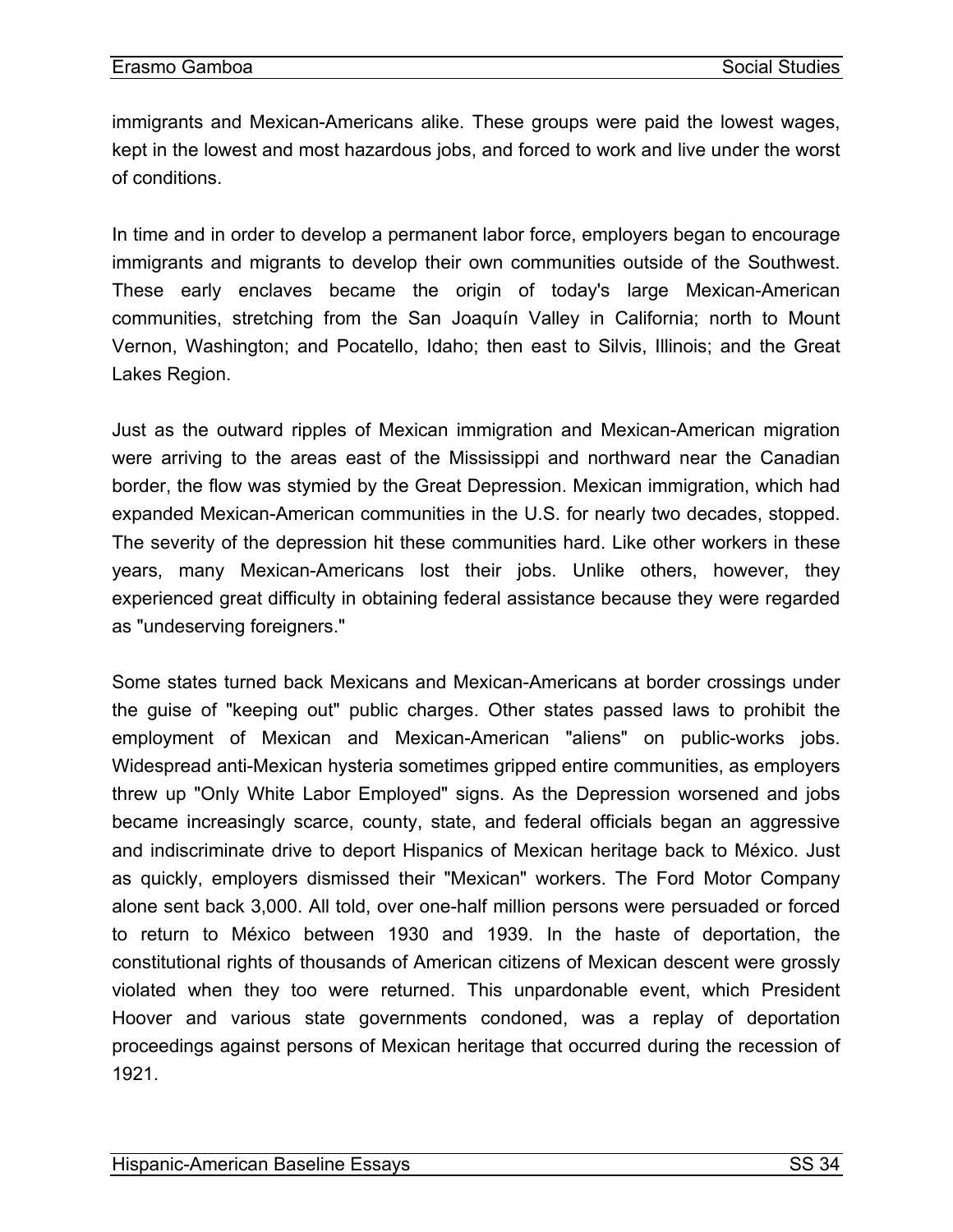In contrast, when World War II began, a new and inordinate demand for labor developed in the U.S. Across the country, record-setting agricultural production and general full employment caused Mexican immigration and Mexican-American interstate migration to resume.

One year into the war, labor shortages were so severe that crops were plowed under and industrial production was threatened for lack of workers. One solution to this mounting emergency was to allow Mexican contracted labor to enter the U.S. for temporary work. In 1942 México and the U.S. reached an agreement to do just that. Unlike earlier immigrants, these workers, called *braceros*, were guaranteed specific conditions of employment, transportation to and from the U.S, housing and health care, and protection against discrimination. In practice and in spite of their significant contribution to winning the war, the men were for the most part treated terribly and their contracts became little more than paper promises.

Under the wartime phase of this agreement, over 200,000 braceros were contracted for temporary work in the U.S. Initially, the contracted labor force was restricted to farm employment. However, as the labor shortages worsened, food processors, railroad companies, and the U.S. National Forest Service also employed the men. After the war's end, the U.S. and México agreed to extend their labor agreement. All told, nearly seven million men were contracted to work in the U.S. between 1942 and December 1964.

Mexican immigration, both legal and illegal, was encouraged by the bracero program. Many of the returning braceros, and U.S. employers as well, ardently described the opportunities and comparatively higher wages to hopeful emigrants. Therefore, even though thousands of men were contracted annually, many times that number were not. The latter entered the U.S. outside the bracero program and without authorization. What is more, many former braceros returned to México but then immigrated as free wage earners with their families. Altogether, an unknown number of braceros, undocumented workers, and legal immigrants entered the U.S. between World War II and the 1950s.

As long as there was a need for their labor, Mexicans immigrated to the U.S. At other times, they were discouraged from leaving México and even pressured to leave the U.S. During the recession following the Korean War, Mexicans were again considered culpable for the nation's unemployment. For this reason, the Immigration and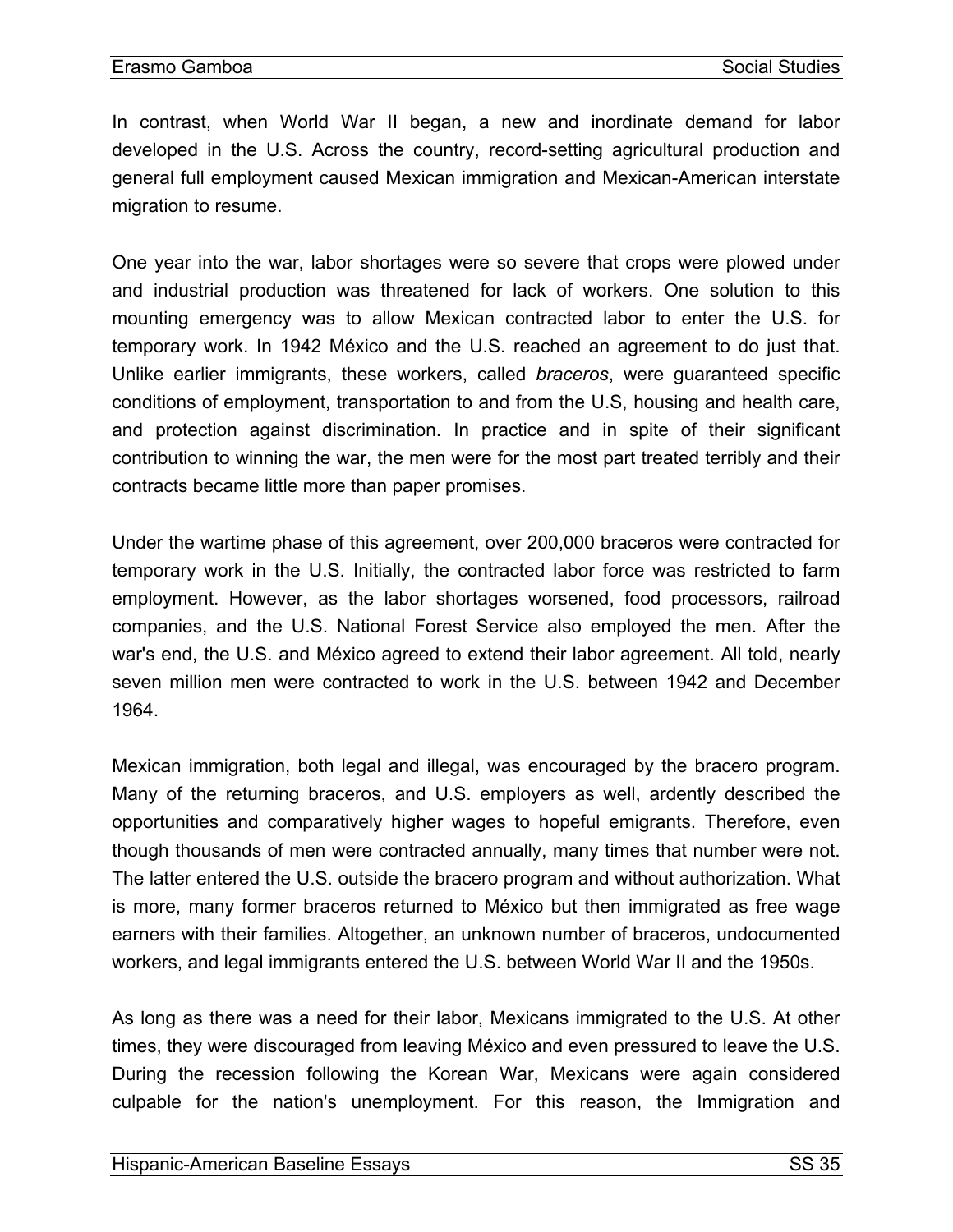Naturalization Service began a concerted drive in 1954 labeled "Operation Wetback" to deport "illegal wetbacks" to México. When it was over, one million persons had been forced to leave the country, but not before the constitutional rights of hundreds of thousands of Mexican-American citizens had been grossly violated once more.

Between 1910 and the post-World War II period, however, the Mexican-American population grew at unprecedented rates. By the 1960s, Mexican-Americans were the second largest minority group in the U.S.—surpassed only by the African-Americans. This large Spanish-speaking community was no longer rural or exclusive to the southwestern states. Rather, Mexican-American communities were largely urban and could be found in every state of the nation. Natural increases accounted for population growth, but so did immigration. This fact was not lost on Congress.

For the first time, the 1965 Immigration Act placed a limit of 120,000 legal immigrants eligible to enter from all Western hemisphere nations. Under this act, which became effective in 1968, México, and the other Latin American republics, were allotted 20,000 immigrants annually.

In actuality, this legislation did little to stop Mexican immigration. Persistent economic problems and constant population growth resulted in the arrival of thousands of undocumented immigrants to the U.S. Twenty years later, these immigrants, coupled with the continued growth of the Mexican-American communities already in the United States, made Mexican-heritage Latinos the fastest-growing segment of Hispanics.

# **Puerto Ricans**

Puerto Ricans in the U.S. have many parallels with Mexican-Americans. Initially Puerto Ricans, like Mexican-Americans, did not choose to be part of the U.S.; instead, the U.S. came to them. Also, Puerto Rican history in the U.S. was shaped largely by events of the nineteenth century.

The island of Puerto Rico was first colonized by Ponce De León in 1508. For nearly 400 years, Puerto Rico remained under Spanish rule. Then, in 1868, Puerto Ricans began their struggle for independence by seizing the city of Lares. This initial revolt against Spanish colonial rule failed, but 30 years later Spain finally granted autonomy to the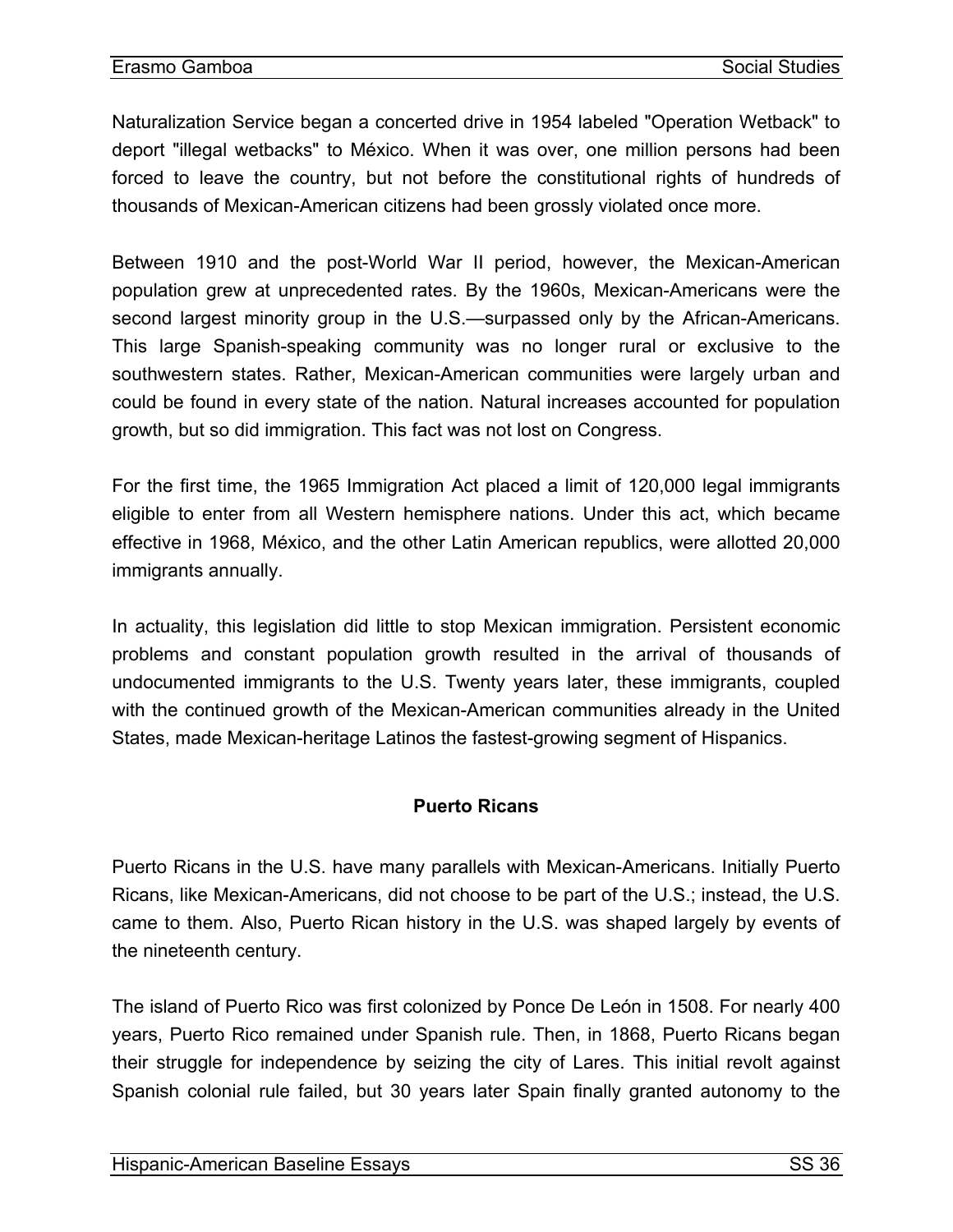<span id="page-38-0"></span>island colony in November 1897. Barely five months later, Spain and the U.S. were at war as a result of the sinking of the battleship *Maine* in Havana harbor. During the Spanish-American War of 1898, the U.S. dashed all hopes of a free Puerto Rico when Theodore Roosevelt took control of the island. On December 10, 1898, the Treaty of Paris formally ceded Puerto Rico to the U.S.

For the next two years, Puerto Ricans lived under U.S. military rule, but in 1900 the U.S. declared Puerto Rico a "possession." Under this change, the President of the U.S. appointed the island's governor and the executive council of the legislature. Only the members of the lower chamber were chosen by popular vote. What is more, all legislation emanating from Puerto Rico was subject to approval or veto by the U.S. Congress.

Amid continued calls for independence and strong anti-American protests, the Jones Act of 1917 "granted" citizenship to Puerto Ricans, as well as the right to elect members to both houses of the legislature. The status of the island changed dramatically again in 1947, when the U.S. allowed Puerto Ricans to elect their own governor.

In 1948 Luis Muñoz Marín became the first governor elected by popular vote in Puerto Rican history. Four years later, following a popular referendum, Puerto Rico became a commonwealth of the U.S. Under this last arrangement, the island was neither truly independent nor a member state of the U.S. Since then, the island's status and its political ties to the U.S. remain a critical question for all Puerto Ricans living on the island or residing in the mainland.

Puerto Ricans began to settle in the U.S. during the 1800s. Between 1830 and 1889 some upper-class families emigrated to New York and Florida. In the late 1880s labor agents started to recruit Puerto Rican laborers for jobs from as far away as the Hawaiian Islands.

After 1898 U.S. control of Puerto Rico offered expanded opportunities for migration to the mainland. Although some Puerto Ricans left for the U.S. between 1900 and World War I, the first significant migration occurred during the 1920s. Like Mexican immigrants, the majority of Puerto Ricans were laborers. They moved to New York, although some went as far west as Arizona.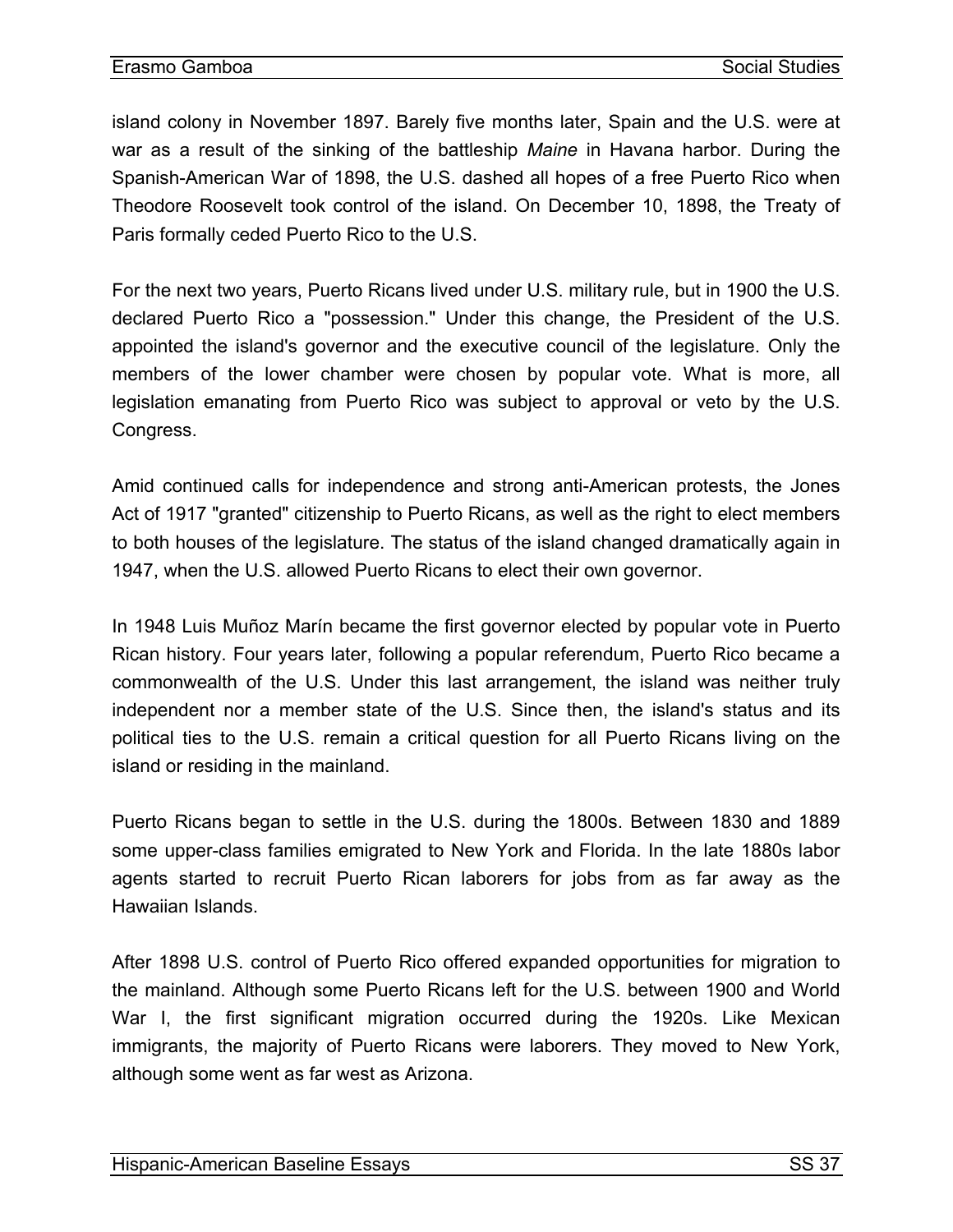In the process, clearly defined communities called "colonias" emerged in the mid-Atlantic states. The principal settlements were located in East Harlem and the Navy section of Brooklyn. Here, *bodegas* (small stores), barbershops, cigar stores, and attorneys' and physicians' offices defined Puerto Rican life. Storefront Pentecostal churches that provided for the spiritual needs of the new migrant community were another early characteristic of the first enclaves. In addition, hometown clubs and other cultural, civic, and worker organizations developed among New York's Puerto Rican community. These community groups encouraged ethnic solidarity and worked to develop the necessary social, political, and cultural networks for survival in an alien land.

Once in the U.S., Puerto Ricans, due to their racial and cultural background, were tagged as being "outsiders," "non-citizens," and "black," and also encountered virulent prejudice and discrimination from other racial and ethnic groups in East Harlem.

In spite of the hostility, migration increased considerably during and after World War II. Between 1944 and 1953, thousands of Puerto Rican migrants arrived in the U.S. annually. By the 1950s, Puerto Ricans in New York identified themselves by time of arrival. First-generation immigrants referred to themselves as *criados*, and secondgeneration Puerto Ricans were *nacidos*. These terms were used to distinguish between earlier, assimilated immigrants and the more recent arrivals.

Although Puerto Ricans were tagged as "non-citizens," they were subject to the military draft. Many men had served during World War I, but many more were drafted or enlisted during World War II. The 65th U.S. Army Infantry was largely Puerto Rican and saw service in Western Africa and Italy and during the occupation of Germany. After the war, many of these war veterans remained in states like Washington, Illinois, or Kentucky rather than return to the East or to Puerto Rico. While the war distributed Puerto Ricans to other areas of the nation, the war experience did little to change how they were treated by society at large.

In addition to military service, Puerto Rican men were also recruited as contracted laborers during wartime. Like Mexican braceros, Puerto Ricans were contracted for temporary wartime employment in agriculture, food processing plants, and Utah's copper mining industry. Railroad companies like the Baltimore and Ohio Railroad also employed Puerto Ricans to work on track maintenance crews.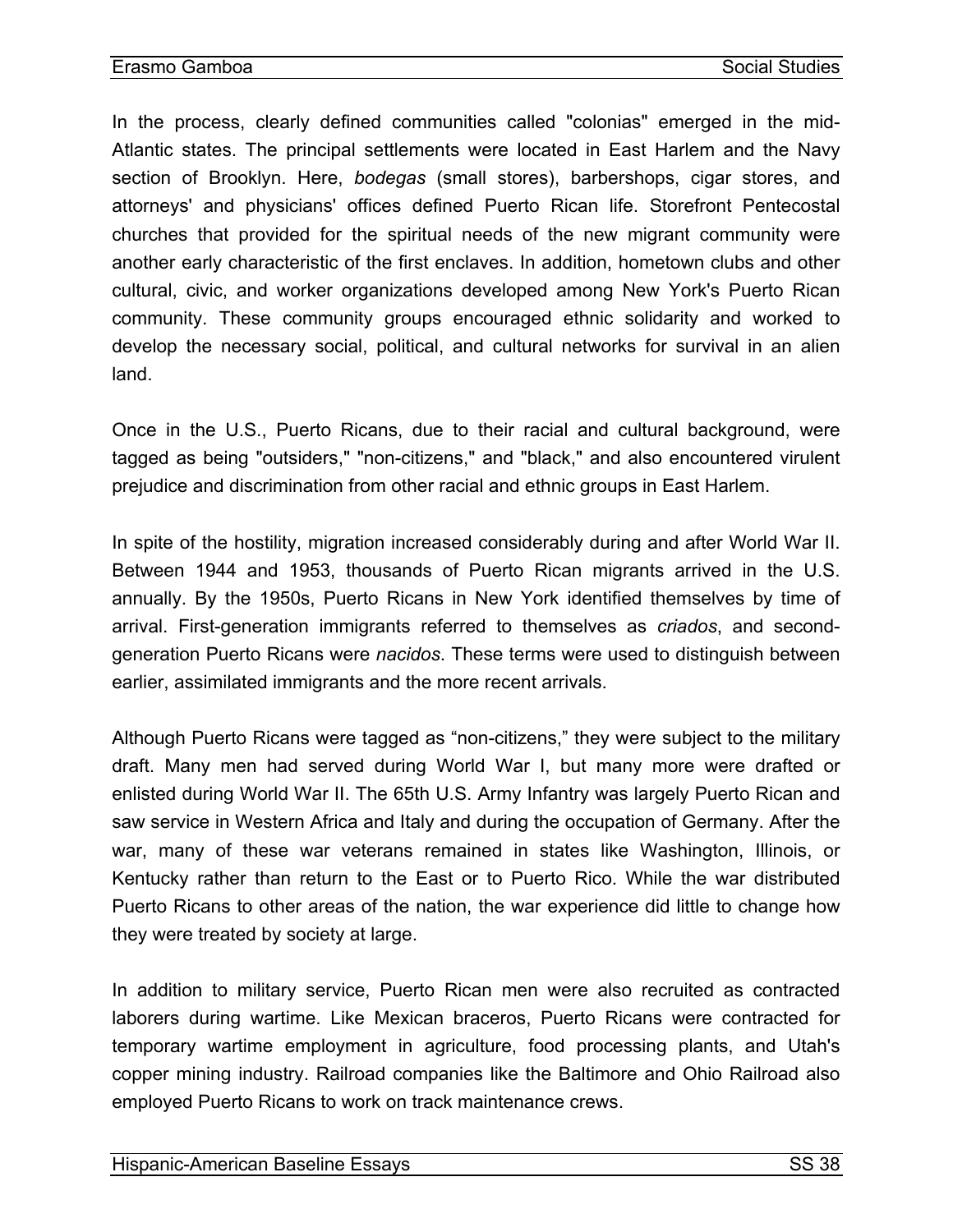During the post-war period, migration continued to increase for several reasons. After the war, travel between the island and states such as New York and New Jersey became relatively inexpensive. Migration was also stimulated by poor economic conditions in Puerto Rico and nearly full employment in the U.S. Unlike their Mexican counterparts, many Puerto Rican braceros returned home, boasting and encouraging their friends and relatives to partake of "great opportunities" in New York and elsewhere. Finally, war veterans themselves worked to bring their families and relatives to the mainland.

The third period of migration developed after 1965, when more Puerto Ricans settled on the mainland than at any other time. (As U.S. citizens, Puerto Ricans are not limited by the restrictive quotas of the 1965 Immigration Act.) By being able to take advantage of open migration, Puerto Ricans came to the U.S. and settled in various states. By the end of the 1970s, 60 percent of all Puerto Ricans lived in New York and New Jersey, with significant numbers in Illinois, California, Washington, Florida, and Pennsylvania.

Puerto Ricans also represent the oldest European settlement under the American flag and a unique cultural blend of the Spanish-Caribbean will and the North American drive for political organization; the island now has one of the highest rates of voter participation in the world. Perhaps the best description that can me made of a Puerto Rican and Puerto Ricans in general is that made by Tato Laviera, a Puerto Rican Poet who would describe Puerto Ricans as an "outcry, love, affection, a sentiment, a feeling an attitude... and a song".

## **Cuban-Americans**

Cuban-Americans represent the third largest community of Hispanics. Although their history in the U.S. is brief in comparison to other Spanish speakers of Latin American origin, they share similar experiences.

Like Puerto Ricans, Cuban-Americans began to immigrate to the U.S. during the last half of the nineteenth century. However, there was no significant Cuban emigration until 1959, when Fidel Castro toppled the Fulgencio Batista dictatorship. Following that revolution and until 1962, many political supporters of the old regime fled to Florida.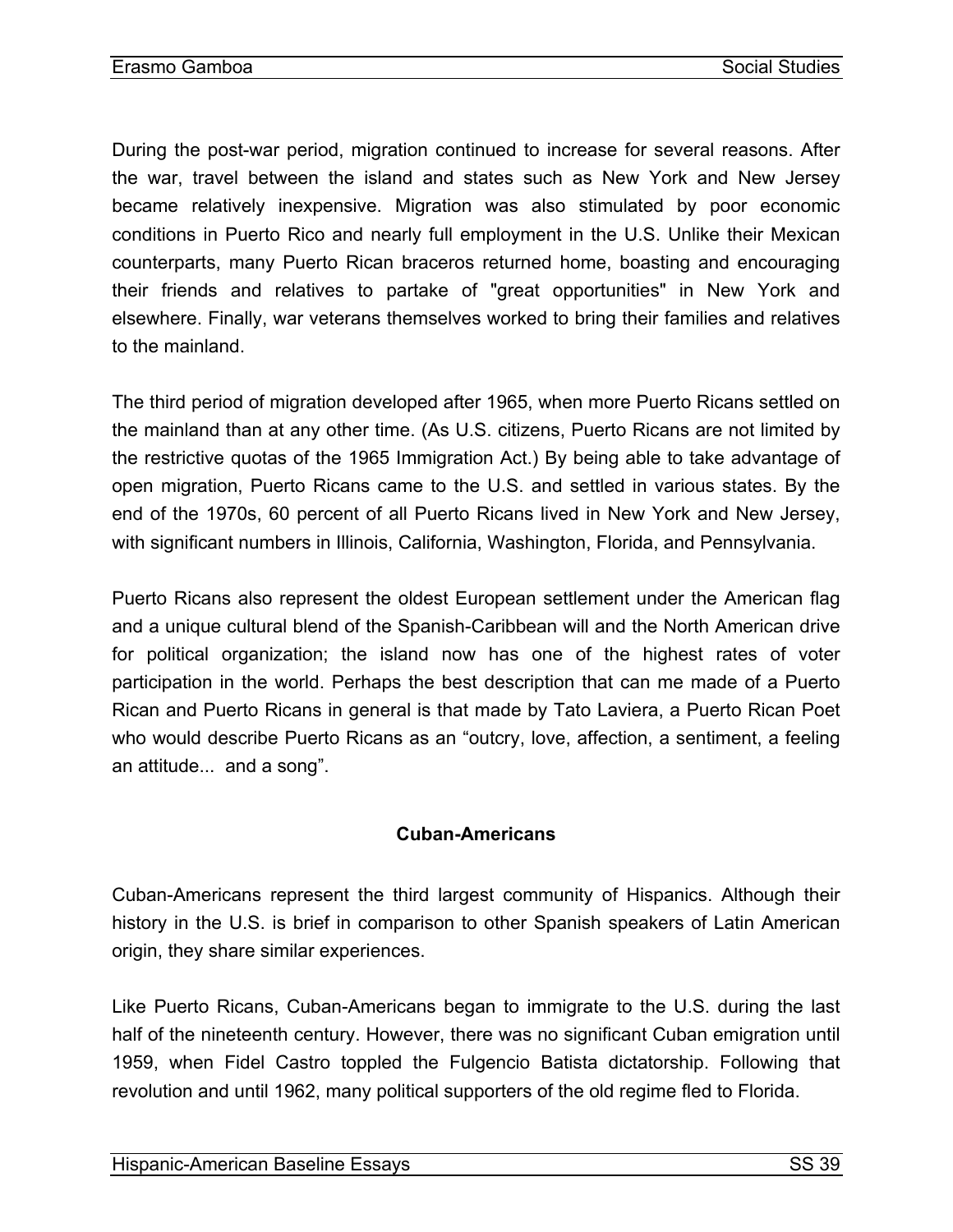<span id="page-41-0"></span>For the next several years, the Castro government virtually stopped any further emigration of political dissidents. Then in 1965 the Cuban government changed its position, allowing many more Cubans to come to the U.S. This period of immigration, known as the "Freedom Flights" because they were sponsored by the U.S., lasted until 1973. During this time, Cubans represented the second-largest group of Hispanics arriving in the U.S., exceeded only by Mexican immigrants.

As austerity set in, the Cuban economy and political and civil liberties were curtailed and popular dissent in Cuba increased dramatically. In 1980 Castro again lifted the ban on emigration. That year, the "Mariel Boatlift" brought 124,779 Cubans to Florida and other states. At the time, this number was significant because it represented over 1 percent of the island's entire population. More recently, *balseros* or raft people continue to risk their lives in hopes of reaching "freedom" in the U.S. Also, in 1988 the Immigration and Naturalization Service granted permission to the Cuban-American National Foundation to sponsor Cubans living in other nations outside of Cuba for resettlement in the U.S.

For these reasons, nearly 90 percent of all Cubans who have left the island since 1959 have come to the U.S. This is not surprising, given the proximity of Cuba to the Florida peninsula and the historical, cultural, and economic ties between the two nations. In addition, Cubans have received considerable federal aid to help them adjust to the U.S. environment, including financial assistance to obtain jobs, attain education, and resettle outside of Miami.

In the U.S., Cuban-Americans are concentrated in Florida (46%), New York (16.5%), New Jersey (12.5%), California (8.7%), and Illinois (3.8%). Like Puerto Ricans, Cuban-Americans are overwhelmingly urban and have developed near the clusters of families that emigrated to the U.S. prior to the Cuban Revolution. Although the Cuban Refugee Program attempted to settle families away from New York and Florida, many Cuban-Americans eventually returned to Florida.

In Miami, Cuban-Americans have been able to adjust to life in the U.S. in small ethnic communities known as "Little Havana." As is the case with other Hispanics, Cuban-Americans have transposed their culture into a uniquely Cuban-American one.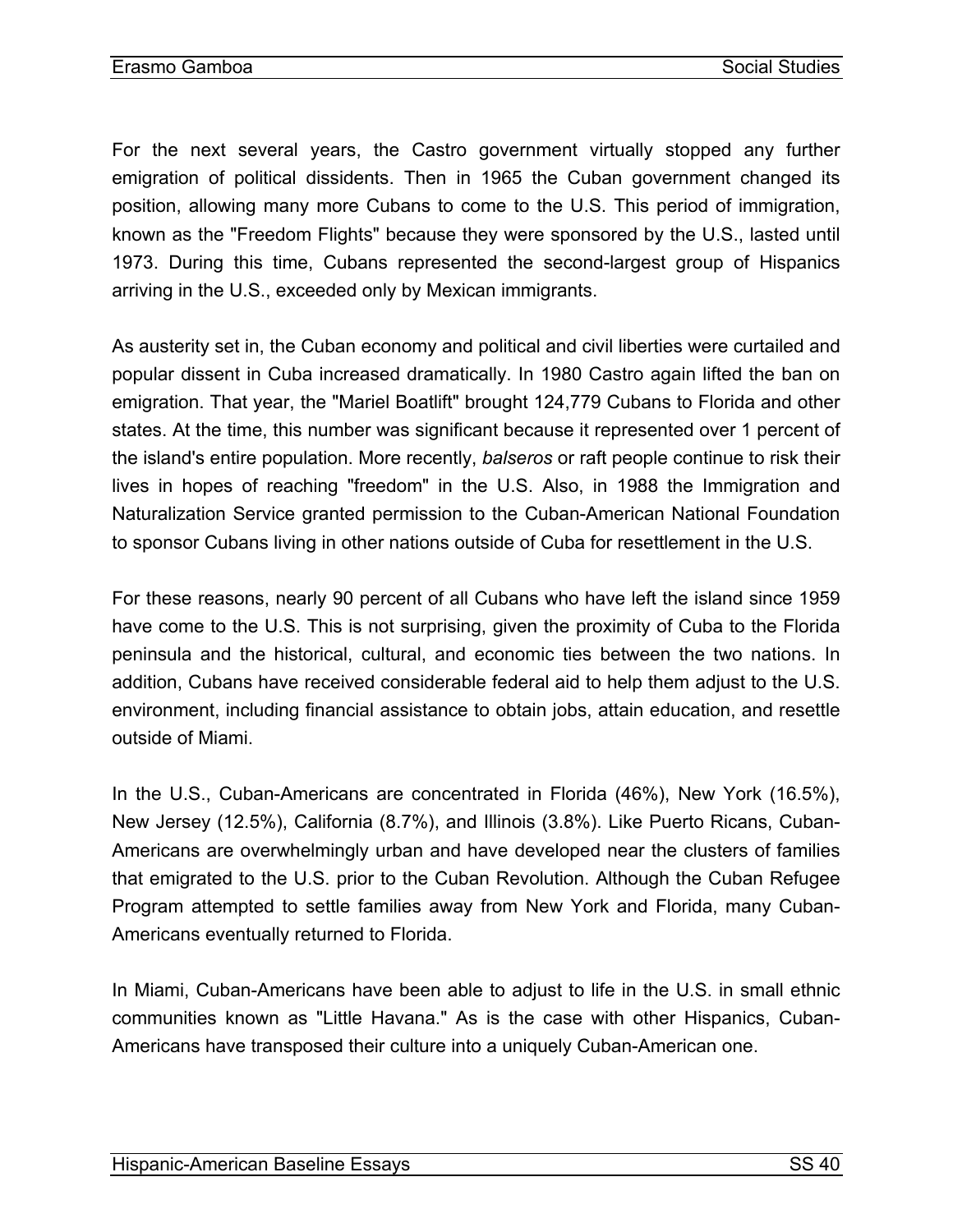# **QUEST FOR CIVIL RIGHTS**

<span id="page-42-0"></span>For as long as Hispanics have been in the U.S., they have struggled to attain equal and full enjoyment of their civil and political rights. All too often, however, nationality, color of skin, culture, language, and social standing have been used as measures of Hispanic inferiority. Against these odds, the quest for equal justice and basic human rights has not always been easy.

Immediately after the Mexican-American War of 1846, Mexican-Americans began to protest their unjust treatment. In California, Joaquín Murrieta, Tiburcio Vázquez, and Juan Flores defied discriminatory treatment. In Texas, Gregorio Cortéz, Juan Cortina, and others also supported the cause of justice for Mexican-Americans. Although termed bandits and often hunted down as such, these men were popular among the masses for helping to resist the tide of anti-Mexican sentiment.

Antipathy of all types against Mexican-Americans continued unabated through the beginning of the twentieth century. When Mexicans and Mexican-Americans were exploited for their labor, workers attempted to form labor organizations for selfprotection. At first, Mexican strikers were ignored or hindered by Euro-American worker unions. Eventually, similar class interests convinced the American Federation of Labor (AFL), United Mine Workers (UMW), Industrial Workers of the World (IWW), and other largely Anglo labor organizations to offer assistance. By the 1930s some skilled and semi-skilled Mexican-American workers were also members of the Congress of Industrial Organizations (CIO).

Several factors prevented the development of permanent labor organizations or unions of their own among the Mexican-American labor force: (1) until the 1920s, the majority of Mexican-Americans worked in agriculture, where employers have traditionally been most resistant to any type of labor organizing; (2) agricultural workers, especially in migratory communities, are exceedingly difficult to organize; (3) when other workers won the right to form unions in 1935, agriculture was not accorded similar rights; (4) union leaders and the rank and file customarily practiced discrimination against foreign laborers; and (5) until the CIO was organized, unions were developed along craft or trade lines, thereby excluding the bulk of Mexican-American unskilled workers.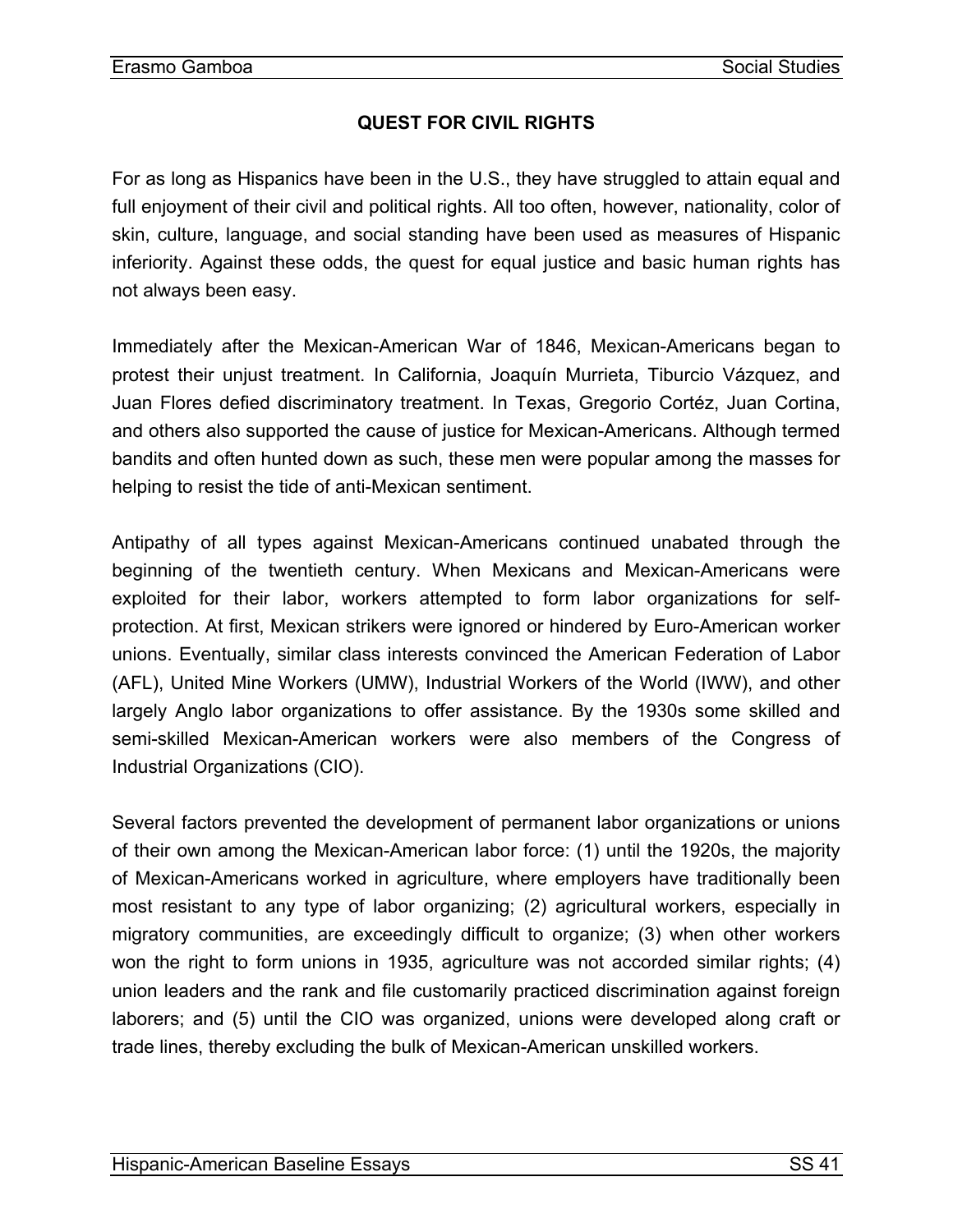Large-scale Mexican immigration, such as that discussed above, did not improve the chances of successful labor organizations. In many states, the legitimate use of violence against Mexican-American labor organizations was equally effective in undermining the workers' efforts. Finally, Mexican-American labor organizations were thwarted by national and world events over which workers had little control. These included both world wars and the Great Depression. Yet, when this labor history is examined in greater detail it does speak to the determination of Mexican-American workers to improve upon their conditions of employment.

Mexican-Americans also were bent on fighting social discrimination. As early as 1928, desegregation cases were filed to challenge the segregation of Mexican students in Texas school districts. Three years later in Lemon Grove, California, Mexican and Mexican-American families organized to stop the separation of their children into inferior facilities. With the assistance of the Mexican consul, Mexican parents sued the Lemon Grove School District and won the right to send their children to the same classes as **Caucasians** 

In 1929 La Orden de Hijos de América organized in Texas to work for the betterment of U.S. citizens of Mexican descent. It was followed by the League of Latin American Citizens (LULAC), a Mexican-American organization committed to civil rights issues, especially political and educational equality.

Significant social change intensified during the post-World War II years. The war sparked significant change. Labor shortages opened new and better job opportunities for Mexican-Americans. The Fair Employment Practices Committee set up by President Roosevelt also encouraged the hiring of non-white workers in defense industries run by white labor. Post-war voter registration drives and political organization gave Mexican-Americans their first elected representatives. In 1949, Edward Roybal won election to the Los Angeles City Council, the first Mexican-American elected since 1881. In Texas, Henry B. González won election to the state legislature in 1956 and began a long distinguished career in the U.S. Senate. In Southern California, the segregation of Mexican-American children was declared unconstitutional in the case of *Méndez v. Westminster School District,* heard in the U.S. District Court in 1946.

The impetus for social change also came directly from the Mexican-American war veterans. They were among the first to be drafted into the global war to save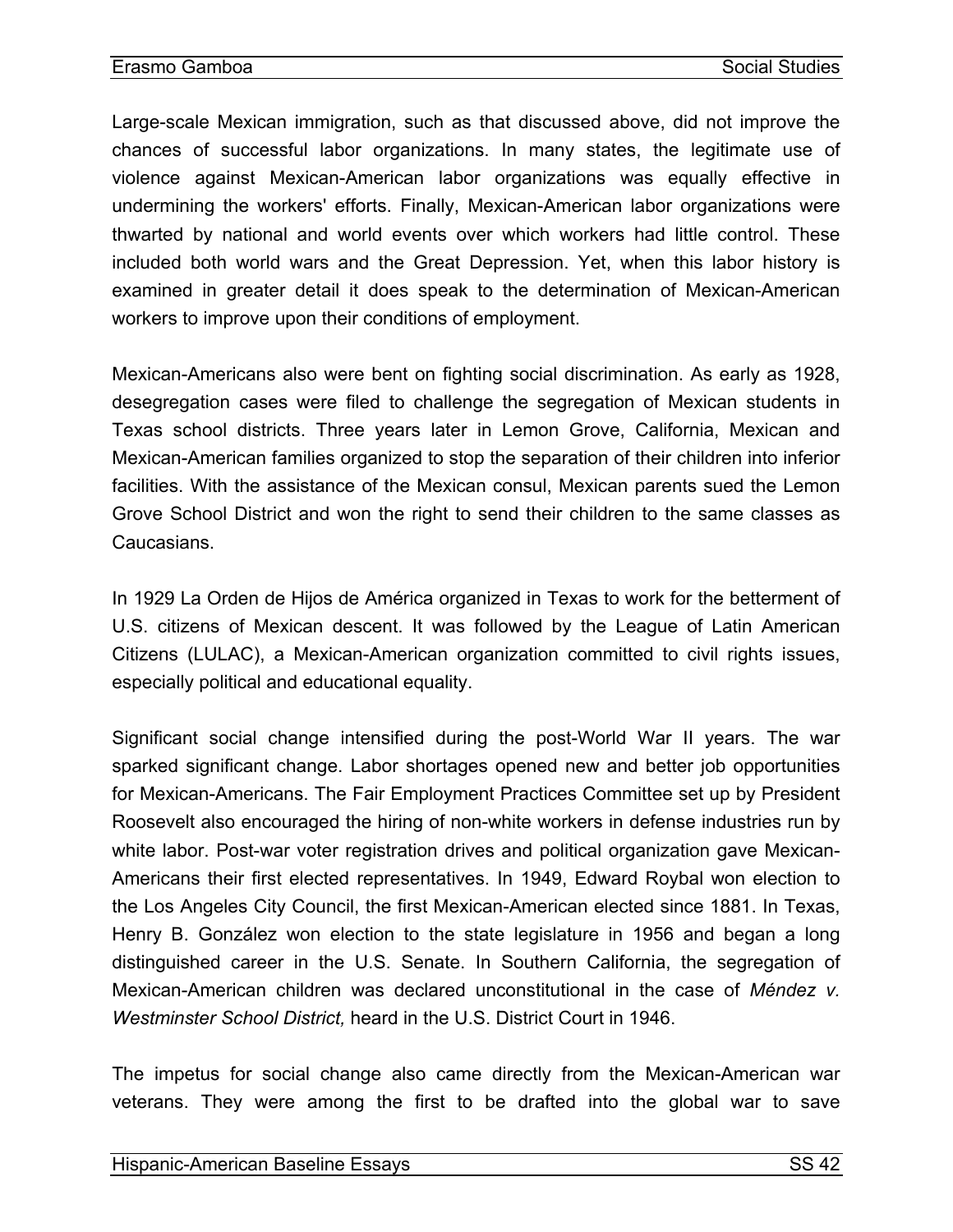democracy. In the military and away from their homes, these young men experienced a different world. Rubbing shoulders with more affluent men and women, Hispanics understood more clearly the meaning of social and economic inequalities. Mexican-Americans were quick to apply the principles of freedom and the pursuit of happiness to their own communities. When a funeral parlor in Three Rivers, Texas, refused to admit the body of Felix Longoria, a Mexican-American and a decorated war veteran, Dr. Hector García founded the G.I. Forum, a group composed of Mexican-American war veterans that promoted social and political opportunity in many states.

The impetus for change also came from the federal government. Immediately following the war, President Truman called for federal investigations of civil rights violations. He also urged the creation of other committees to investigate judicial discrimination. Finally, in 1954 the Supreme Court decided the case of *Brown v. Board of Education,* which prohibited racial segregation. This decision fed a growing hope among Mexican-Americans and other racial and ethnic communities that the nation was embarking on a new era of social change.

Yet the changes listed above were not always applicable to Mexican-Americans. For example, the 1954 U.S. Supreme Court ruling had little impact on "Mexican" schools. Many communities continued to segregate Mexican-Americans for linguistic reasons, although sometimes members of this group were considered "white" and therefore were not covered by prohibitions against discrimination. The constant availability of inexpensive Mexican labor, especially through the bracero program of 1942-1964, made it harder to fight for better working conditions for many Mexican-Americans. Regardless, the post-war years were decisive. Mexican-American communities were determined that no "reconversion" or "putting Mexican-Americans back in their place" would occur, as it had after World War I. This determination was a harbinger of the Chicano Civil Rights Movement of the 1960s.

In the 1960s, Mexican-Americans were able to exert a considerable degree of political influence. The Chicano Civil Rights Movement began with the Kennedy and Johnson administrations, which signaled a new era of social change and led to rising expectations for Hispanics. Under the Office of Economic Opportunity, greater access to education, employment, and economic development was possible. The federal government provided new avenues of opportunity through commissions set up to investigate discriminatory practices. Alternative programs in education and employment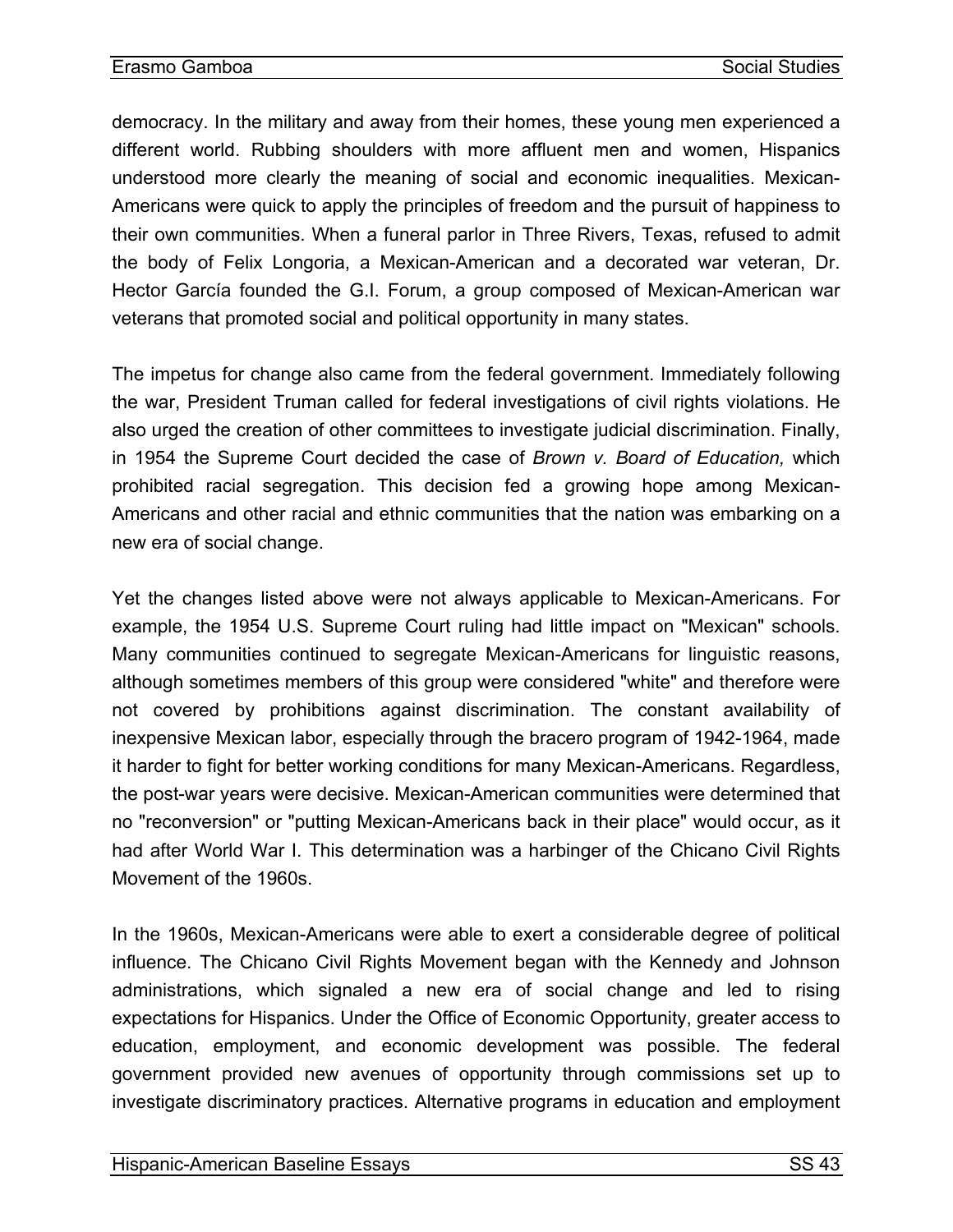training were also organized and funded. The Executive Office also used its influence and the power of the federal government to persuade recalcitrant agencies and entire communities to accept social change.

For their part, Mexican-Americans developed new strategies for gaining wider socioeconomic and political participation. One facet was the Chicano Student Movement. By 1974 this effort had established several important Chicano and other Latino teaching and research centers at various nationally ranked universities and colleges. Students also forced change upon the higher-education faculties by demanding that Hispanics be trained and hired as professors and researchers. In the process, they became role models for other high school graduates to follow.

In labor, Hispanic farm workers made substantial gains. Through the effort and leadership of César Chávez, they organized an effective union that won improvement of sometimes inhuman working conditions in American agriculture. Above all, the farm workers' efforts reminded the world's wealthiest nation that the plight of agricultural laborers and their families had not changed appreciably since Steinbeck's *Grapes of Wrath*. Farm workers also demonstrated to many others the potential power of organization and cooperation across different ethnicities and racial groups.

The Chicano Movement made significant changes in other areas. The cultural pride and increased self-esteem it engendered overcame earlier, largely unsuccessful, attempts at assimilation. In politics, Mexican-Americans used conventional as well as nontraditional ways to win political recognition. By the 1970s, Hispanics were serving in local and state governing bodies and in the U.S. Congress in unprecedented numbers.

Social change is hard to win, however, and change itself is sometimes fleeting. The Chicano Movement peaked and waned by the end of the 1970s. It was followed by the 1980s, which centered on a more conservative and narcissistic "me" generation that tended to place individual gratification above social responsibility.

Still, Hispanics continue to advocate and promote equal opportunity. Current Mexican-American and Puerto Rican organizations include the Mexican-American Legal Defense and Education Fund and the Puerto Rican Legal and Education Fund. These two organizations have been actively engaged in such issues as bilingual education, affirmative action, and worker and housing rights. Other organizations that focus on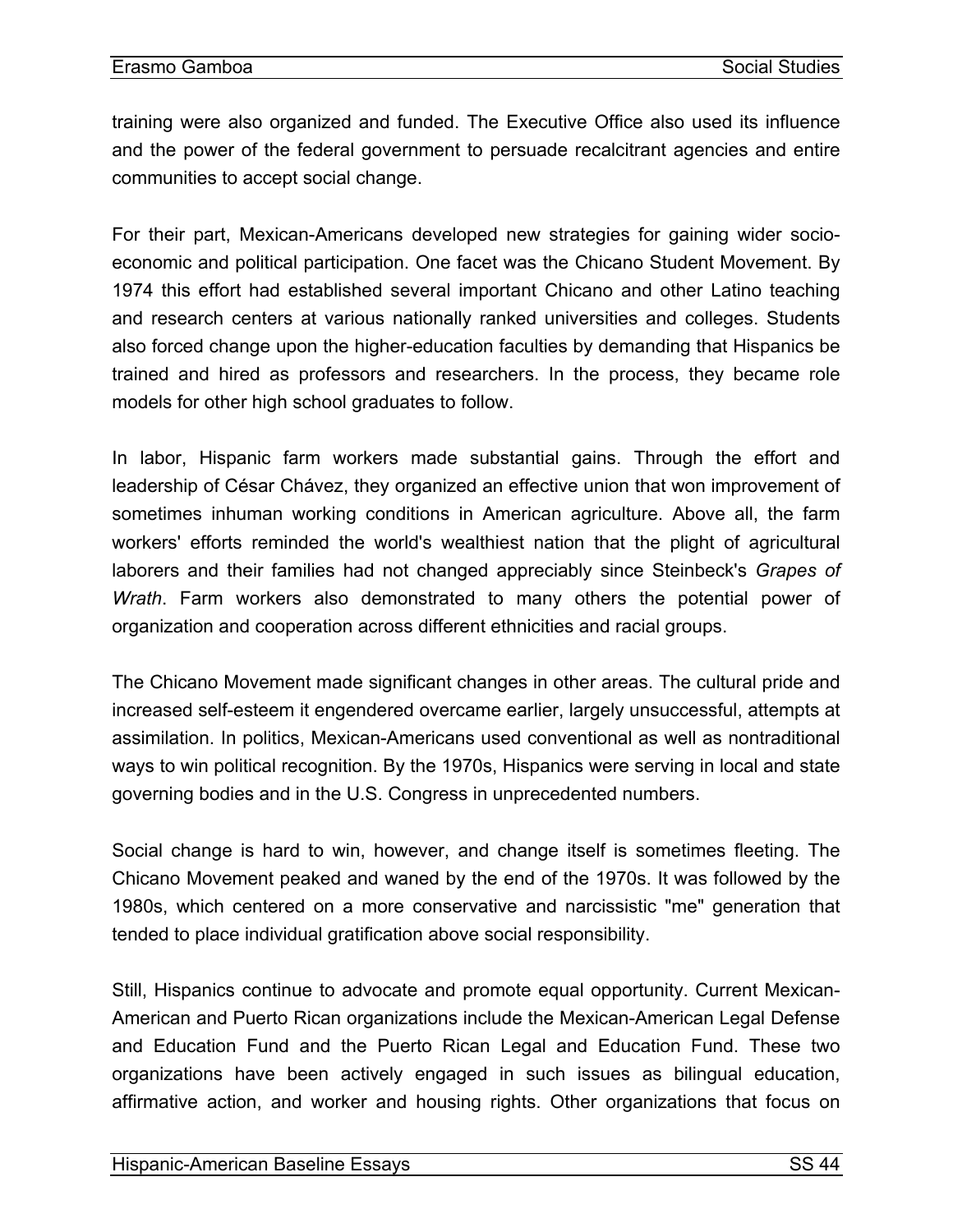political rights include the National Council on La Raza, the Southwest Voter Registration Project, and the National Puerto Rican Forum. The National Coalition of Hispanic Mental Health and Human Service Organizations represents the principal effort at coordinating and improving social services for Hispanics.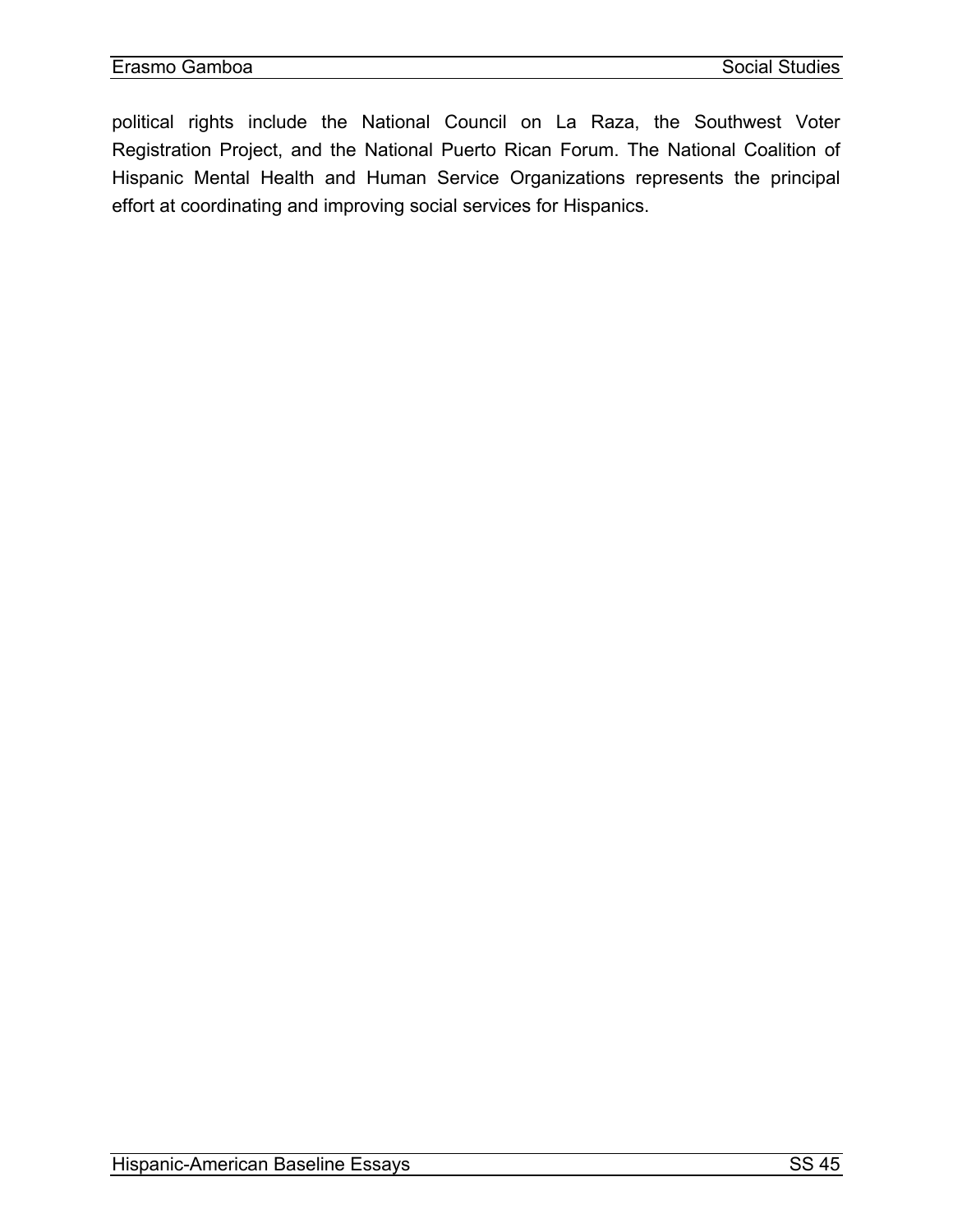## **CONCLUSION**

<span id="page-47-0"></span>The first step toward understanding the history of Hispanics in the United States and Latin Americans throughout the American Continent begins with their group identification. Strictly speaking, Hispanics are people of Latin American or Spanish ancestry residing in the United States. Unlike other so-called minority groups however, Hispanics do not constitute one easily identifiable or defined ethnic or racial community. Moreover, outside of their Spanish surnames and a predilection to speak Spanish, there is at times very little real group affinity among Hispanics. At the same time an undercurrent of "comunidad and familia," which is perhaps unparalleled in any other region outside of Latin America prevails. For many, a more fitting term is "Latino," meaning of Latin American ancestry. La Raza is still another term that symbolically embraces all Latinos in the United States and elsewhere.

The term Hispanic was developed in the 1970s by the US Census Bureau as a convenient way to identify an otherwise myriad group of Latin American and Spanish people. The term itself was almost unknown in the United States prior to the 1970s. Before this time, Spaniards and Latin Americans in the United States identified themselves by nationality. The exceptions were Mexican-Americans and Puerto Ricans. Due to their long history in the United States, and strong cultural and political identity, they were considered inassimilable and, therefore, hyphenated Americans. Aside from its expedient nature, the term Hispanic tends to impose racial and cultural homogeneity where similarity is nonexistent. Racially, Hispanics are often of relatively unmixed African, Asian, European, and Indian ancestry. They can also be multiracial Indo, Afro, Ibero, Asian persons. In terms of cultures and nationalities, Hispanics truly represent the rainbow of diverse lifestyles in all countries of South, Central, and North America, as well as the Caribbean.

The historical trajectory that accounts for each groups' presence in the United States also differs across Hispanics. Some, especially Mexican-Americans, are members of an "old minority" with a history predating the Mayflower. Other Hispanics constitute newly arrived immigrant communities. Hispanics also differ in all manner of politics as well as social and economic standing.

National origin, such as Cuban-American, is a more culturally precise and appropriate way of identifying individual Hispanics and the separate communities. Properly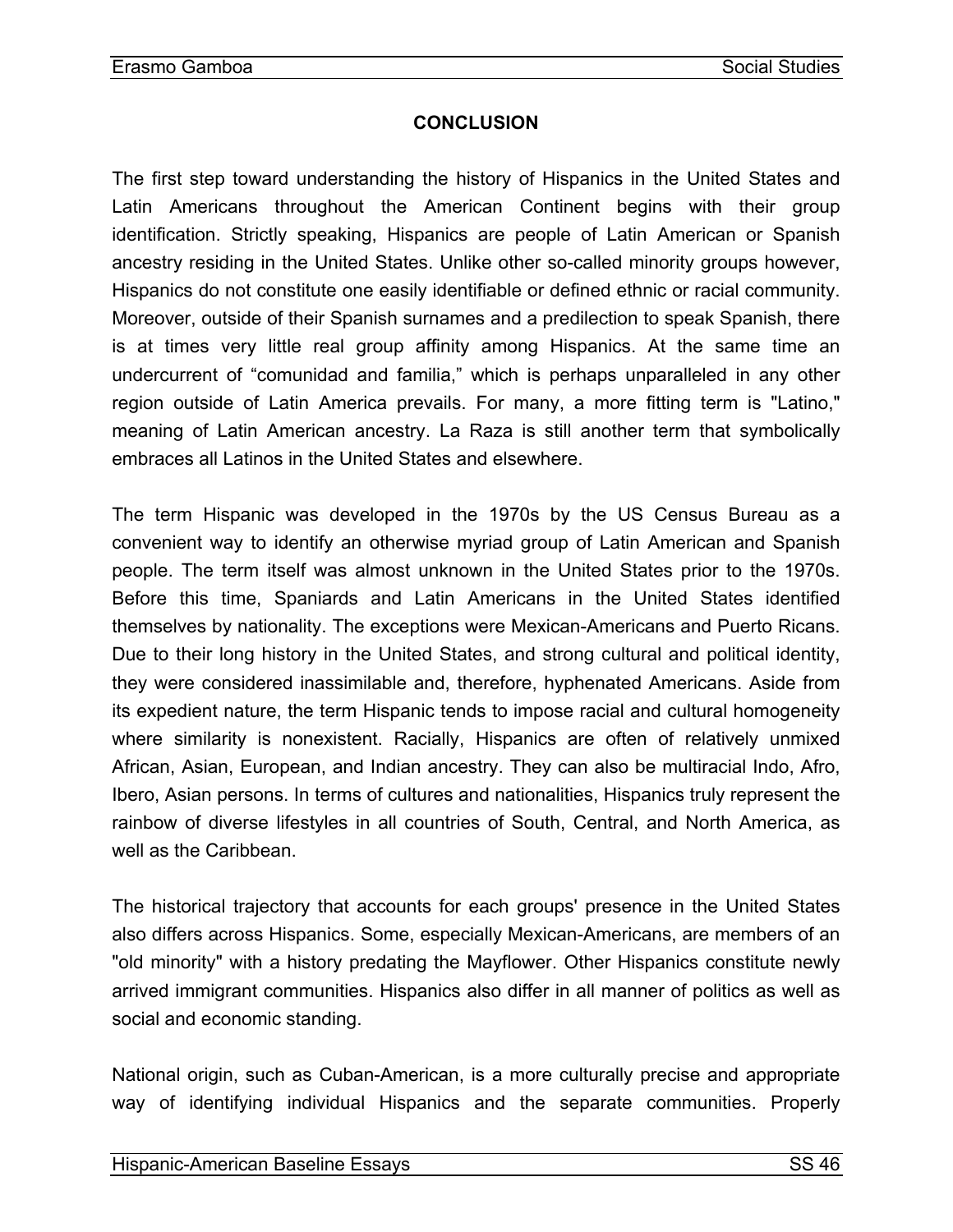speaking, only those persons who can trace their ancestry directly to Spain can call themselves Hispanics.

Inapplicable as it may be, the word Hispanic resulted from the interplay of several socioeconomic and political factors of the 1970s. For one, the surge of Latin American immigration meant that the federal government needed to assuage the problem of grouping the various nationalities and racial groups into one category. On the other hand, the newly established immigrant Chilean, Cuban, and Central American communities quickly learned that already existing social and political terms such as Puerto Rican or Boricua, Mexican-American or Chicano did not pertain to them. The increasing visibility of Latin American immigrants encouraged the rubric and caused it to be extended to Mexican-Americans and other already Latino existing communities. Finally, the eclipse of ethnic and cultural nationalism worked in favor of adopting the term Hispanic.

As mentioned above, the people of Latin America, and by extension Hispanics in the United States, are the result of tremendous racial mixing. Nowhere else in the world has this process produced a "new" family of people similar to Latinos. In order to understand and appreciate the complexity of the Hispanic community, the Indian, African, European, and Asian background must be examined.

When Columbus came ashore in El Salvador, he set in motion a process of amalgamation and miscegenation in an unprecedented scale. Later, the conquest and colonization of Latin America also proceeded through Indian women. Although admonished by the church, the Spanish began to covet the Indian women from the beginning. While some scholars have argued that the Spanish had a propensity for darker skinned Indian and African women, a more basic explanation is that Caucasian women were almost nonexistent in the Americas. Throughout the colonial period, less than 10 percent of all Spanish colonists were female. Among the African population, the ratio of men to women was two to one. This preponderance of Spanish and African men in colonial Latin America subjected countless Indian women to forced as well as consensual sexual exploitation.

Racial mixing among Indians, Europeans, and Africans, and their descendants, was so rapid that within two generations the colonial population consisted of a myriad of interracially mixed persons. In an attempt to categorize them, the Spanish developed a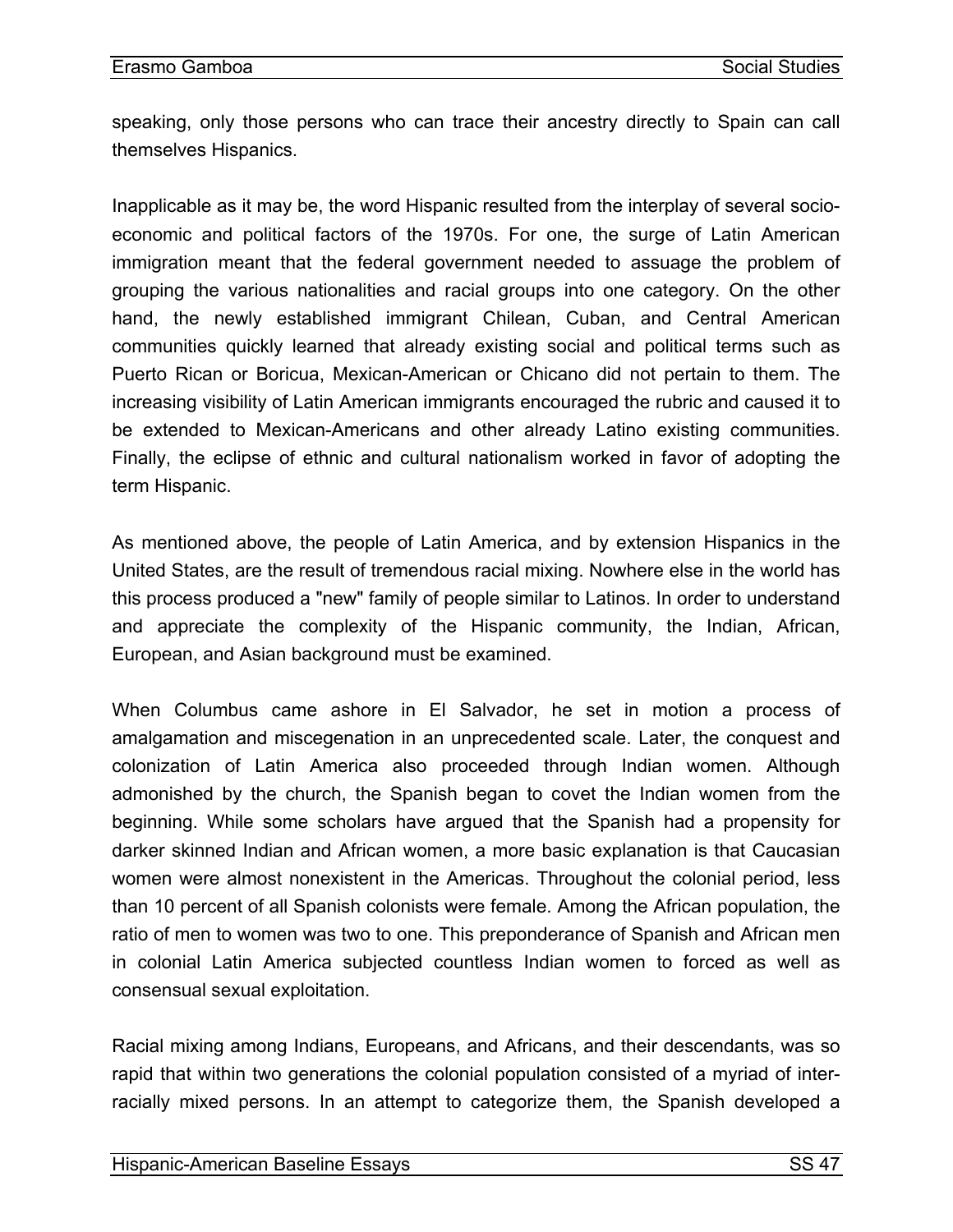nomenclature of groupings including mestizo (union of Spaniard and Indian), afromestizo (union of African and Mestizo), mulatto (union of African and Spaniard), and others. The common racial stock among the colonial population, however, was Indian.

Even today, almost all Latin American nationalities have some degree of Native American ancestry. Some countries, such as Bolivia, Ecuador, and Perú are predominately Indian. Other nations such as Argentina are markedly more European. In this regard, it is important to take note that many millions of Hispanics in the United States are likewise of Indian or part Native American ancestry. For example, many Puerto Ricans have some degree of Indian ancestry. Racially speaking, Mexican-Americans are also predominately Indian.

This synergism of humanity and cultures was one of the fortunate circumstance of the otherwise onerous colonial social system. In the vision of the Mexican philosopher, José Vasconcelos, this mixture produced "la raza cósmica," or a "cosmic race"; a multiracial community of people that inherited the best from its antecedents. Although an abstraction, the concept of a cosmic race does reflect the unique reality of Latin Americans as a triumvirate family of races and cultures.

No group gave more to Latin America and received less in return than Indian people. Not only does their blood run through the veins of most Latin Americans and Hispanics, but the psychology of Latinos has also been strongly influenced by Native American values. They also introduced thousands of words to the Spanish language. Their skills and technology in agriculture greatly enhanced the living standards of Europe and also the world. In food stuffs alone, the Indian contribution more than doubled the world's known food supply during the time of Columbus. As in the United States, their greatest loss was being deprived, without adequate compensation, of their sacred land.

Africans, likewise, shaped the racial and cultural heritage of Latin America. Negroid features are clearly discernible among the people of Veracruz, México, Cuba, Panamá, Puerto Rico, Colombia, Brazil and other countries of South America. The language and folklore of Hispanics and Latin Americans abounds with African words, proverbs, riddles, and tales. Africa bestowed various percussion instruments along with the rhythms for merengue, samba, and mambo to Latin American music and dance.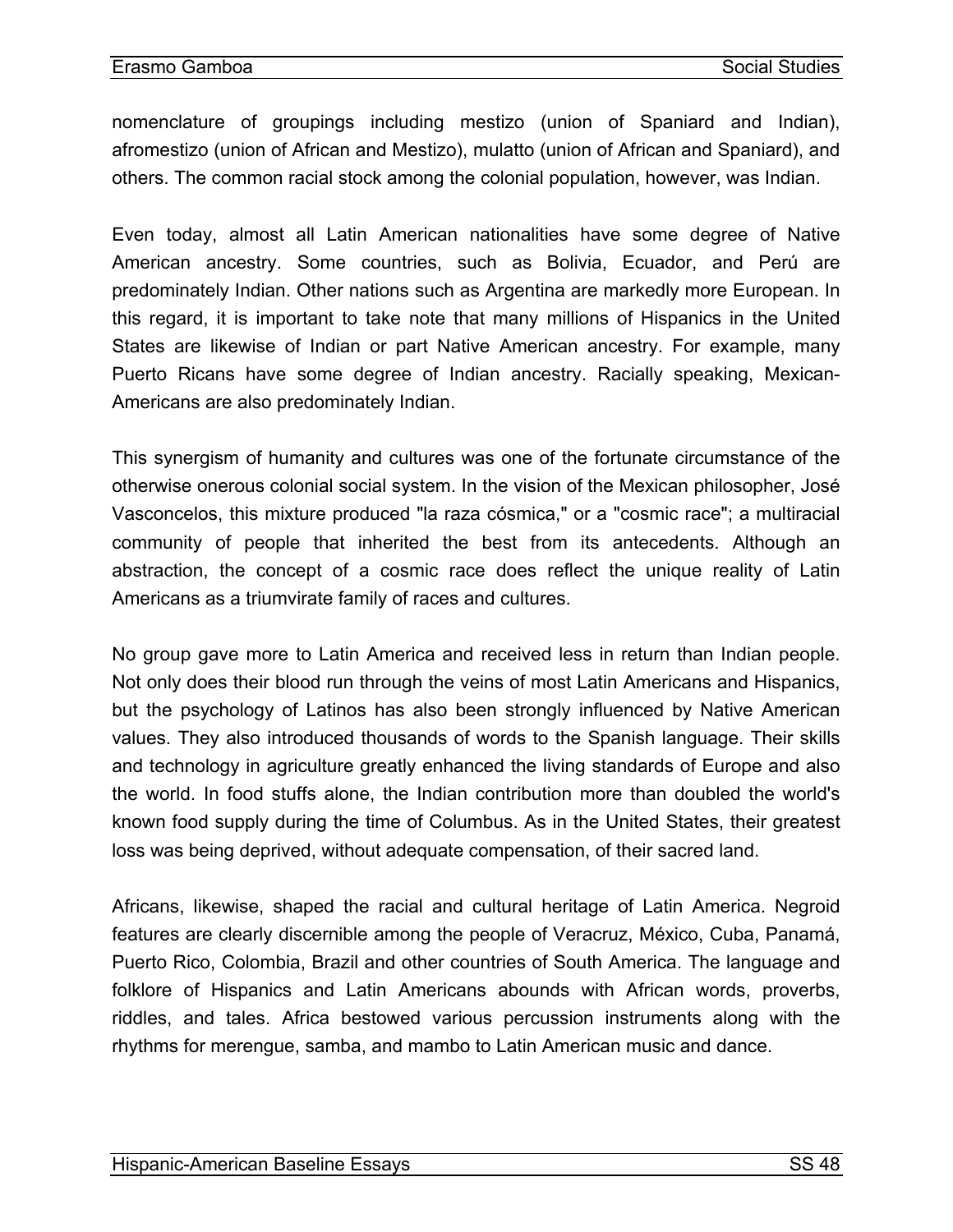The Spanish brought Catholicism, the Spanish language, their North Africa Moorish and Moslem inheritance, their Sephardic blood and traditions, and other important facets of their culture. The importance of the family and its primacy over the interests of the individual common among Latinos is a direct Spanish cultural trait. Powerful legal and political institutions, systems of taxation, farming and ranching, transportation, and mining were also brought to the Americas.

Asians provide another element to the cultural and racial diversity of Latinos. During much of the colonial period the Philippine Islands were part of the of the Viceroyalty of New Spain, which was centered in México. For over 300 years trade flourished between Asia and western México. This brought a substantial number of Asian people, mainly Filipinos and Chinese, to the western ports of Latin America. Filipinos were especially prevalent in México as a result of the Manila trade route. In their own way, the Chinese and Filipinos contributed to the fusion of people that is Latin America and being Hispanic today.

Foreign visitors to Latin America during the 18th century noted the mixture of people. They remarked about the rich skin tones of the population, and they also commented on the kaleidoscope of color in the dress and daily lives of the populace, as well as its abundance in the public markets and on colonial buildings. By the end of the colonial period it was difficult to identify any activity in Latin America where all racial groups did not participate or make a contribution.

This diversity among Latin Americans and Hispanics in the U.S., when fully acknowledged, may indeed be their most important contribution to a world that is just now beginning to appreciate the value of diversity in all living things.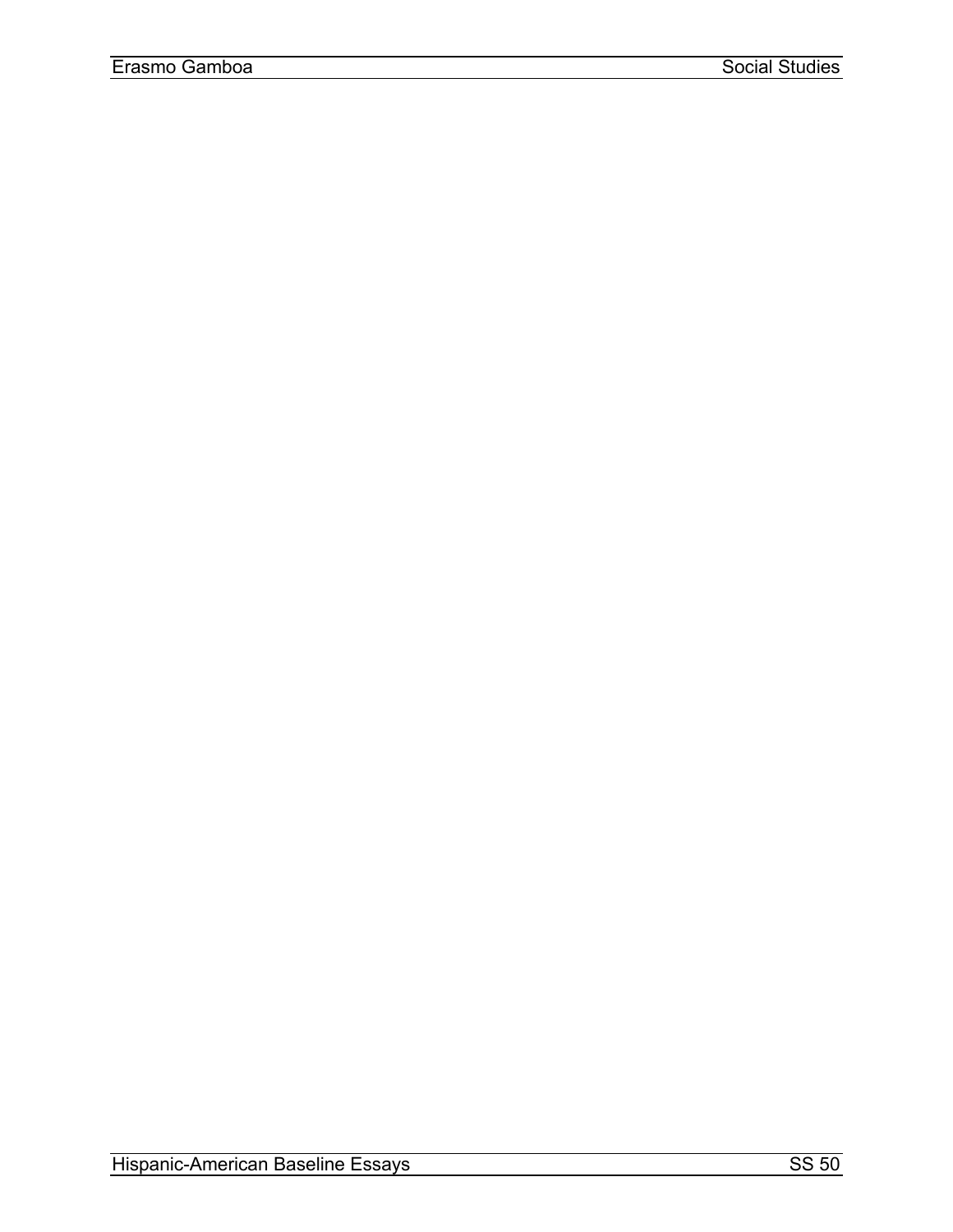## **BIBLIOGRAPHY**

#### <span id="page-52-0"></span>**Chicanos/Latinos in the United States**

- Abalos, D.T. 1986. *Latinos in the United States: The sacred and the political.* Notre Dame: University of Notre Dame Press.
- Acosta-Belén, E., and B.R. Sjostrom, eds. 1988. *The Hispanic experience in the United States: contemporary issues and perspectives.* New York: Praeger.
- Acuña, R. 1988. *Occupied America: a history of Chicanos.* New York: Harper and Row.
- Bean, F.D., and M. Tienda. 1987. *The Hispanic population of the United States*. New York: Russell Sage Foundation.
- Borjas, G.J., and M. Tienda, eds. 1987. *Hispanics in the U.S. economy.* Orlando: Academic Press.
- Cafferty, P.S.J., and W.C. McReady, eds. 1985. *Hispanics in the United States*. New Brunswick, New Jersey: Transactions, Inc.
- Chávez, L.R. 1988. "Settlers and sojourners: the case of Mexicans in the United States." *Human Organization.* 47(2):95-108.
- De La Garza, R.O. 1985. *The Mexican American experience*. Austin: University of Texas Press.
- Ford Foundation. 1984. *Hispanics: challenges and opportunities*. New York: Ford Foundation working paper #435.
- Gann, L.H., and P.J. Duignan. 1986. *The Hispanics in the United States: a history*. Boulder, Colorado: Westview Press.
- García, F.C. 1988. *Latinos and the political system*. Notre Dame: University of Notre Dame Press.
- García, J.A. 1984. *The Chicano struggle: analyses of past and present efforts*. Binghamton: Bilingual Press/Editorial Bilingue.
- Jaffe, A.J., R.M. Cullen, and T.D. Boswell. 1980. *The changing cemography of the Spanish Americans*. New York: Academic Press.
- Keefe, S.E., and A. Padilla. 1987. *Chicano ethnicity*. Albuquerque: University of New Mexico Press.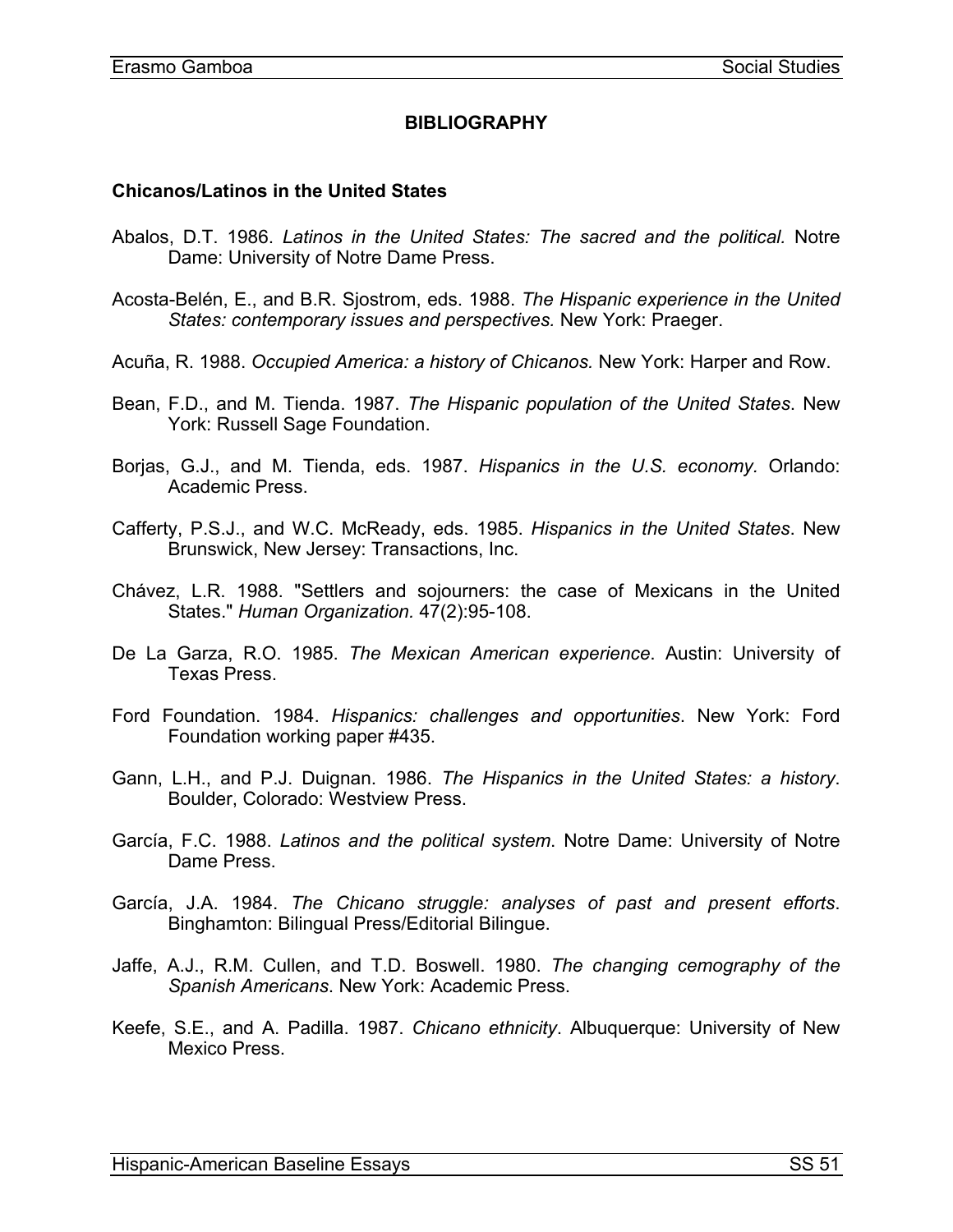- <span id="page-53-0"></span>McWilliams, C. 1968. *North from Mexico: the Spanish speaking people of the United States*. New York: Greenwood Press.
- Meléndez, E. 1991. *Hispanics in the labor force: issues and policies*. New York: Plenum Press.
- Mirande, A. 1985. *The Chicano Experience: an alternative perspective*. Notre Dame: University of Notre Dame Press.
- Moore, J., and H. Panchon. 1985. *Hispanics in the United States*. Englewood Cliffs, New Jersey: Prentice-Hall, Inc.
- Raigoza, J. 1988. U.S. Hispanics: a demographic and issue profile. *Population and Environment*, 10(2):95-106.
- Sandoval, M. 1990. *On the move: a history of the Hispanic church in the United States*. Maryknoll: Orbis Books.
- Schick, F.L. 1991. *Statistical handbook on U.S. Hispanics*. Phoenix:Oryx Press.
- Vigil, M.E. 1987. *Hispanics in American politics*. Lanham: University Press of America.
- Weyr, T. 1988. *Hispanic U.S.A.: Breaking the melting pot*. New York: Harper and Row.

#### **Identity**

- Giménez, M.E. 1989. The political construction of "Hispanics," Statistical politics in the 1980s." In *Estudios Chicanos and the Politics of Community,* ed. Mary Romero and Cordelia Candelaria. Colorado Springs: National Association for Chicano Studies.
- Hayes-Bautista, D.E., and J. Chapa. 1987. Latino terminology: conceptual bases for standardized terminology." *American Journal of Public Health*, 77(1):61-72.
- Keefe, S.E., and A.M. Padilla. 1987. *Chicano ethnicity*. Albuquerque. University of New Mexico Press.
- Klor de Alva, J.J. 1988. "Telling Hispanics apart: Latino sociocultural diversity." In *The Hispanic rxperience in the United States,* ed. Edna Acosta-Belen and Barbara J. Sjostrom. New York: Praeger.
- Melville, M.B. 1988. Hispanics: race, class, or ethnicity? *Journal of Ethnic Studies.* 16(1):67-83.
- Nelson, C., and M. Tienda. 1985. "The Structuring of Hispanic Ethnicity: Historical and Contemporary Perspectives." *Ethnic and Racial Studies*, 8(1): 49-74.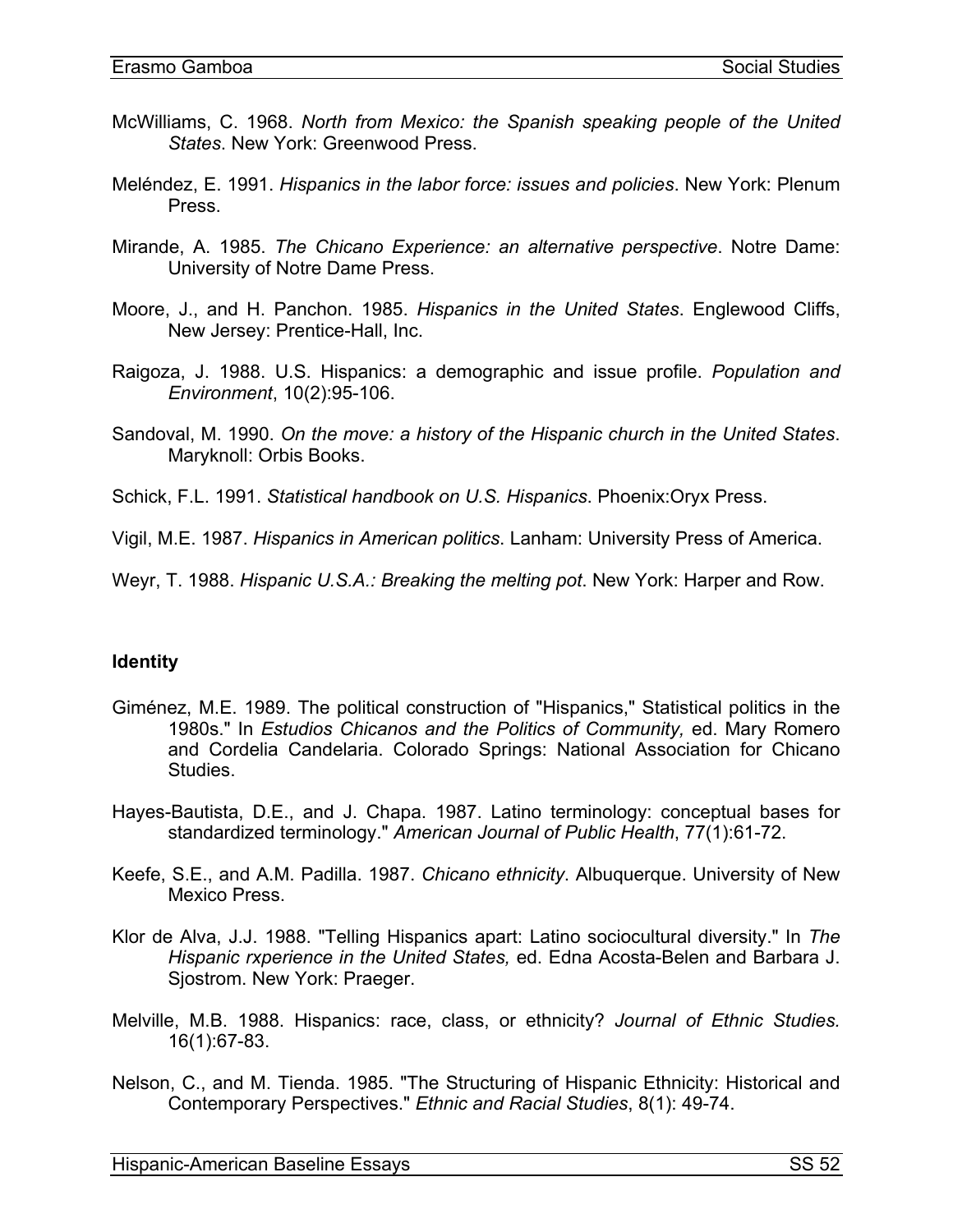- <span id="page-54-0"></span>Padilla, F.M. 1989. "Salsa music as a cultural expression of Latino consciousness and unity." *Hispanic Journal of Behavioral Sciences*, 11(1):28-45.
- Portes, A., and C. Truelove. 1987. Making sense of diversity: recent research on Hispanic minorities in the United States." *Annual Review of Sociology.* 13:359- 85.
- Santos, G. 1992. Somos RUNAFRIBES? The future of Latino ethnicity in the Americas. In *Community Empowerment and Chicano Scholarship,* ed. Mary Romero and Cordelia Candelaria. Selected Proceedings, National Association for Chicanos Studies.
- Treviño, F.M. 1987. Standardized terminology for Hispanic populations. *American Journal of Public Health*. 77(1):69-72.

#### **Chicanos/Latinos in Comparative Perspective**

- Arreola, D.D. 1985. Mexican Americans. In *Ethnicity in contemporary America: a geographical appraisal*, ed. Jesse O. McKee*.* Dubuque: Kendall/Hunt Publishing Company.
- Bean, F.D., J. Schmandt, and S. Winetraub, eds. 1989. *Mexican and Central American population and U.S. Iimigration policy*. Austin: Center for Mexican American Studies, University of Texas Press.
- Boswell, T.D. 1985. Puerto Ricans living in the United States. In *Ethnicity in contemporary america: a geographical appraisal*., ed. Jesse O. McKee*.* Dubuque: Kendall/Hunt Publishing Company.
- . 1985. The Cuban-Americans. In *Ethnicity in contemporary America: a geographical appraisal*, ed. Jesse O. McKee. Dubuque: Kendall/Hunt Publishing Company.
- Browning, H.L., and R.O. De La Garza, eds. 1986. *Mexican immigrants and Mexican Americans: an evolving relation*. Austin: Center for Mexican American Studies, University of Texas Press.
- Briody, E.K. 1989. *Household labor patterns among Mexican Americans in South Texas.* New York: AMS Press.
- Connor, W. 1985. *Mexican-Americans in comparative perspective.* Washington, D.C.: Urban Institute Press.
- Dunleavy, J.A. 1991. On the settlement of recent Caribbean and Latin immigrants to the United States. *Growth and Change.* 22(1):54-67.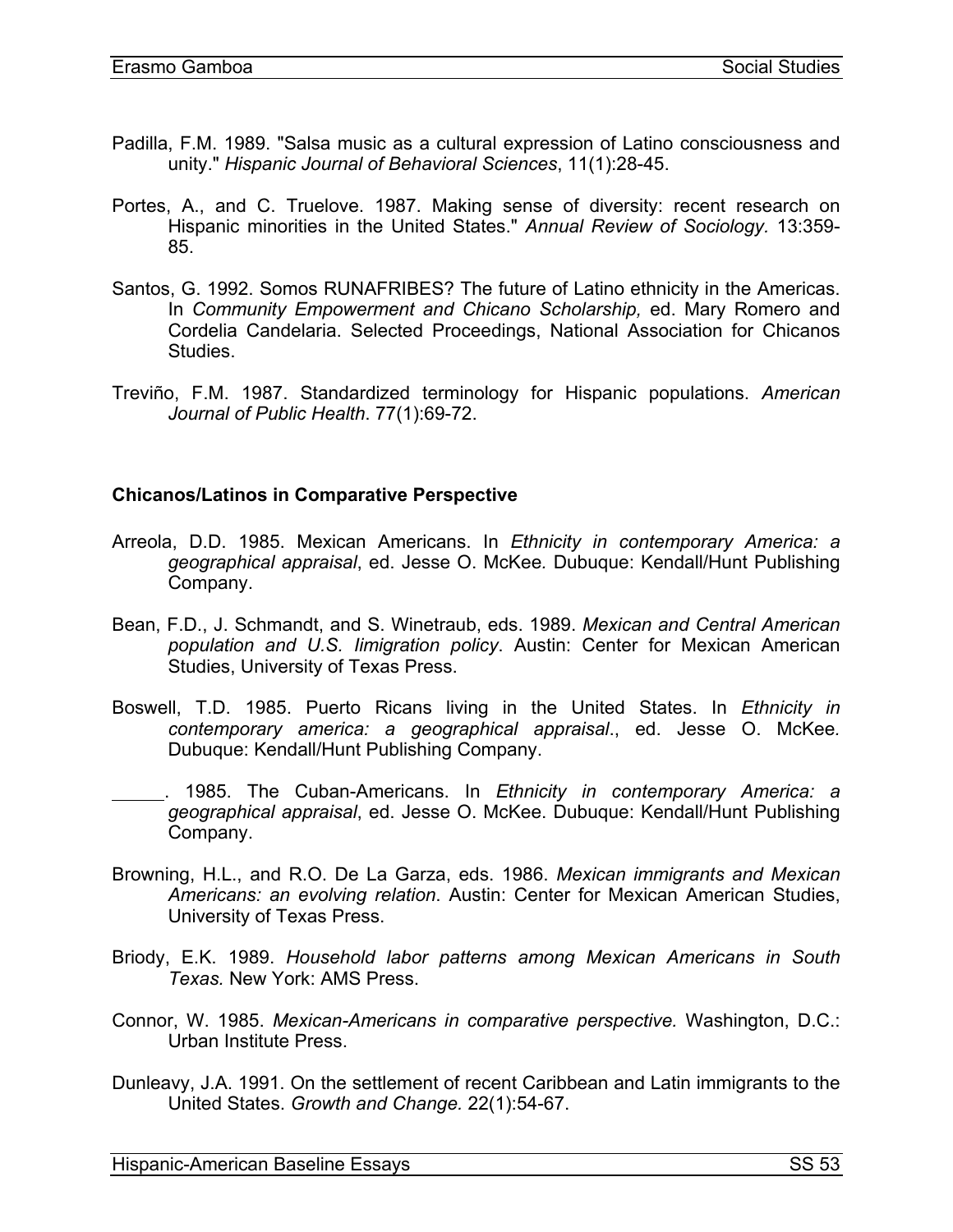- Garver, S. 1981. *Coming to North America: from Mexico, Cuba, and Puerto Rico.* New York: Delacorte Press.
- Hayes-Bautista, D.E., and J. Chapa. 1987. Latino terminology: conceptual bases for standardized terminology. *American Journal of Public Health*, 77(1):61-72.
- Heer, D.M. 1990. *Undocumented Mexicans in the United States*. Cambridge, England: Cambridge University Press.
- Jankowski, M.S. 1986. *City bound: urban life and political attitudes among Chicano youth*. Albuquerque: University of New Mexico Press.
- Levine, B. , ed. 1987. *The Caribbean exodus*. New York: Praeger*.*
- McHugh, K.E. 1989. Hispanic migration and population redistribution in the United States. *Professional Geographer*. 41(4):429-39.
- Melville, M.B. 1988. Hispanics: race, class, or ethnicity? *Journal of Ethnic Studies*. 16(1):67-83.
- Padilla, F.M. 1989. Salsa music as a cultural expression of Latino consciousness and unity. *Hispanic Journal of Behavioral Science.* 11(1):28-45.
- Pedraza-Bailey, S. 1985. *Political and economic migrants in America: Cubans and Mexicans.* Austin: University of Texas Press.
- Portes, A., and R.L. Bach. 1985. *Latin journey: Cuban and Mexican immigrants in the United States.* Berkeley: University of California Press.
- Portes, A., and C. Truelove. 1987. Making sense of diversity: recent research on Hispanic minorities in the United States. *Annual Review of Sociology*. 13:359- 385.
- Sáenz, R. 1991. Interregional migration patterns of Chicanos: the core, periphery, and frontier. *Social Science Quarterly*. 72(1):135-148.
- Trevino, F.M. 1987. Standardized terminology for Hispanic populations. *American Journal of Public Health.* 77(1):69-72.
- Vernez, G., and D. Ronfeldt. 1991. The current situation in Mexican immigration. *Science*. 251:1189-1193.
- Wallace, S.P. 1989. The new urban Latinos: Central Americans in a Mexican immigrant environment. *Urban Affairs Quarterly*. 25(2):239-64.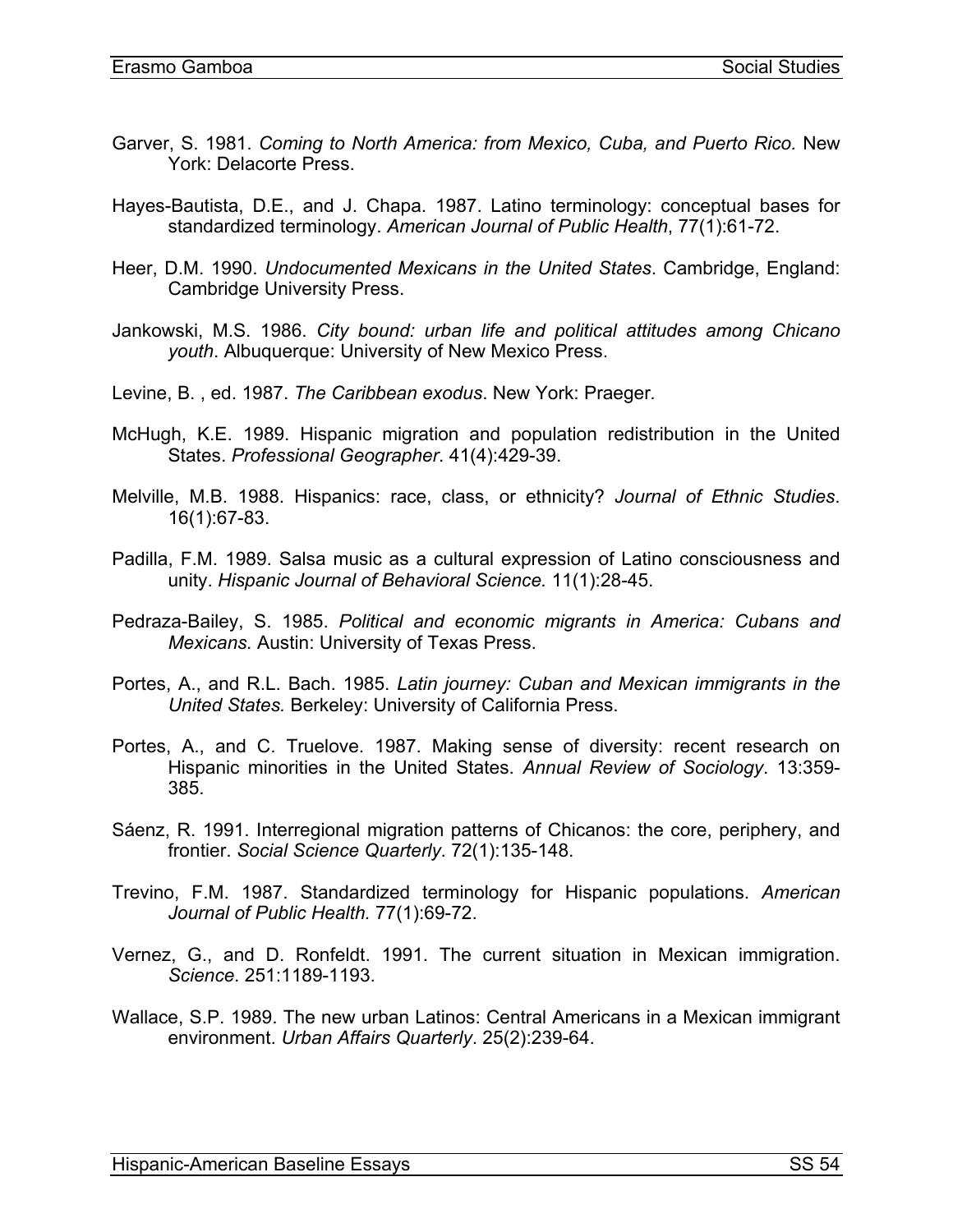#### <span id="page-56-0"></span>**Border Culture/The Borderlands/U.S.-Hispanic Cultures**

- Anaya, R.A. 1989. *Aztlan: essays on the Chicano homeland*. Albuquerque: Academia/El Norte Publications.
- Barrera, M. 1988. *Beyond Aztlan: ethnic autonomy in comparative perspective.* New York: Praeger.
- Briggs, V.M. 1974. *The Mexico-United States border.* Austin: Center for the Study of Human Resources, University of Texas Press.
- Cross, H.E., and J.A. Sandos. 1981. *Across the norder: rural development in Mexico*  and recent migration to the United States. Berkeley: Institute of Governmental *Studies, University of California.*
- De León, A. 1983. *They called them greasers: Anglo attitudes toward Mexicans in Texas, 1821-1900.* Austin: University of Texas Press.
- Deutsh, S. 1987. *No separate refuge: culture, class, and gender on an Anglo-Hispanic frontier in the American Southwest, 1880-1940.* New York: Oxford University Press.
- Fernández, R.A. 1989. *The Mexican-American border region: issues and trends*. Notre Dame: University of Notre Dame Press.
- García, M.T. 1981 *Desert immigrants: the Mexicans of El Paso, 1880-1920.* New Haven: Yale University Press.
- Gibson, L.J. 1985. *The U.S. and Mexico: borderland development and the national economies.* Boulder: Westview Press.
- Hansen, N.M. 1981. *The border economy: regional development in the Southwest.* Austin: University of Texas Press.
- Herzog, L.A. 1990. *Where north meets south: cities, space, and politics on the U.S.- Mexico border.* Austin: Center for Mexican American Studies, University of Texas Press.
- Langley, L.D. 1991. *Mexico and the United States: the fragile relationship*. Boston: Twayne Publishers.

- Martínez, O.J. 1978. *Border boom town: Ciudad Juarez since 1848*. Austin: University of Texas Press.
- . 1988. *Troublesome border*. Tucson: University of Arizona Press.

 <sup>. 1988.</sup> *Mexamerica: two countries ,one future*. New York: Crown Publishers.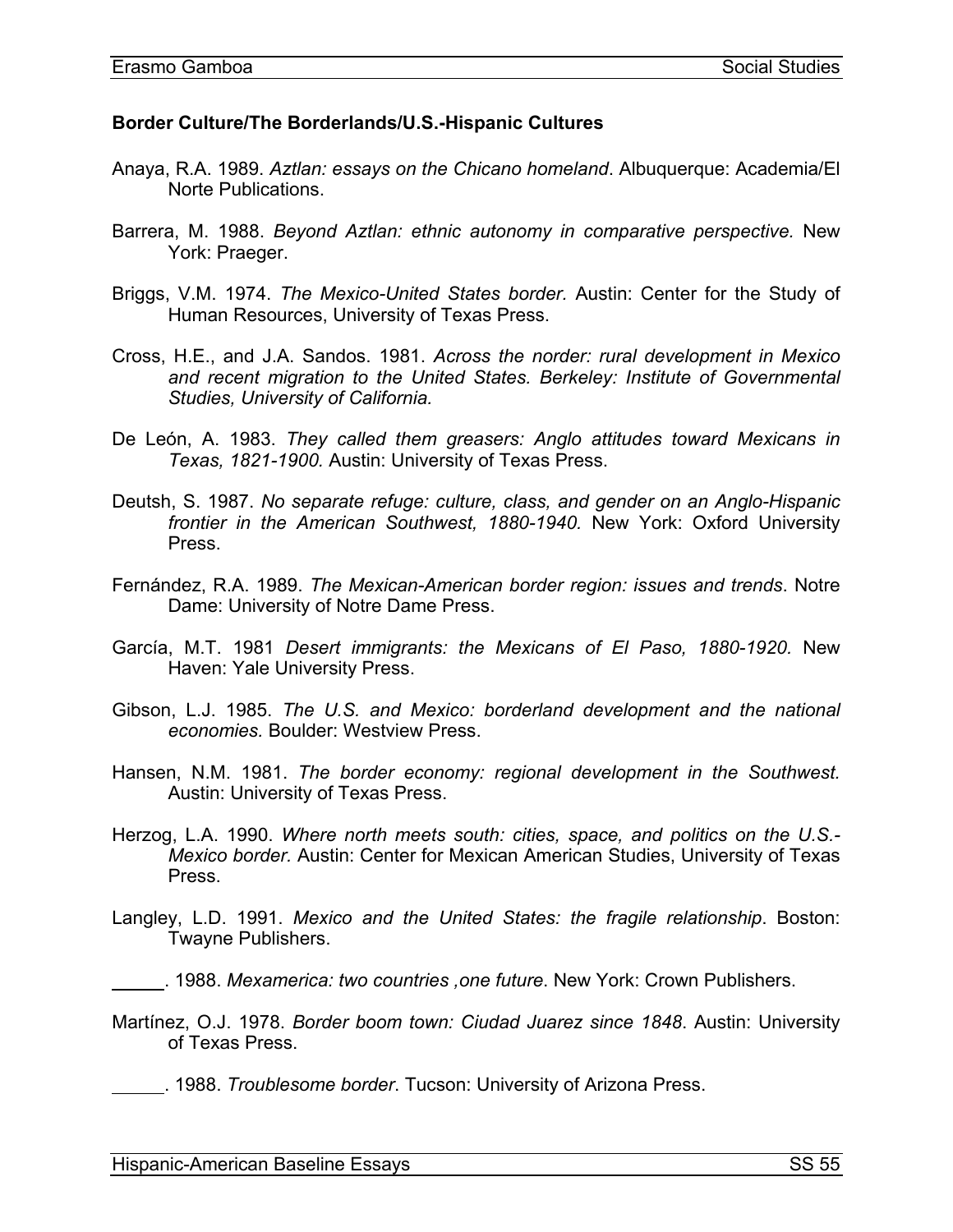- Massey, D. 1987. *Return to Aztlan: The social progress of international migration from Western Mexico.* Berkeley: University of California Press.
- McCombs, V.M. 1970. *From over the border: a study of Mexicans in the United States.* San Francisco: R and E Research Associates.
- McNally, M.J. 1984. *Catholicism in South Florida, 1869-1968.* Gainesville: University Presses of Florida.
- Meyer, M.C. 1986. The borderlands: a historical survey for the non-historian. *Journal of Borderland Studies.* Spring:133-41.
- Miller, T. 1981. *On the border: portraits of America's Southwestern frontier.* New York: Harper and Row.
- Monroy, D. 1990. *Thrown among strangers: the making of Mexican culture in frontier California.* Berkeley: University of California Press.
- Montejano, D. 1987. *Anglos and Mexicans in the making of Texas, 1836-1886.* Austin: University of Texas Press.
- Officer, J.E. 1987. *Hispanic Arizona, 1536-1856.* Tucson: University of Arizona Press.
- Peach, J.T. 1984. *Demographic and economic change in Mexico's northern frontier.* Las Cruces: New Mexico States University, Center for Latin American Studies.
- Reich, P.L. 1984. *Statistical abstract of the United States-Mexico borderlands.* Los Angeles: UCLA Latin American Center Publications, University of California, Los Angeles.
- Rosenthal-Urey, Ina. 1986. *Regional impacts of U.S.-Mexican relations.* La Jolla: Center for U.S.-Mexican Studies, University of California, San Diego.
- Reunión de Universidades de México y Estados Unidos. 1983. *Reglas del juego y juego de reglas en la vida fronteriza.* Mexico: ANUIES.
- Sandoval, M. 1983. *Fronteras: a history of the Latin American church in the USA.* San Antonio: Mexican American Cultural Center.
- Seligson, M.A. 1981. *Maquiladoras and migration: workers in the Mexico-United States border industrialization program.* Austin: Mexico-U.S. Border Research Program, University of Texas.
- Stoddard, E.R. 1987. *Trends and patterns of poverty along the U.S.-Mexico border.* Las Cruces: Joint Border Research Institute, New Mexico State University.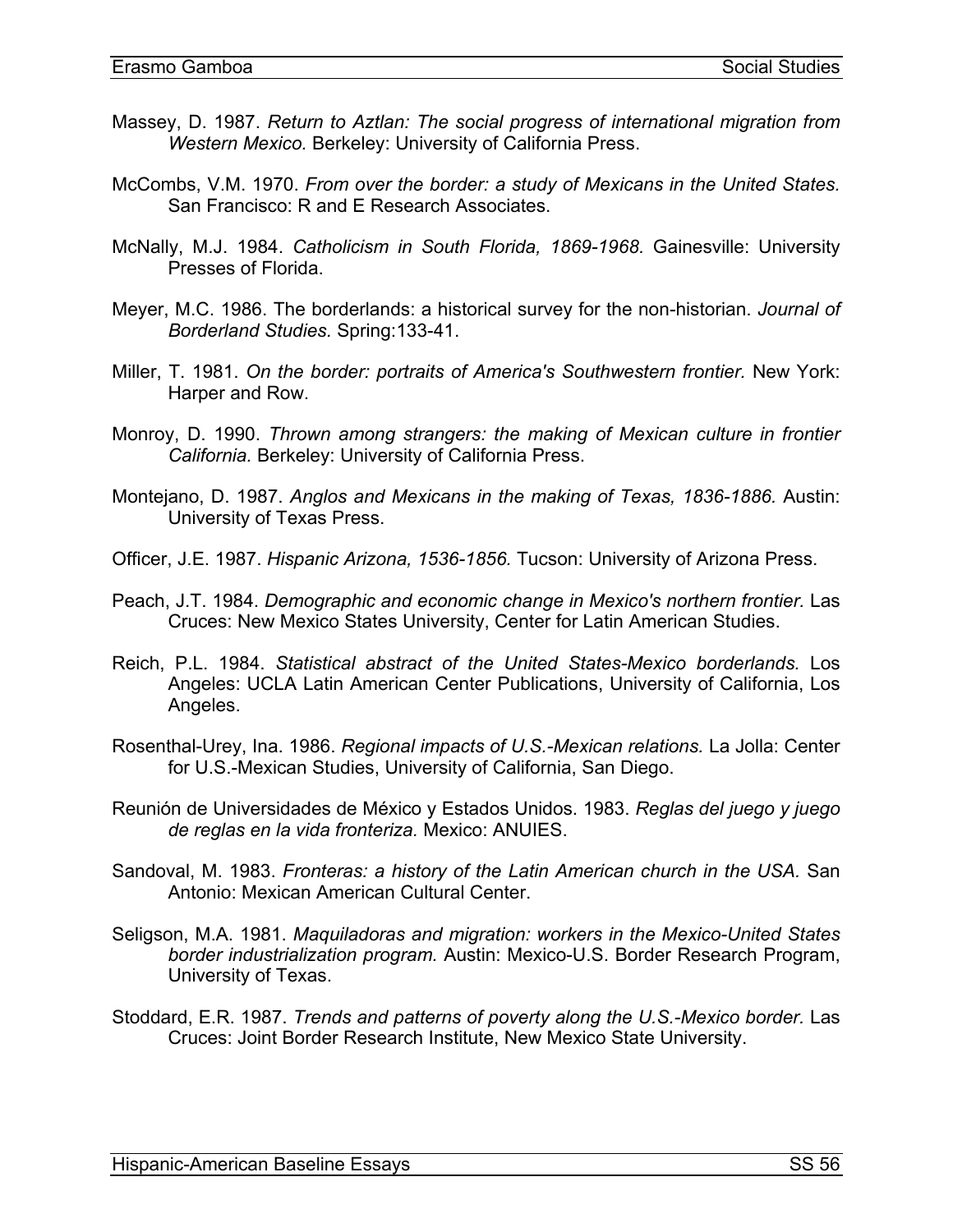- <span id="page-58-0"></span>Vásquez, C. 1983. *Mexican-U.S. relations: conflict and convergence.* Los Angeles: UCLA Chicano Studies Research Center Publications and Latin American Center Publications.
- Weber, D.J. 1988. *Myth and the history of the Hispanic southwest.* Albuquerque: University of New Mexico Press.
- Weisman, A. 1986. *La Frontera: the United States border with Mexico.* San Diego: Harcourt Brace Jovanovich.

#### **Chicana/Latina Women in the U.S.**

- Alcalay, R. 1984. Hispanic women in the United States: family and work relations (differences due to country of origin, time of migration, occupation, and socioeconomic status). *Migration Today.* 12(3): 13-20.
- Cárdenas, G., and E.T. Flores. 1986. *The migration and settlement of undocumented women*. Austin: Center for Mexican American Studies, University of Texas at Austin.
- Cotera, M. 1976. *Diosa y hembra: the history and heritage of Chicanas in the U.S.* Austin: Information Systems Development.
- Cotera, M.P. 1976. *Profiles of the Mexican American woman.* Austin: National Educational Laboratory Publishers.
- Del Castillo, A.R. 1990. *Between borders: essays on Mexicana/Chicana history.* Encino: Floricanto Press.
- Horno Delgado, A. 1989. *Breaking boundaries: Latina writing and critical readings.* Amherst: University of Massachusetts Press.
- Melville, M.B. 1988. *Mexicanas at work in the United States.* Houston: Mexican American Studies Program, University of Houston.
- Melville, M.B. 1980. *Twice a minority: Mexican American women.* St. Louis: Mosby.
- Mirande, A. 1981. *La Chicana: the Mexican-American woman.* Chicago: University of Chicago Press.
- Mora, M. 1980. *Mexican women in the United States: struggles past and present.* Los Angeles: Chicano Studies Research Center Publications, University of California.
- Nathan, D. 1991. *Women and other aliens: essays from the U.S.-Mexico Border.* El Paso: Cinco Puntos Press.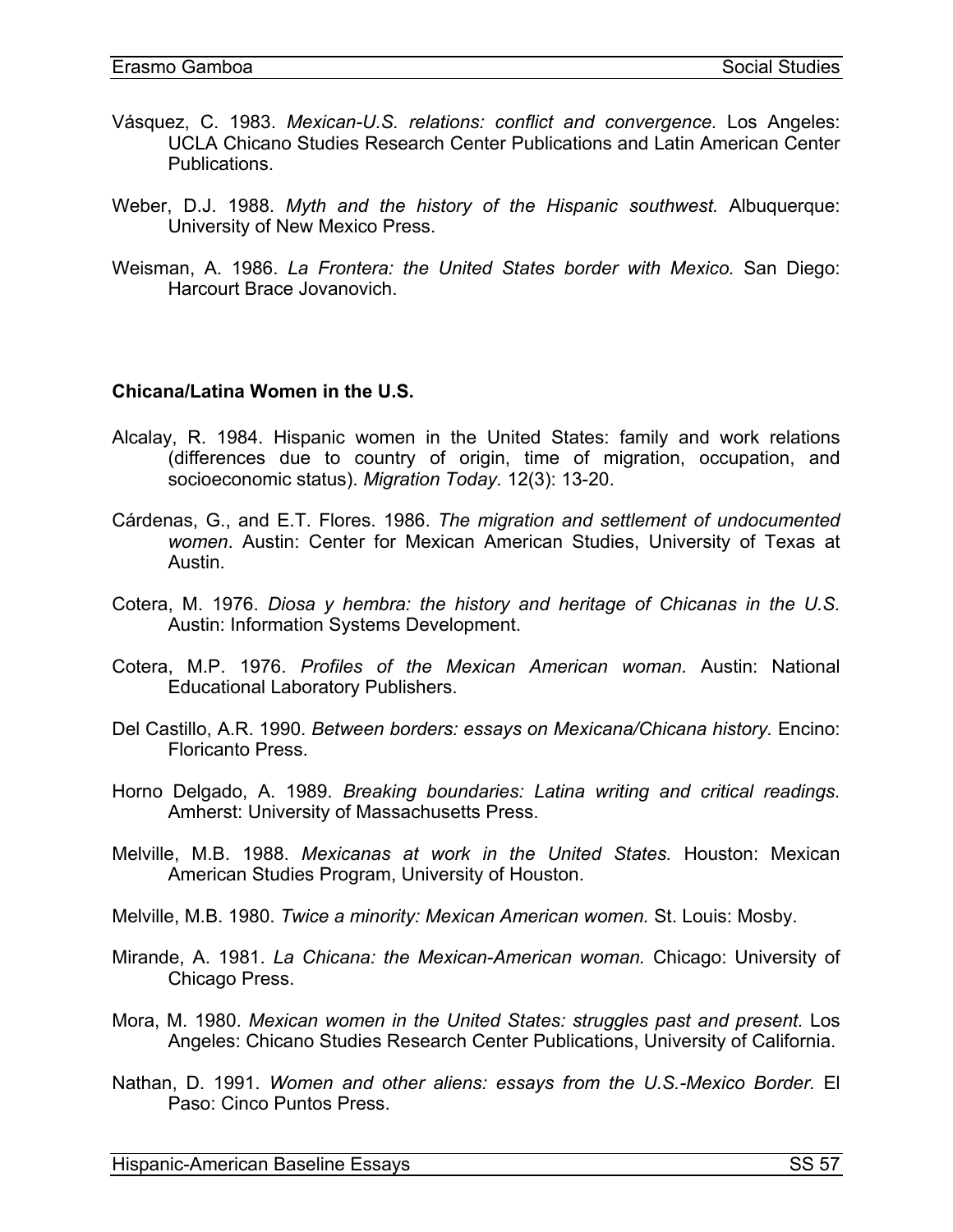- <span id="page-59-0"></span>Ruiz, V. 1987. *Women on the U.S.-Mexico Border: responses to change.* Boston: Allen and Unwin.
- Sánchez, R. 1978. *Essays on la mujer.* Los Angeles: Chicano Studies Center Publications, University of California, Los Angeles.
- Tienda, M., and P. Guhleman. 1985. The occupational position of employed Hispanic women. In Gorge J. Borjas and Marta Tienda, eds. *Hispanics in the U.S. economy.* Orlando: Academic Press.

#### **Latin American/Central American/Caribbean History**

- Bakewell, P.J. 1985. *Readings in Latin American history*. Durham: Duke University Press.
- Biles, R.E. 1988. *Inter-American relations: the Latin American perspective.* Boulder: L. Rienner Publishers.
- Burns, E.B. 1990. *Latin America: a concise history.* Englewood Cliffs: Prentice-Hall.
- Calvert, P. 1990. *Latin America in the twentieth century.* Basingstoke: Macmillan.

Camacho, G. 1973. *Latin America: a short history.* London: Allen Lane.

- Cockcroft, J.D. 1989. *Neighbors in turmoil: Latin America.* New York: Harper and Row.
- Crow, J.A. 1980. *The epic of Latin America.* Berkeley: University of California Press.
- Gonzáles Casanova, P. 1985. *America Latina: historia de medio siglo.* Mexico, D.F.: Siglos Veintiuno Editores.
- Humphreys, R.A. 1981. *Latin America and the Second World War.* London: Published for the Institute of Latin American Studies, University of London by Athlone.
- Jonas, S. 1990. *Democracy in Latin America: visions and realities.* New York: Bergin and Garvey.
- Langley, L.O. 1989. *America and the Americas: the United States in the western hemisphere.* Athens: University of Georgia Press.
- Langley, L. 1985. *Central America: the real stakes.* New York: Crown.
- Langley, L.D. 1985. *The United States and the Caribbean in the twentieth century.* Athens: University of Georgia Press.